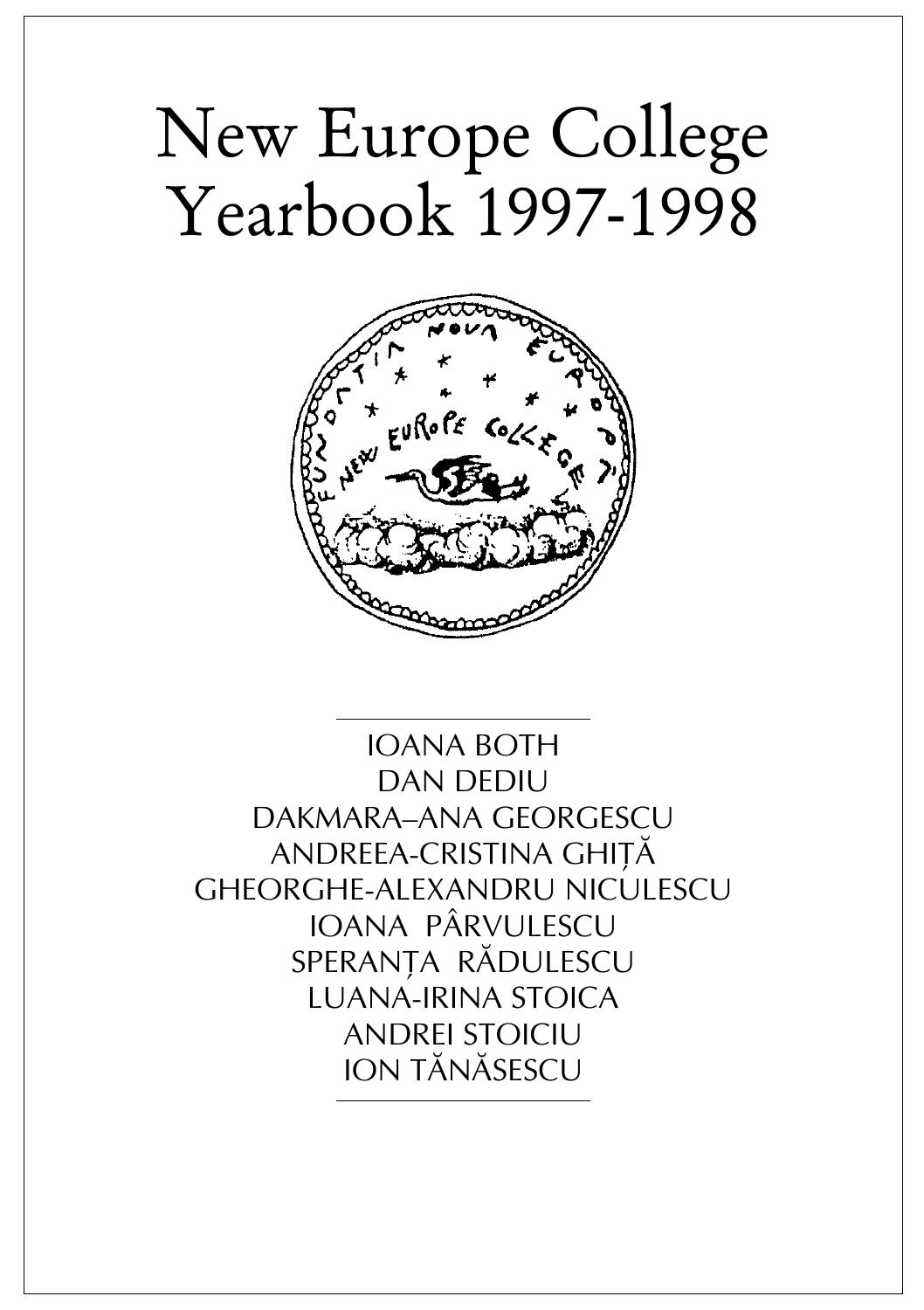Tipărirea acestui volum a fost finantată de Published with the financial support of



Copyright © 2000 – New Europe College ISBN 973 – 98624 – 5 – 4

NEW EUROPE COLLEGE Str. Plantelor 21 70309 Bucharest Romania Tel. (+40-1) 327.00.35, Fax (+40-1) 327.07.74 E-mail: nec@nec.ro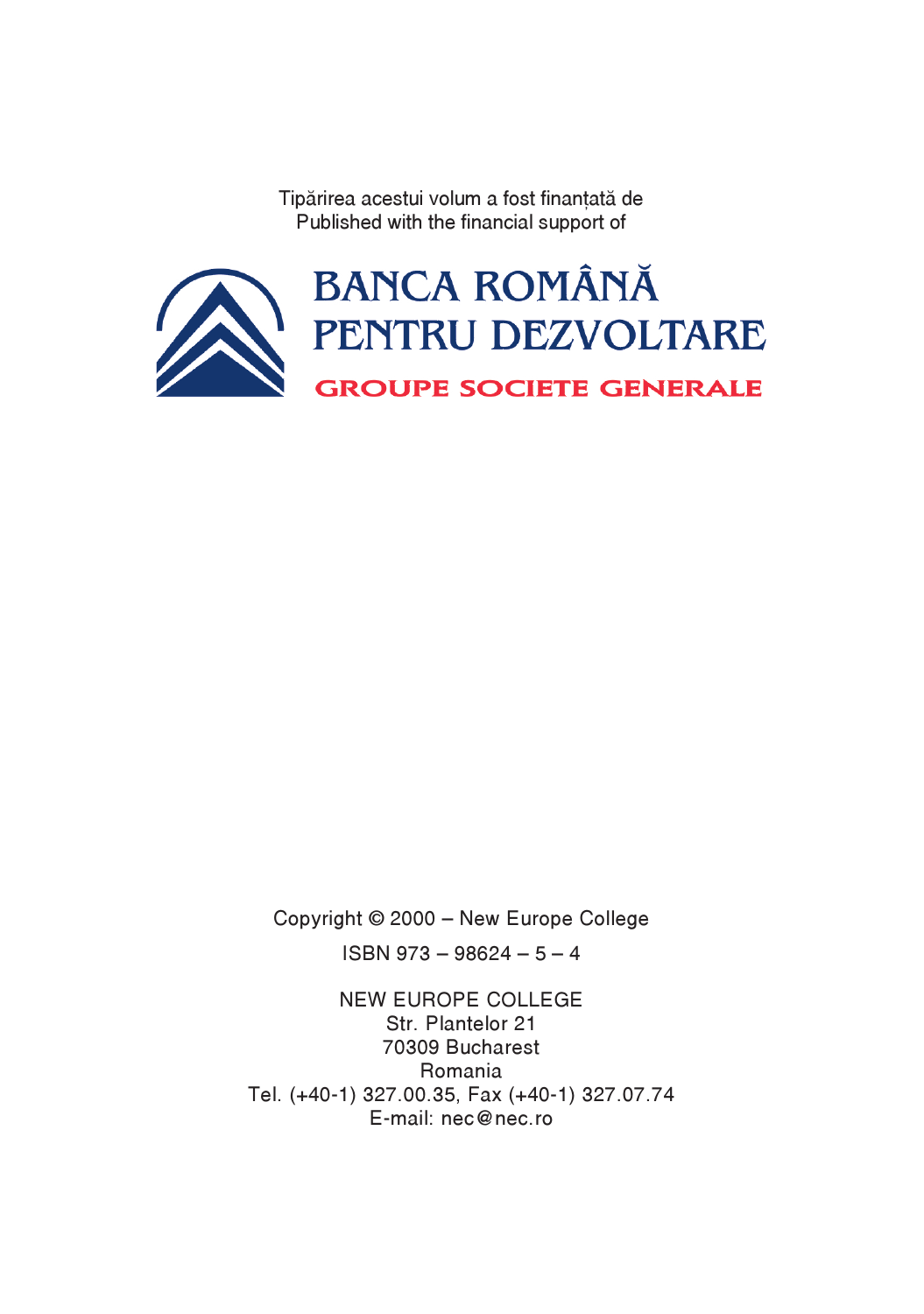

# DAKMARA–ANA GEORGESCU

## Born in 1959, in Timișoara

Ph. D., Institute for Educational Sciences, Bucharest, 2001 Dissertation: The Theory of Educational Action and its Influence on Didactics Senior Researcher, Curriculum Department, Institute for Educational Sciences, Bucharest Advisor to the Minister of National Education for Primary and Secondary School Reform, 1997-2000 Associate Professor, Dept. of Pedagogy, National School for Political and Administrative Sciences, Bucharest Participant in international projects on Education for Democratic Citizenship, Human Rights Education and Global Education (Council of Europe, North-South Centre of the Council of Europe, UNESCO) Editor of UNESCO-CORDEE Newsletter (1994-1997) Editor of the New National Curriculum Framework (1998 and 1999) Scientific cooperation with the Teacher's College, Columbia University, N.Y., and the Harvard Graduated School for Education Member of CIVITAS International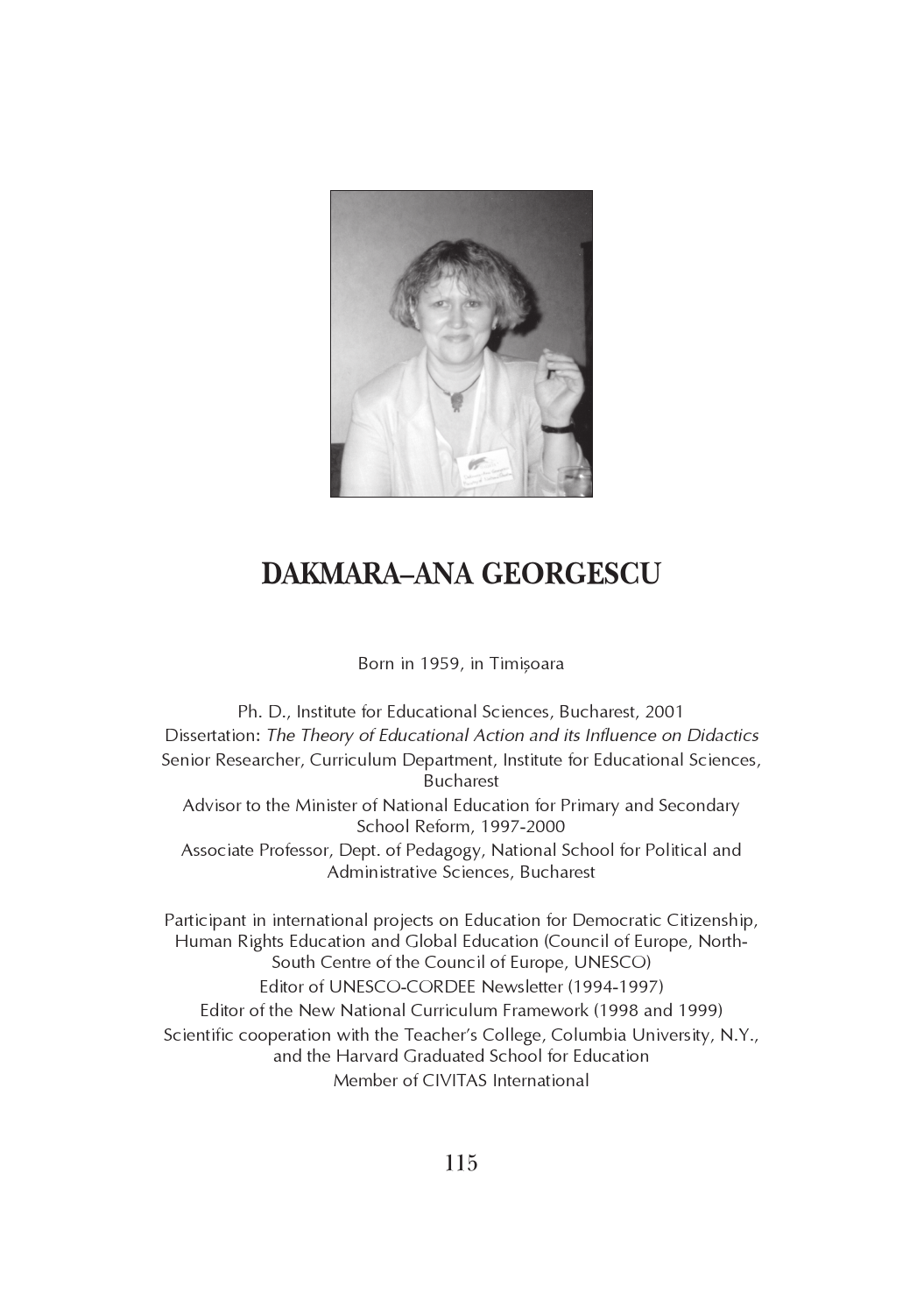Books:

Great Philosophers of the World. Bucharest: Ed. Didactică și Pedagogică, 1995 L'enseignement secondaire en Roumanie. Editions du Conseil de l' Europe, 1996

The Reform of Education – A Chance for the Change of Mentalities. Bucharest: Ed. Trei, 1999

(English version, Bucharest: UMC Publishing House, 2000) Several textbooks on Civic Culture published in Bucharest at Humanitas Publishing House (1997, 1998, 1999, 2000)

Numerous papers, studies, articles on education published in Romania and abroad.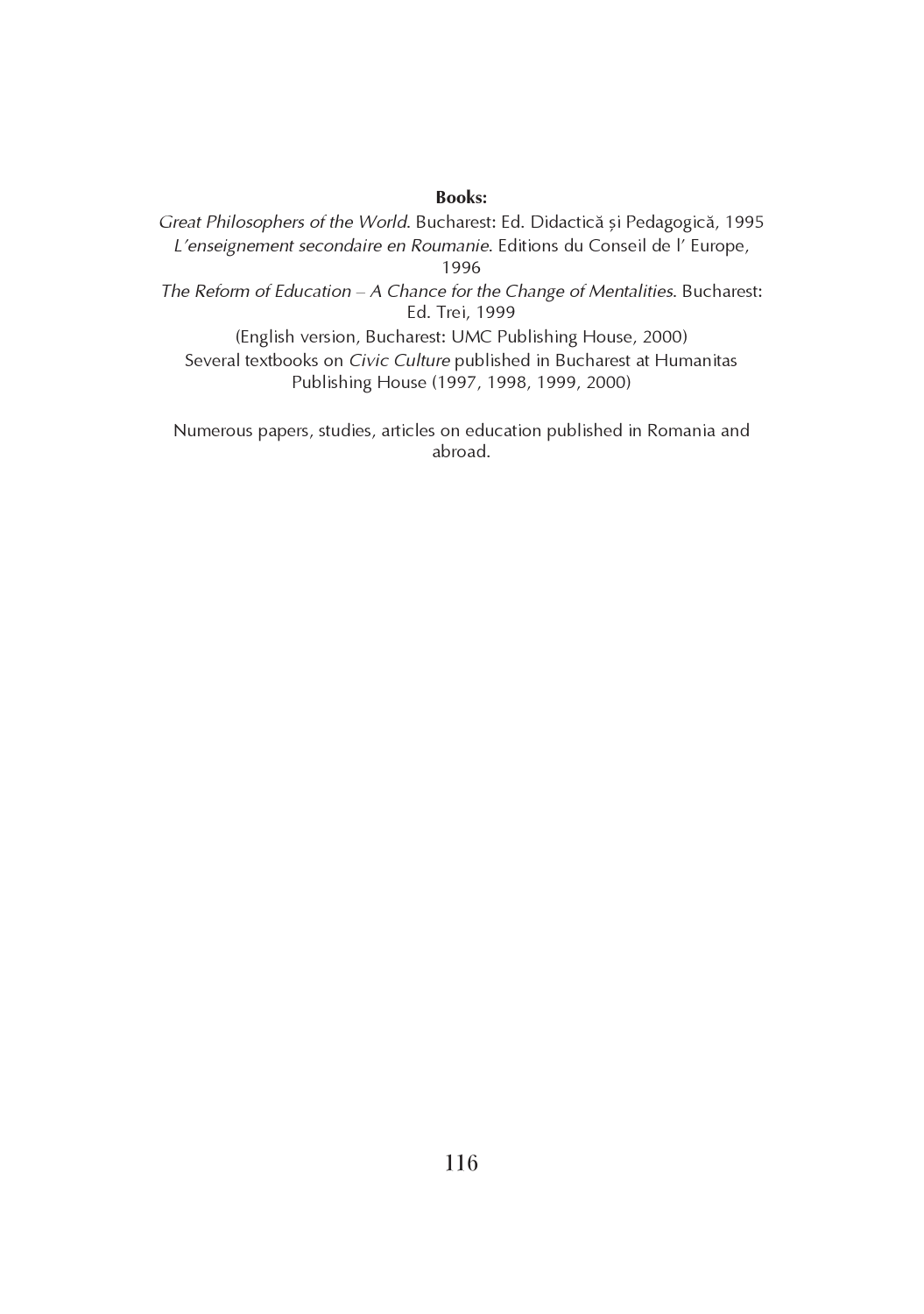## Pedagogical and Cultural Foundations of Human Rights and Civic Education

## 1. Foreword – Liberal Democracy, Culture, and Education

In a work from  $1995<sup>1</sup>$  Francis Fukuyama makes, from the futurologist perspective, an analysis for the coming years of the main ideological and political competitors for liberal democracies. In this analysis, the author of the well-known work The End of History<sup>2</sup> subtly differentiates the optimism he expressed in 1989 about the gradual transition, at different speeds and rhythms, of all human societies to liberal democracy, $3$ indicating four levels for consolidating it, without which the successful stabilization and democratic process cannot be achieved:

- 1. Ideology. It represents the level of certain normative beliefs regarding the validity or non-validity of the democratic institutions and of the market economy structures that support them. In other words, this level expresses the population's confidence in democracy, its understanding of the advantages of living in a democratic regime as well as the conscious preference for choosing democracy instead of an authoritarian or totalitarian regime.
- 2. The Institutions. According to Fukuyama, this level includes the constitutions, the legal system, the party system and the market structures that should support the consolidation of a liberal democratic regime.<sup>4</sup> Fukuyama argues that this is the level where, during the recent years, most changes have been made within the framework of the emerging democracies of the so-called societies in transition to which the countries from Central and Eastern Europe belong, including Romania. In his opinion, a major issue for the emerging democracies is that, in many cases, a positive attitude of the population regarding the democratic values, practices and institutions is not accompanied by the practical know-how needed for putting into service the institutions necessary for a good functioning of liberal democracy.<sup>5</sup>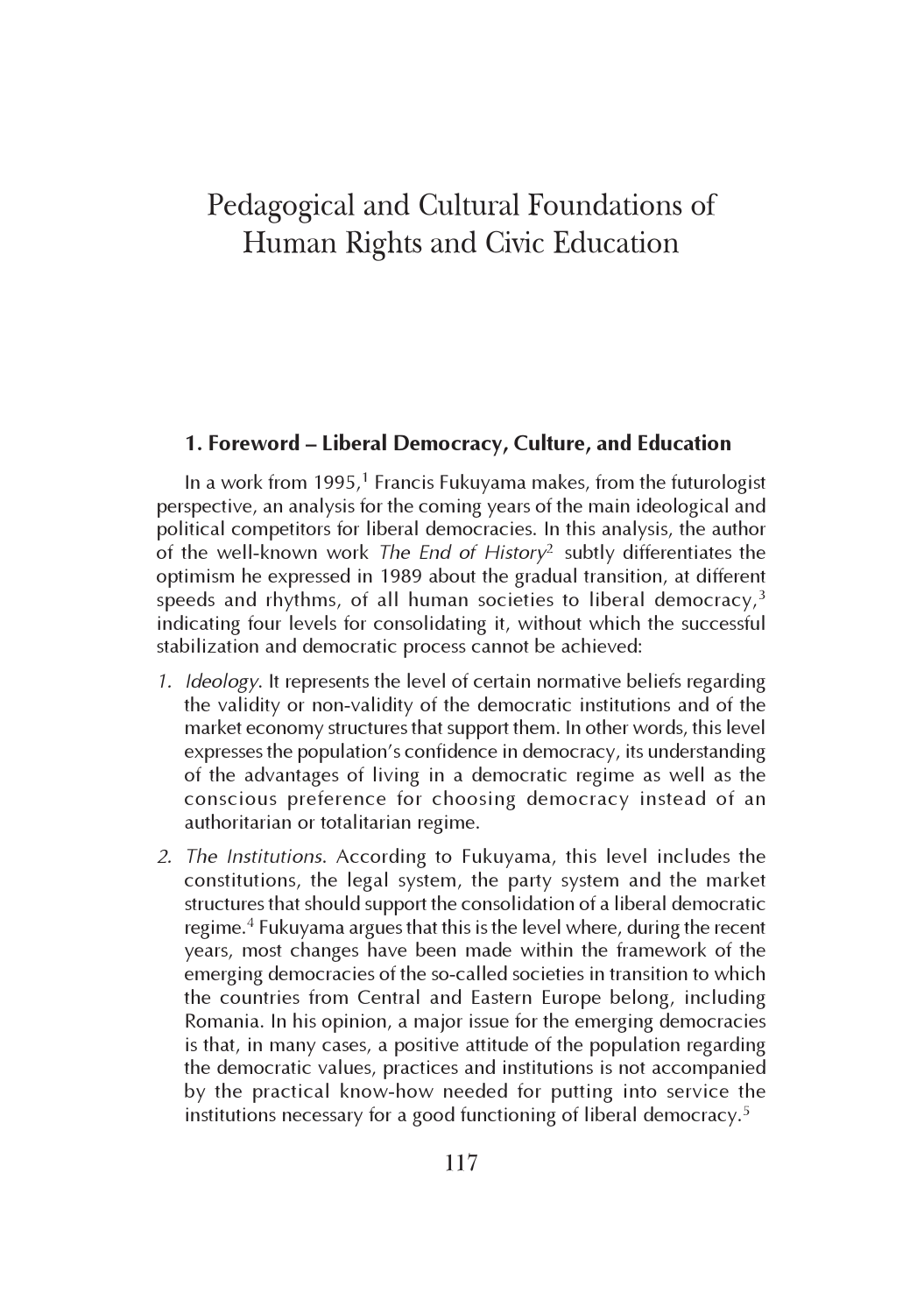- 3. The Civil Society. Fukuyama appreciates that, from various reasons, at this level, things happen even slower than at the institutional one. He admits nevertheless a revival of the interest for this area both in the Western and in the ex-communist countries in the last two decades.<sup>6</sup>
- 4. Culture. For Fukuyama, it represents the deepest level, which includes phenomena such as the family structure, religion, moral values, ethnic consciousness, "civic" consciousness and the particular historical traditions.<sup>7</sup> Although he recognizes the malleable character of the culture and its capacity to be influenced by the processes happening within the first three levels, Fukuyama shows that it is precisely culture that "tends to change the most slowly of all".<sup>8</sup>

For Fukuyama, the conclusion of this analysis is that the major difficulties "that liberal democracy will face in the future are likely to be encountered at levels three and especially at level four … The real difficulties affecting the quality of life in modern democracies have to do with social and cultural pathologies that seem safely beyond the reach of institutional solutions, and hence of public policy. The chief issue is quickly becoming one of culture".<sup>9</sup>

Beyond Fukuyama's opinions – which are, in fact, debatable – about the existence and interactions between the different "levels" of democracy (there is for instance no explicit reference to the role of democratic leaders or to the importance of an effective judicial review system), two ideas seem to us to be especially important for our discussion about the cultural and pedagogical fundaments of civic and human rights education: a) the role that Fukuyama ascribes to culture in consolidating liberal democracies and 2) the implications of this statement for education, since in the field of culture, we have to deal with values, norms, traditions and ideas. Unfortunately, the lack of interest on the part of specialists in political philosophy, political science and sociology for analyzing the relations between education and democracy is in fact widely spread, although this may seem strange if we consider that the role education plays in the cultural transmission of values and norms is generally accepted.<sup>10</sup> There is no doubt that all discussion about the potential relationships between democracy and education has to cope with questions as those formulated by Bruner<sup>11</sup> when taking into consideration that <our times are marked by deep conjectures about what schools should be expected to "do" for those who choose to or are compelled to attend them – and, on the other hand, what schools can do, under the compulsion of other circumstances> (apud Bruner, 1996, p. IX).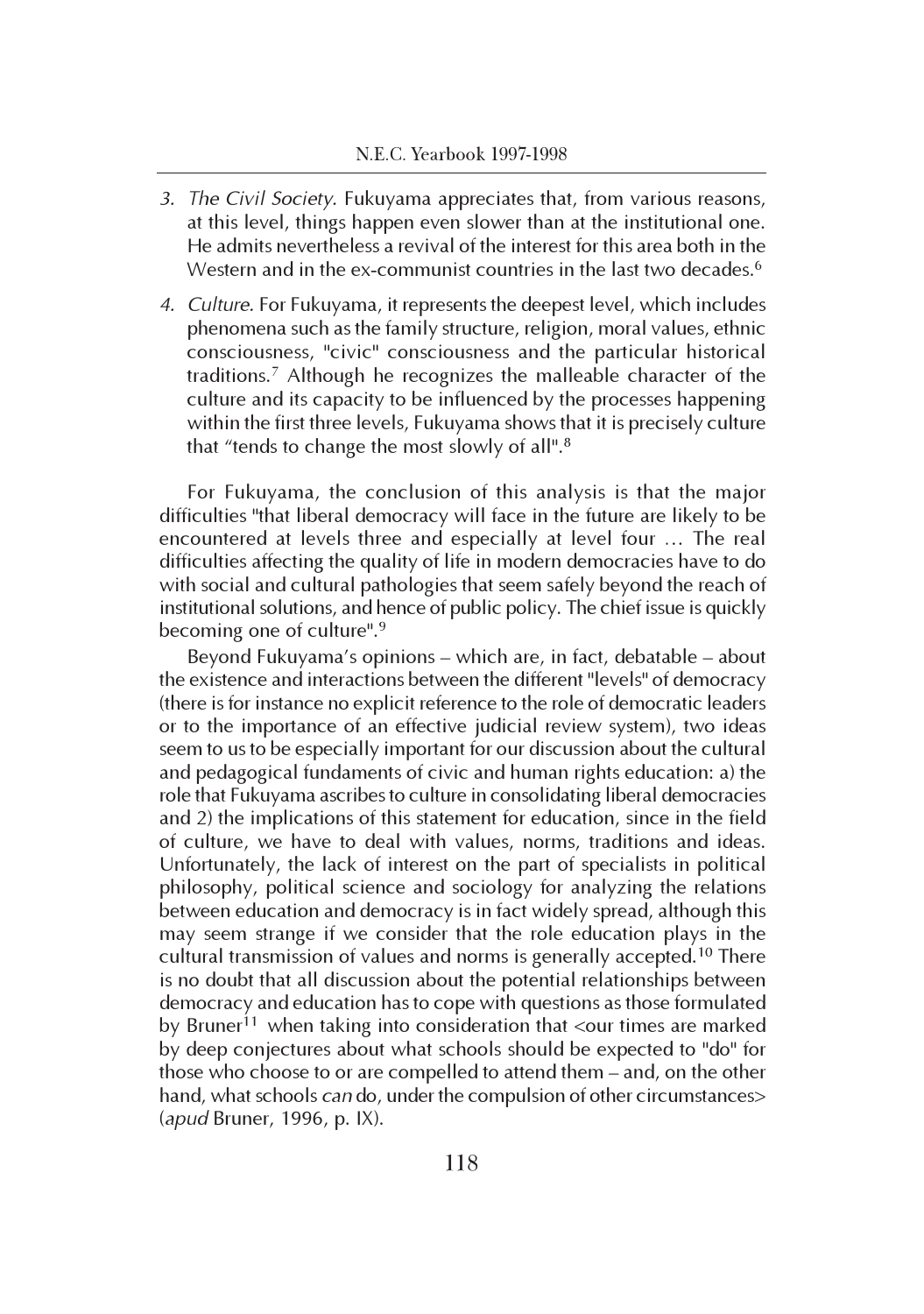In various backgrounds, and not only in those of the people involved in the education for a democratic citizenship or in the human rights education, there is nowadays a more and more evident recognition of the huge potential of education for the wellbeing of each individual as well as of the society as a whole.<sup>12</sup> Focusing the discussion on the potential for democracy of civic and human rights education, we have to analyze the way in which these branches of instruction can really contribute to the consolidation of a liberal democratic regime, to the increase of people's level of responsible involvement in the affaires of public interest and to the improvement of life quality both in the private and in the public field.

Unfortunately, empirical investigations, which could prove a clear link between the impact of educational actions and the quality of a democracy, are not relevant enough.<sup>13</sup> On the contrary, some very elaborated studies, like the one prepared by Niemi and Junn,  $14$  seem to demonstrate the lack of relevance that the duration of the study period has for the degree and quality of the civic involvement and also the relative failure of the formal civic education steps made in the United States with a view to developing and consolidating basic civic skills (it is true, especially at the cognitive level).

It is still encouraging that recent surveys, such as the one carried out by Elchardus, Kavadias and Siongers in the framework of the Council of Europe EDC project, based on 4,722 interviews and questionnaires with pupils of the last year of secondary education in 63 different schools, "revealed that schools can indeed develop values and that it is possible to distinguish between good and bad practice in the field of values and citizenship education" (1999, p.13). The research identified a set of preconditions for ensuring a favourable surrounding for values: 1. Develop a democratic school and a culture of involvement; 2. Stick to the agreed upon rules and principles; 3. Opt for supporting leadership; 4. Opt for an active leadership that does not suffocate the teacher's autonomy: 5. Keep in mind that efficient value development is an aspect of effectiveness in general; 6. Bear the teacher's values in mind. There are also other surveys demonstrating that certain pedagogical procedures can contribute "to the pupil's attainment of skills and competencies" in terms of democratic citizenship. As Munis shows (2000, pp. 3-5), interactive pedagogy based strategies valuing Gardner's "multiple intelligence" approach,<sup>15</sup> as liberating and equally considering linguistic, logical-mathematical, spatial, bodily-kinesthetic, musical, interpersonal and intra-personal intelligence within the class-room, represent a promising perspective for helping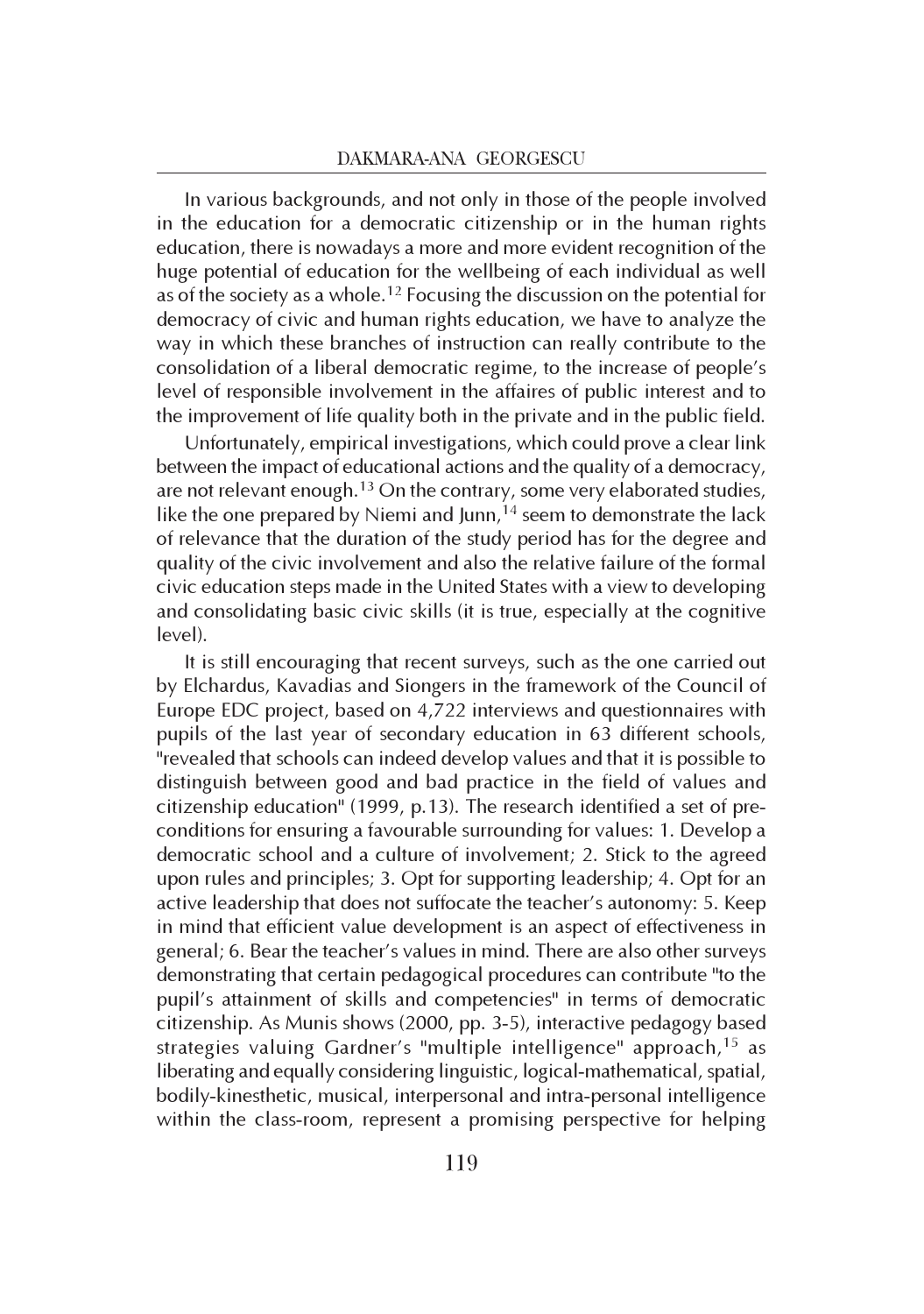children develop their full potential: <It is essential for the teacher to have a knowledge of (the difference of) all strengths within the seven intelligences housed in their children when considering how much each and every child learns about human rights for example. In this context the theory can be used methodologically in decisions involving materials, organization and activities>.

Under the circumstances, the question that obviously arises is whether the hope of relating education to the consolidation of democracy is justified, beyond any romantic optimism and beyond what sometimes seems to be regarded as (and, unfortunately, seems even to be) a fashion of transition periods, which tends to transform civic and human rights education into a convenience sometimes as tyrannical as the old mechanisms for the ideological indoctrination of the younger generations in regimes that tend to perpetuate by force of a new "civic religion".

In order to clarify this issue, in this work we intend to discuss the epistemological status of the civic and human rights education, in the light of some present-day controversies concerning the dilemmas related to citizenship in a democratic society, as well as the identity dilemmas in today's more and more globalized world. We shall also discuss the educational models considered to be good practices in the field of civic and human rights education, by establishing a link between the normative pedagogical discourse and the research-action whose purpose is to produce positive changes at the level of a certain school or local community. The main questions from which our discussion starts are those related to the way in which, on the one side, educational actions are justified as such and, on the other side, to what extent educational actions are related to the conditions in which civic and human rights education are legitimately associated to the consolidation of a liberal democracy.

## 2. Theoretical Perspectives on Citizenship and Human Rights: Some Present-day Dilemmas and Their Impact on Education

 In order to explore the possible contributions of educational actions to the consolidation of liberal democracies, we have to analyze first the present meanings of the terms "citizenship" and "human rights" as they appear in contemporary theoretical discussions. These theoretical discussions are certainly fed by the evolutions in the field of the real politics and by different ways of encoding the human rights as well as the civic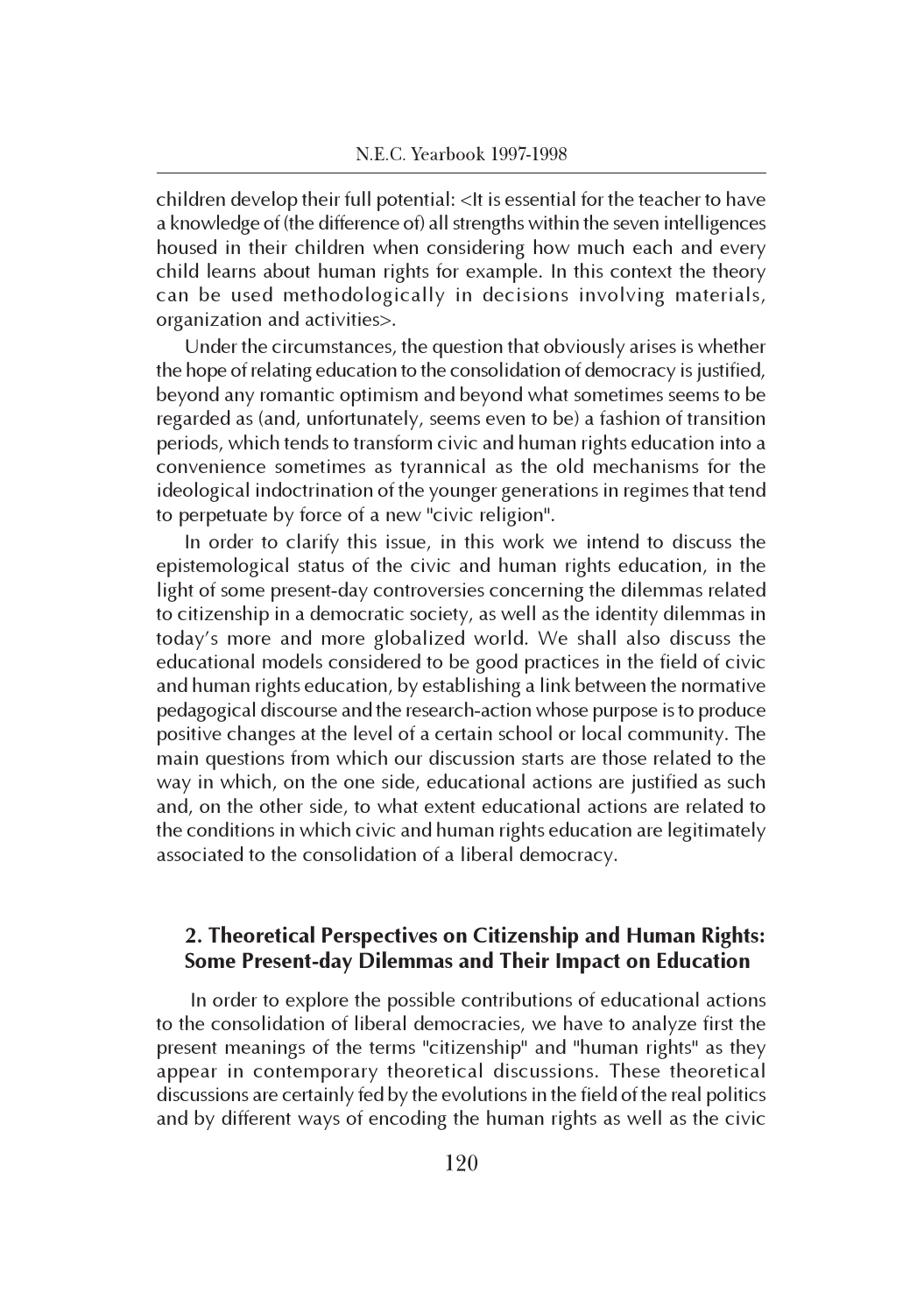responsibilities and duties within the framework of some official documents. From a rather narrow and conservative approach of "citizenship education", one can identify educational actions that only contemplate the mere briefing of both children and adults about the status quo of the question: for example, what are the legal provisions concerning the way of getting or losing citizenship, what duties and obligations does a citizen of a particular state have, what are the main provisions of the Universal Declaration of Human Rights etc. In such a view of the civic and human rights education, equivalent to "civic instruction", emphasis is laid merely on transmitting knowledge.

Fortunately, such models are more and more replaced by approaches that take into consideration the philosophy of citizenship and of the human rights, which makes young people and adults be involved in a critical reflection on the democratic values, norms and practices.<sup>16</sup> Such a reflection can only be fed if theorists, authors of the curriculum and of the textbooks take into account the present dilemmas concerning the status of citizenship and of human rights, with all the aspects that bring them together and differentiate them at the same time.

## 2.1 On the " Theorizing" of Citizenship

How is it possible to generate theories regarding political/civic education? Some authors, such as Fischer, answer this question by saying that "the theories referring to political/civic education can nor be deduced from any scientific subject – politics, the sciences of education, sociology, etc. – neither are they an appendix of those. To a large extent, they are constructions of the human mind where, besides the scientific consciousness of theorists, there is also something which has little or nothing at all to do with science".<sup>17</sup> Starting from such premises, it is extremely interesting to explore the epistemological status of civic education and of an eventual didactics of it, from the perspective of the relationship between theory and practice, rationality and spontaneity in education, between ideal and practical achievement.

As Torney-Purta, Schwille and Amadeo show,<sup>18</sup> there is, generally speaking, almost complete consensus on the importance of school education on influencing the norms, values and practices referring to democracy. However, the decision-makers in the field of educational policies should clarify their idea of "a good citizen". In countries which are undergoing the transition from totalitarianism to democracy, where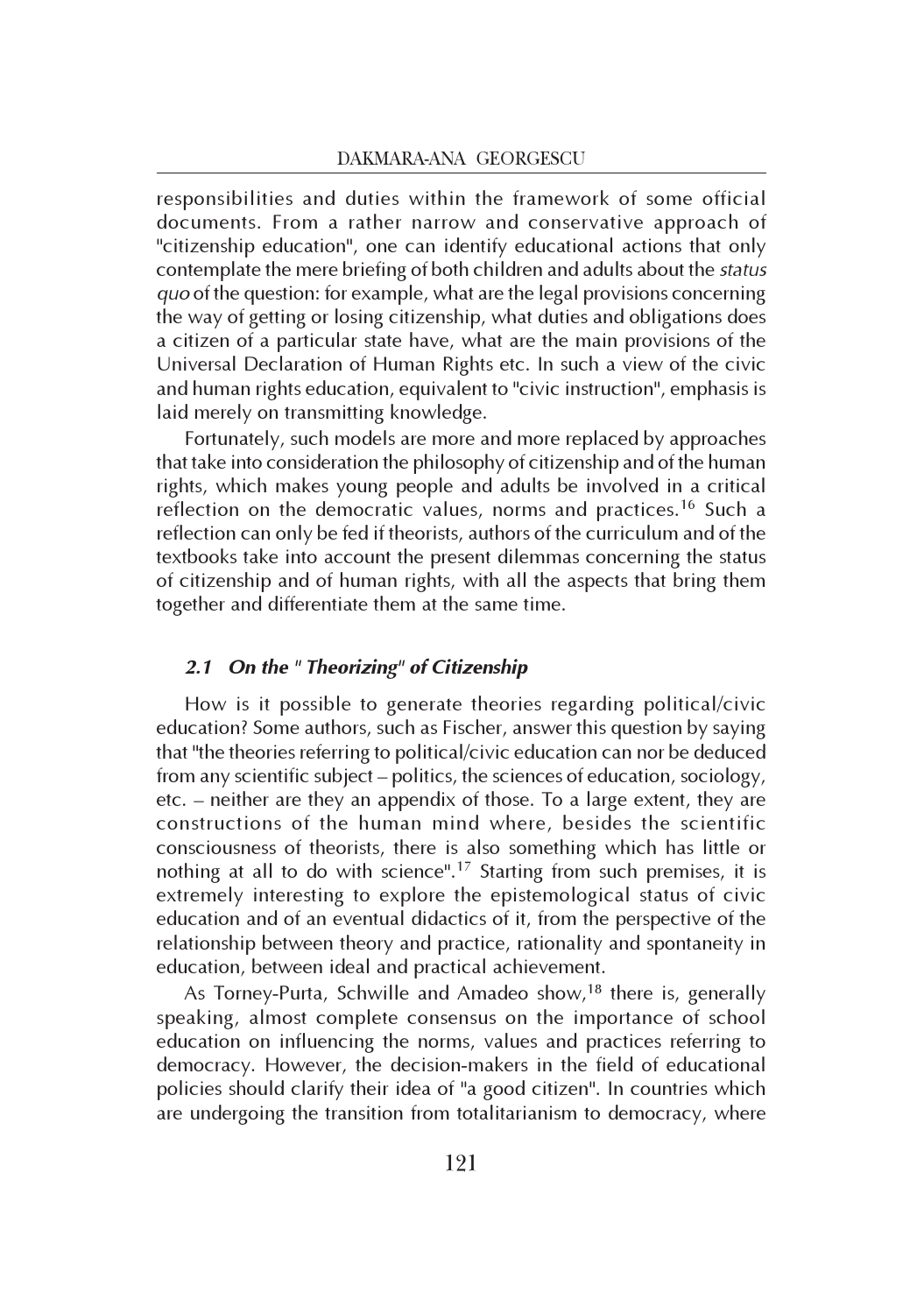rapid economic and political changes are taking place, there may exist different, sometimes conflicting ideas, belonging to different power groups within society, about what civic identity means.

The concepts regarding citizenship are connected to the ones referring to the development of democracy. Countries which are now experiencing liberal constitutional regimes are being confronted with very many questions referring to the developments in civic education, for example which should be the aims of civic education: to help the young people comply with the current norms and values, to be oriented according to principles and rights which could guide the country's future democratic development or, on the contrary, to lead to submission and support for the present political institutions and the given social order?<sup>19</sup>

The very idea of "democratic development" has many interpretations. To some people, democracy is mostly the creation of institutions, the citizen's capacity to elect those who lead them and the existence of laws which ensure the responsibility of the leaders to the electorate. This is a rather formal understanding of democracy, exclusively from the point of view of public life. With such an understanding of citizenship, civic education will focus mainly on knowledge about the political institutions and the respect for them, on the citizen's responsibilities (the vote, for instance) and maybe on the contribution the citizens can make to supporting and reforming the political and legal practices. According to some authors, this outlook corresponds to the "contract approach" about citizenship, having roots in the liberal political philosophy, which sees the political activity as a mostly private matter and as an instrument for achieving one's own interests.<sup>20</sup>

To other people "democratic behavior" means much more, both from the institutional and the cultural perspective. According to Conover and Searing, John Dewey, Paulo Freire and others have promoted the idea "of a democratic way of life", highlighting the importance of personal relations, which lie at the basis of a country's political culture. Freire's idea about "education for emancipation" has connected the methodological aspects and their ideological contexts, so that the person who is being educated can see the links between the social-political structures and the act of learning and knowledge. <sup>21</sup>

From this wider perspective, education for democratic citizenship can focus on the various decision-making or conflict solving processes, in relation with the democratic processes and the principles connected to them, in everyday life. This outlook on citizenship is linked with the so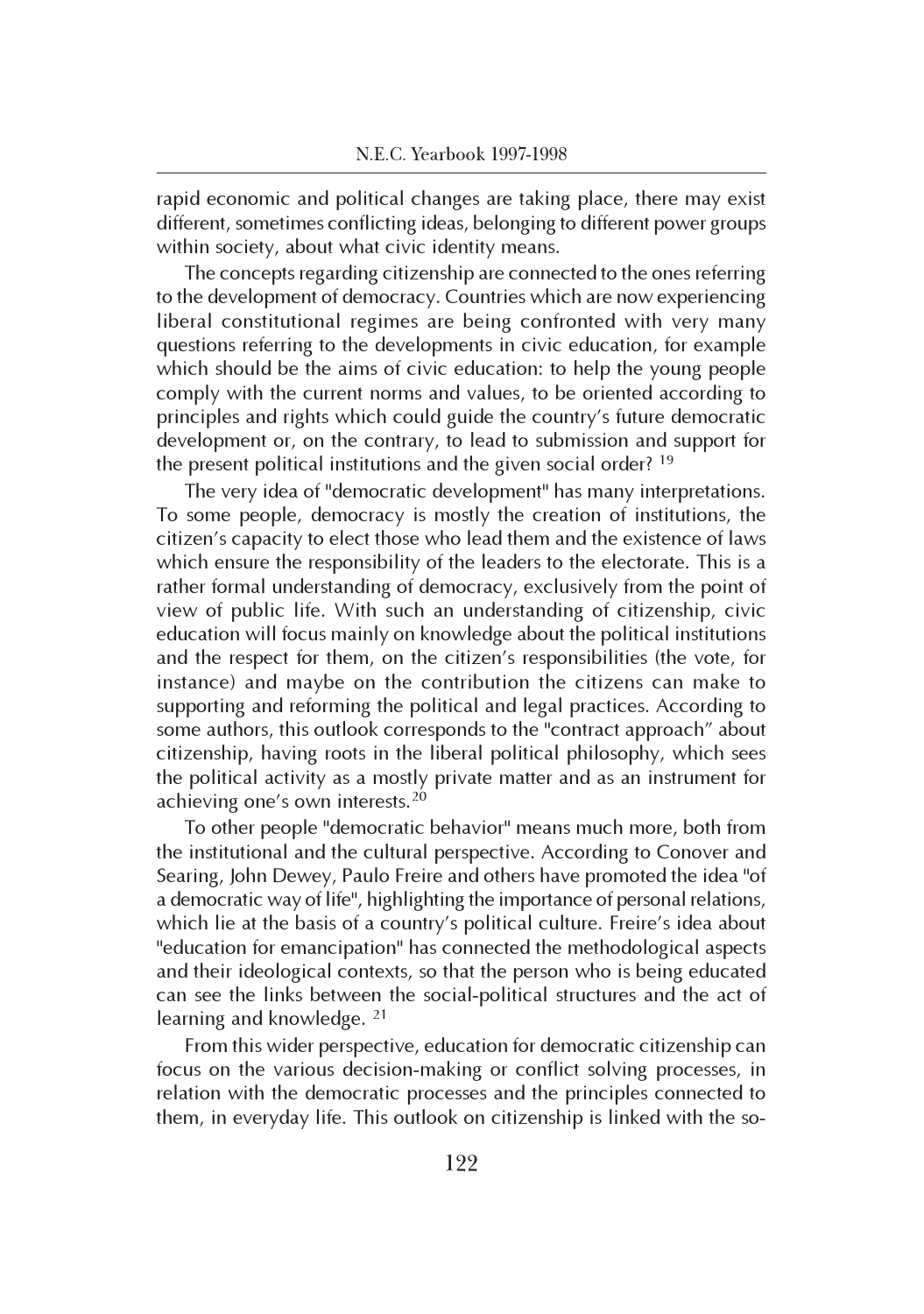called "communitary outlook on citizenship", which sees the latter as a source for personal development and as a contribution to the general welfare of the community.<sup>22</sup>

According to Conover and Searing, the idea of citizenship of a person (or of an educational system) is more likely to be a combination between the two concepts, the contract-based approach and the community-based one. "A good citizen" will be able to fulfil "a citizen profile" under various circumstances, with more stress laid on loyalty, civic virtue, tolerance, political self-development, civic memory, political involvement and civic behavior (including politeness, participation in public services and, eventually, the capacity to critically examine the information with political character which is present, for instance, in the mass media).

The first IEA study in 1976<sup>23</sup> demonstrated that, in practice, the concept of a good citizen was multidimensional, since various systems promoted different variants. For example, one of the results of the 1976 study showed that the pupils to whom high democratic values had been attached (for instance tolerance, respect for laws and equality) did not necessarily prove a special interest for civic participation. Similarly, a study carried out by USAID in Poland and the Dominican Republic, referring to the civic education programs, showed, among other things, that: "The programs that resulted in a high level of participation were not necessarily the ones with the strongest impact on the democratic values: participation could increase, without being accompanied by a change of orientation as far as the values are concerned, at least in the short term.".<sup>24</sup>

Discussions focusing on citizenship necessarily have as their point of reference the relation between the rights, the responsibilities and the duties of citizens. However, different theories may give priority either to the rights, or to the responsibilities or duties. Kymlicka and Norman<sup>25</sup> note that theories about citizenship can be differentiated according to the emphasis they lay on the rights or, on the other hand, on the responsibilities. Among the theories that emphasize the rights, they mention the contributions of Marshall (1949), Ignatieff (1989) and of the feminist movements (Gilligan, 1982). From the theories that turn the balance between the rights, the duties and the responsibilities to these last two, Kymlicka and Norman emphasize "The New Right" theory, represented among others by Mead (1986) and Barry (1990).

The theories about citizenship must, of course, be correlated to those about democracy and to the theories of justice. As Kymlicka and Norman show, in the last two decades, the theories of citizenship acquired a more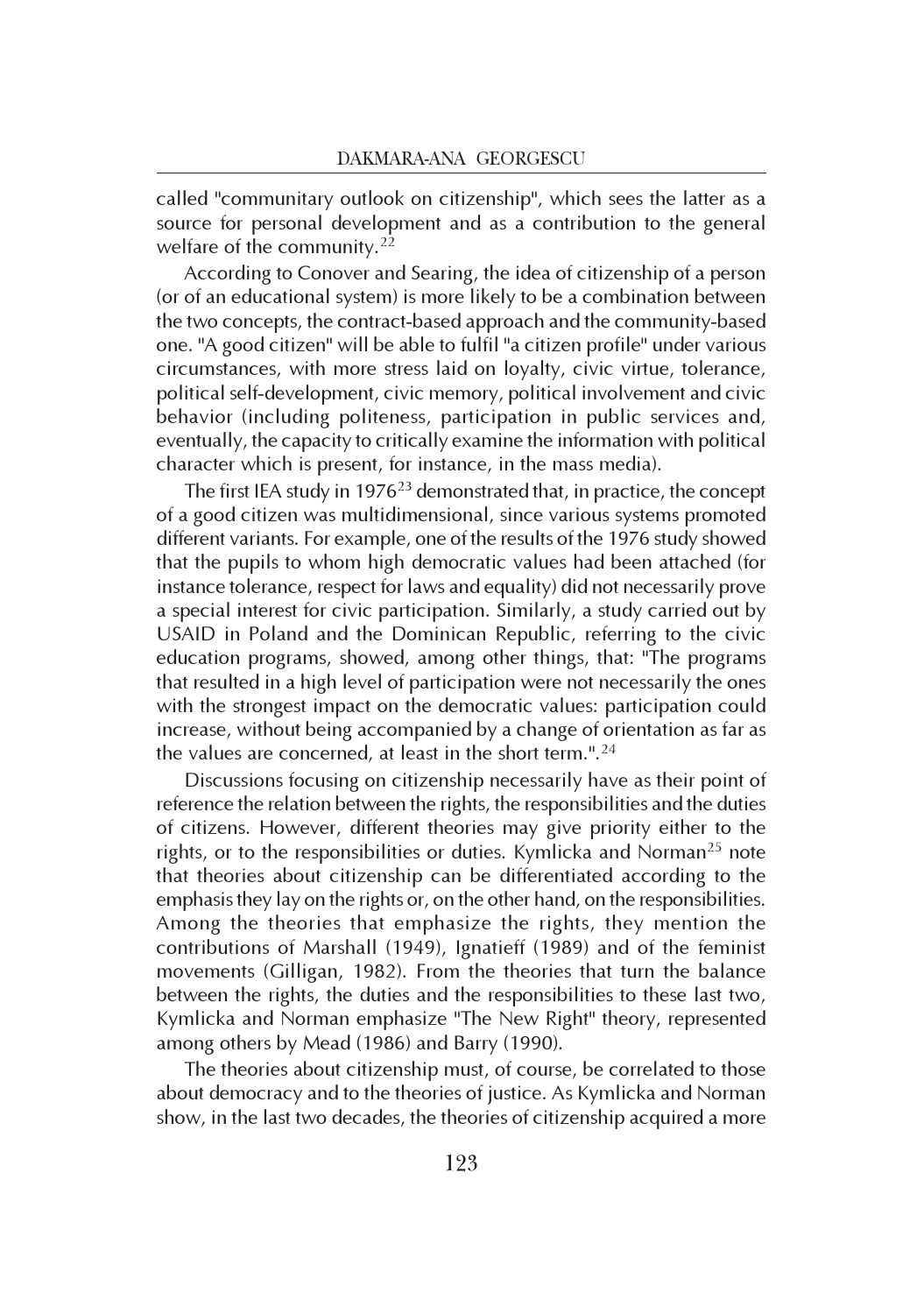and more important role, even among the theories about democracy, because these gradually tend to recognize that, besides practices and the institutional mechanisms, liberal democracies need what is called civic virtue and public spiritedness. These virtues appear as general, social, economic and political ones, having specific roles in the theories that turn the balance either to the rights (the "left" theories, the "participatory democracy" theories and the "liberal virtue" theory), or to the responsibilities (the "civic republicanism"- Oldfield, 1990, the "civil society" theories – Walzer, 1992).

Discussions about citizenship generally have in view the following dimensions associated to the citizen status: individual entitlement to participation, rights and responsibilities, sense of justice, sense of identity and community membership. All these dimensions apply both to citizenship "*as-legal-status*" and to citizenship "*as-desirable-activity".<sup>26</sup> If* it is relatively easy to make and accept a distinction between different manifestations of citizenship (citizenship as legal status and as effective activity, as real participation of the citizen; citizenship in a tough sense – seen as effective and total participation of the citizen- ,and in a weak sense – as "passive citizenship"; citizen also in a large sense – where, for example, we can consider ourselves as citizen of the world, and in a narrow or restrictive sense – that of national citizenship, linked to the reality of a given passport, for instance). It is however more difficult to determine "what intensity of human energies to invest in the activities of citizenship, until we have not established the character of the civic relationships, and the nature of the political community whose legal and ethical bonds define the idea of citizenship". <sup>27</sup>

None of the theories regarding citizenship can ignore the questions about the citizen as a member of a community, about a person's identity or multiple identities, about the ways in which a person feels attached to a specific political community and not to another one, about the relation between ethnic and civic identity. Present-day issues concerning citizenship, not only in countries with a strong immigration tradition (such as the United States, Australia, Canada and some countries belonging to the European Union), but also in developing countries, such as those from Africa and Asia or in transition countries of Central and Eastern Europe, highlight the fact that one of the major questions of our time is represented by the tense relations between ethnic and civic identity. That is why, in what follows, we are going to pay special attention to this issue.

What seemed to have been a satisfactory solution within the framework of the nation-state or of a democratic confederation (like the United States),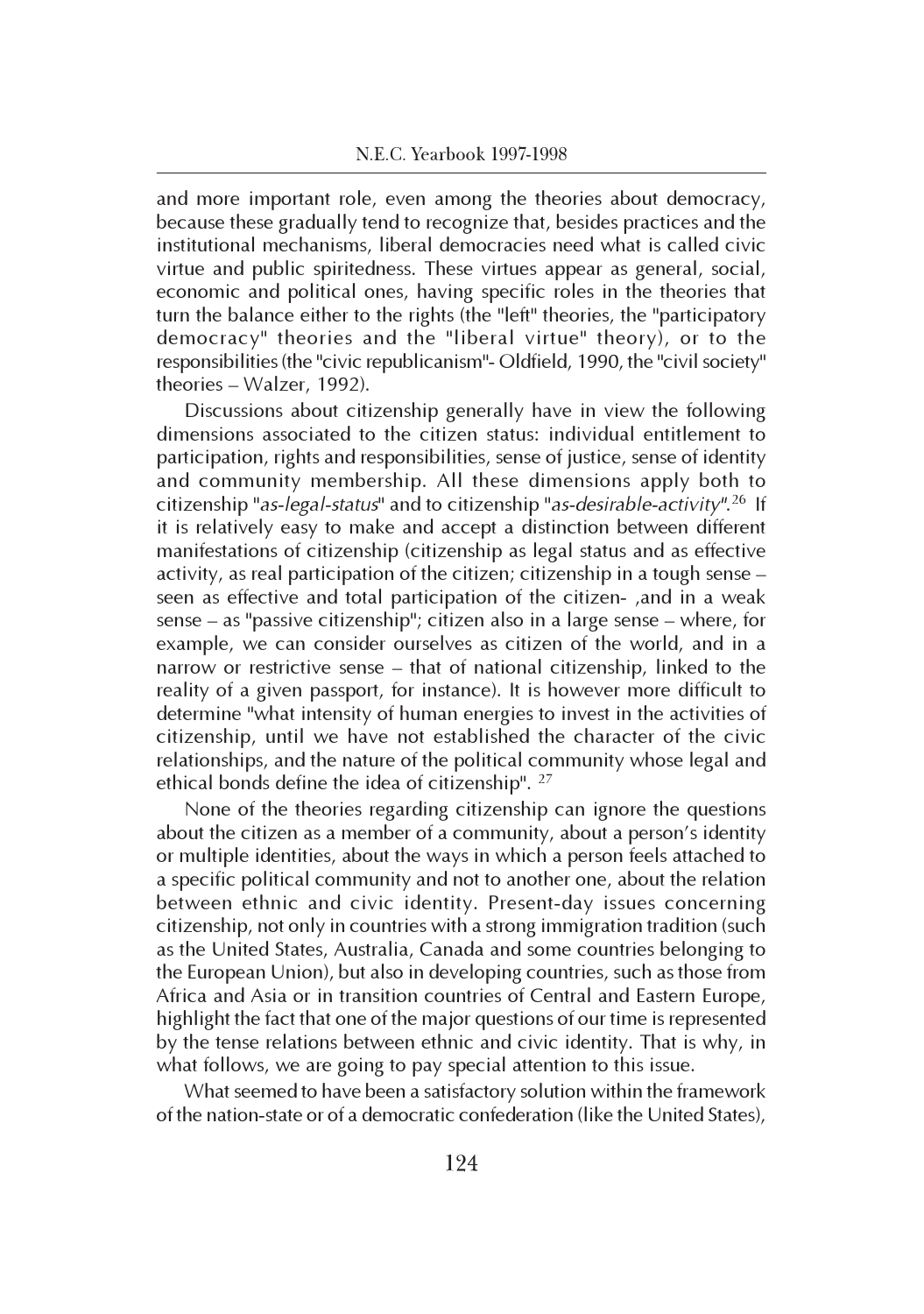namely "national citizenship" as an umbrella and a common denominator of the ethnical and cultural differences in a heterogeneous society, from the point of view of the population, is today challenged by different manifestations of what is usually called "differentiated citizenship". The concept of "differentiated citizenship" takes into account some special representation rights, some special rights required as self-government rights and the so-called multicultural rights. As Walzer <sup>28</sup> shows, the special representation rights (required, for example, by women, by people having special needs, etc.) and the multicultural rights (that is, to education in the language of a certain ethnic community, to religious practice, etc.) are not necessarily irreconcilable with the idea of "national citizenship" and do not necessarily lead to centrifugal movements in relation to a "national" power. Instead, self-government rights are obviously a much more serious challenge to the monolithic concept of "national citizenship" and devolves upon obvious centrifugal tendencies, divergent in relation with the idea of the fundamental unity of a certain political community.

## 2.2 Multiculturalism, Universalism and the Problems of Citizenship

The 20<sup>th</sup> century, its second half mainly, has been a period featuring sometimes terrible movements of the (re)assertion of certain particular identities,<sup>29</sup> by exacerbating those dominant aspects that have been considered as distinctive for individuals and communities, such as the ethnic or the religious identity. All around the world, these movements have displayed various symptoms. After decades of what was called "melting-pot", the United States have witnessed, during the second half of the 20<sup>th</sup> century, the eruption of "differences", ranging from the racial to the religious and gender differences, all against the background of the movements aimed at political and social emancipation of the Afro-American population. Lately, Canada has been facing strong separatist movements, especially among the French-speaking community, which makes it evident that the idea of "citizenship" as civil or constitutional identity is undergoing a crisis. After long periods of colonialism, communities in Africa and Asia have (re)discovered the attachment for difference and assertion, violent as it was most of the time, of their ethnic and/or tribal identity. The ethnic communities in the ex-communist Central and East European countries, as well in the former Soviet Union, have (re)discovered, over the last decade, the attachment for the political, administrative, even territorial autonomy. Practical solutions have been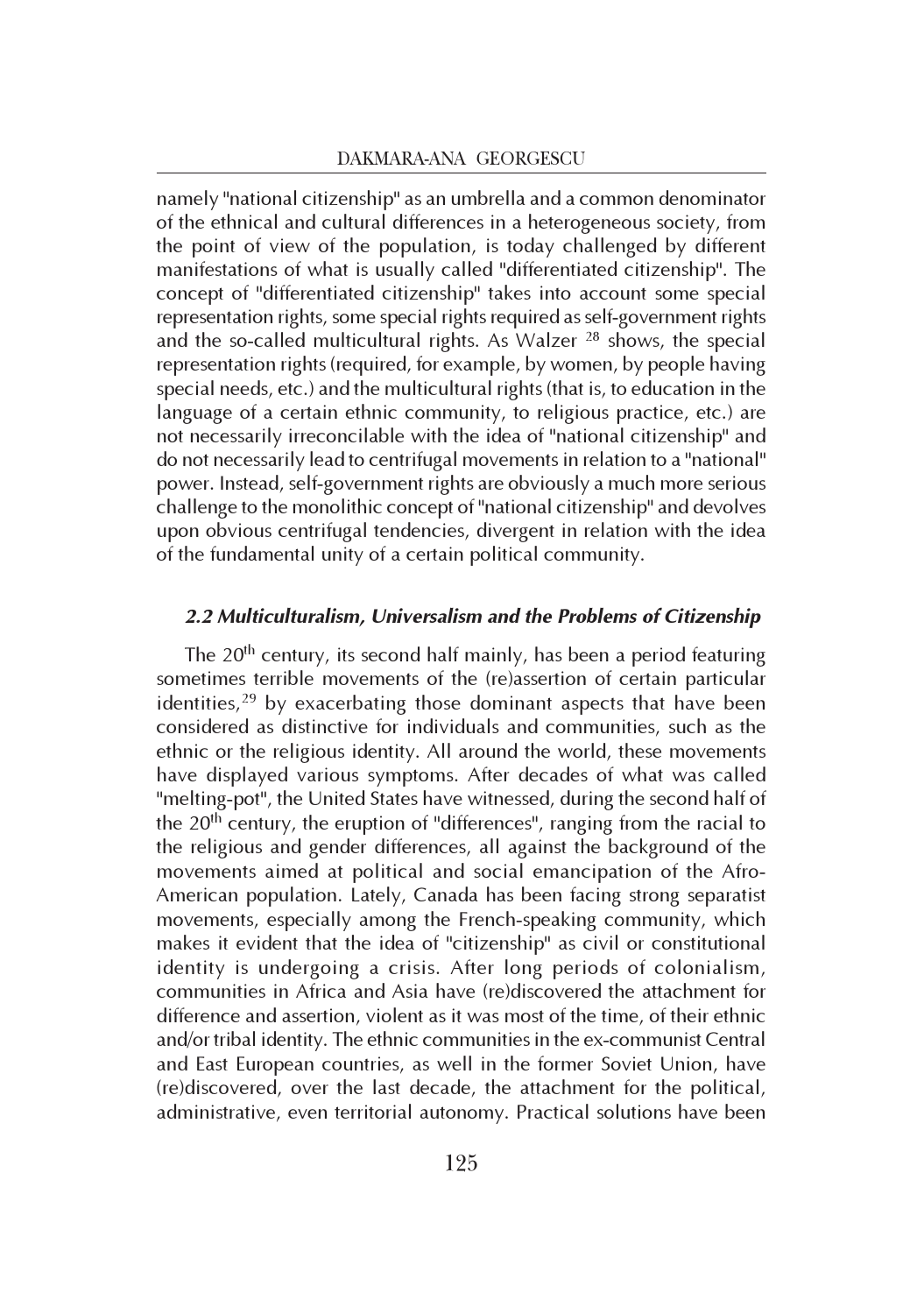different, from the peaceful ones, as with the "velvet" separation of the Czech Republic and of Slovakia from the former Czechoslovakia, to the violent actions, many of them leading to wars, within the former Soviet Union and the former Yugoslavia.

The causes of all these movements are deeply rooted in the economic, political and social problems of the respective communities; however, either the ethnic, or the religious conflicts appear to be the deepest immediate reason. In numerous countries, the relation (tensioned more often than not and sometimes presented as irreconcilable) between the ethnic and/or religious identity and the civil or constitutional identity<sup>30</sup> has become an extremely important problem in the second half of the 20<sup>th</sup> century. In some Central and Eastern European countries, in particular in the ex-Yugoslavian republics, the search for new constitutional formulas, based on the values of liberal democracies, was replaced, unfortunately, by the forcible settlement of certain claims to the self-determination of some ethnic communities that previously, during the period of totalitarian regimes, could not benefit from the framework required by an adequate management of the issue of differences. If totalitarian regimes (and, to a lesser extent, the authoritarian ones) tend to reduce and ignore the differences, the liberal-type democracy inevitably becomes the background against which the differences management is posed acutely. Not any management, but that management which strives at peacefully achieving the balance between the constitutional premises for the unity of a certain community and the legitimate manifestation of the right to difference. Alongside other characteristics,  $31$  liberal democracy is the framework par excellence for the peaceful management of differences and conflict resolution by correcting mistakes without using violence and in due time.

It is this stress laid on emphasizing the strengths of liberal democracies<sup>32</sup> as against totalitarian or authoritarian systems that helps us to better understand the very recrudescence of the violent, even ruthless, hostilities where ethnic or religious aspects seem to lie right in the heart of the conflict. Once the collapse of multifarious monolithic systems started, diversity has immediately had enough room to manifest itself. Even a minimal framework of liberal democracy (levels one, two and three, according to Fukuyama), considerably diminishes the risk that hostilities between "difference" groups degenerate into violence, whereas any delay in implementing this framework cannot but lead to the conflicting management of such differences.<sup>33</sup>

However, the problems raised by the relation between the "civic" and the "ethnic" (or religious) identity, even if quite similar, display many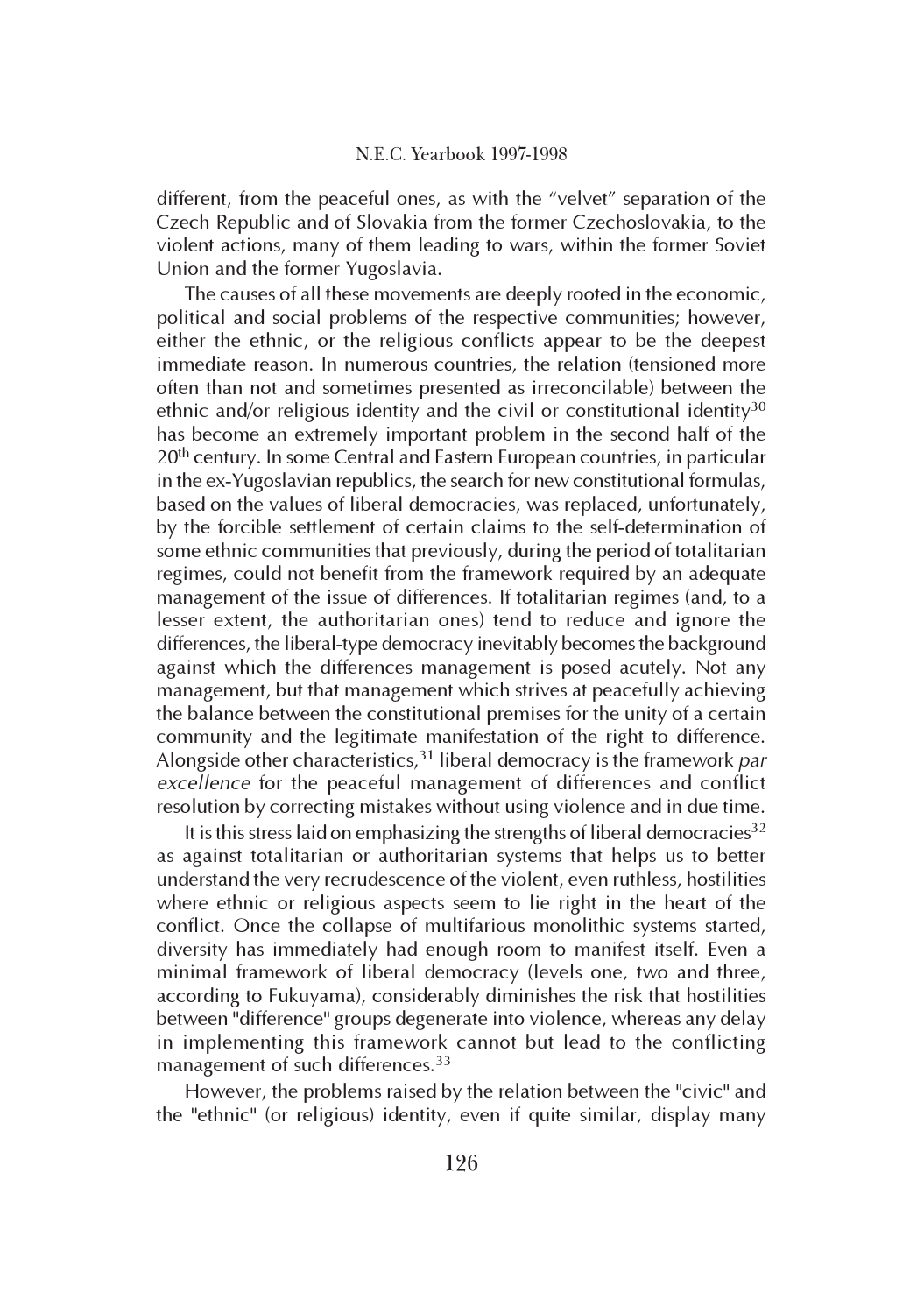differences in various political communities all over the world. Multicultural societies, such as the United States and Canada, represent a distinct case, the study of which has extremely important consequences for the civic education and for the human rights education. Unlike the ethnic mixture, for instance, existing in the European countries, the particular circumstances in these two communities consist in that, with some exceptions, (the Afro-Americans, descending from slaves, and the American Indians), newcomers into the political community had to make an individual option against the background of a democratic constitutional union which, in Central and Eastern Europe in particular, is extremely recent. Irrespective of all the differences between a "European" <sup>34</sup> and an "American" model (either of them having various "sub-models") the questions related to an ideally peaceful management of differences within the political community are identical: how can one define a common set of political and moral values? Where can we (re)gain our identities? What effects can the processes of globalization and integration into overstate structures, such as European Union, produce upon the idea of citizenship? What is the role of education in a changing world so that it makes a significant contribution to applying the principle of peaceful difference management, both to the benefit of each individual , and of communities?

The American experience of debates and controversies associated to multiculturalism, relativism and universalism deserves special attention. Several authors, among whom Dahrendorf in particular (1992) tend to ascertain that social conflicts in the American society have been replaced by ethnic conflicts, a generic term that includes the racial reference as well. We do not deny in the least the importance of the emancipation movements initiated by the coloured population in America in the postwar period; nevertheless, we have to underline that, unfortunately, they were accompanied by the manipulation of enormous amounts of myths regarding the ethnic identity, myths which have led to gradually eroding the idea of "universal" values and their being replaced by the fashion of the cultural relativism that has largely fed upon the postmodern perspectives in the last three decades.

A theme recurring frequently in the debates on multiculturalism<sup>35</sup> and which is extremely confusing is to regard some values, ideas and practices of "universal" echo (such as the philosophy of human rights, the scientifictype rationality, or the principles of constitutional liberal democracy) emerging in the European (or Western) culture as equivalent of "Eurocentrism" that is seen as an imperialist attack against "identities" of various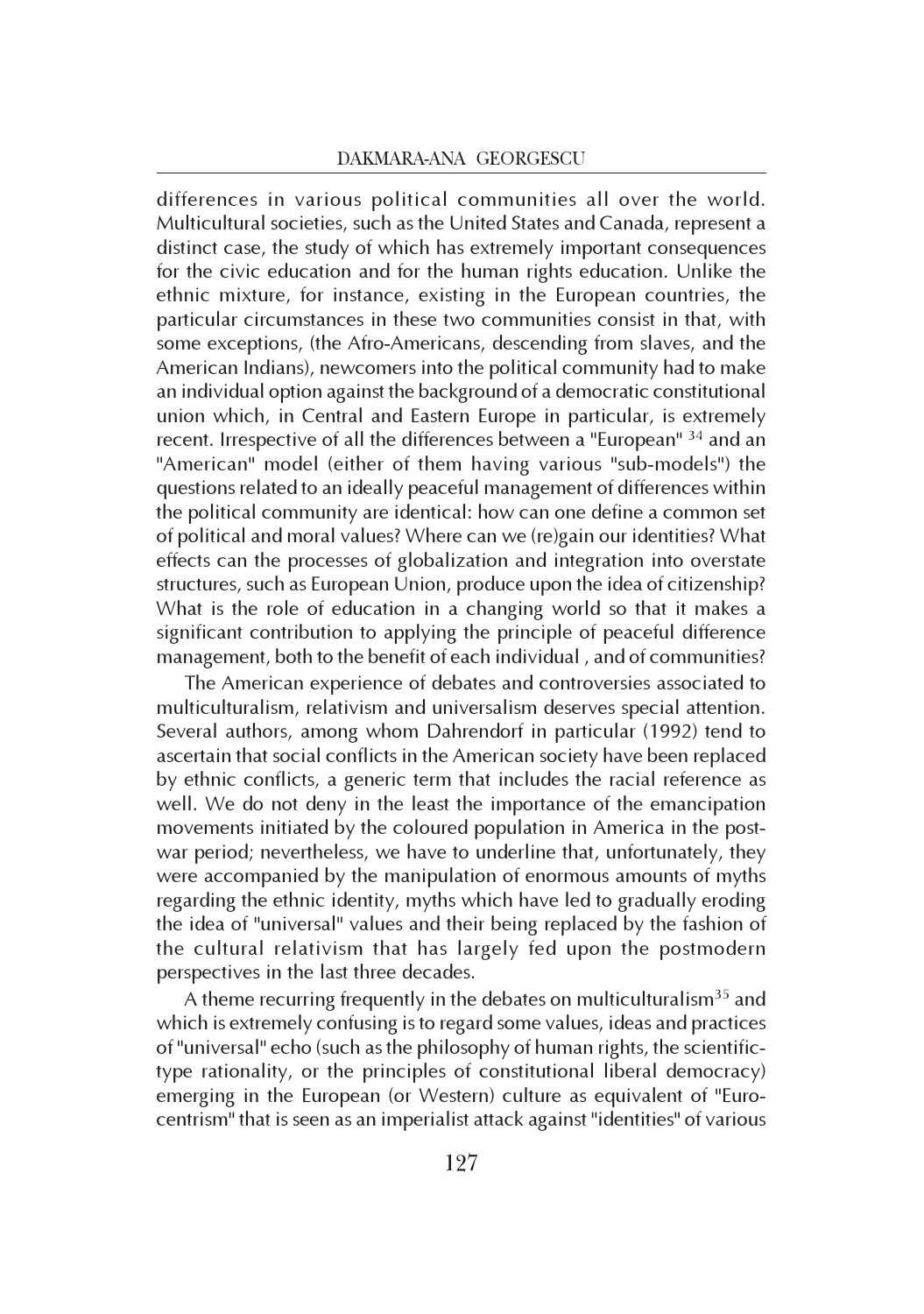kinds. The schooling and academic achievements of the Afro-Americans that, according to statistics, are poorer than those of the white or Asian population, have been interpreted as a consequence of the exposure of the Afro-Americans to the cultural pressure of the dominating-majority culture (white, Anglo-Saxon, protestant and eventually male, the so-called "wasp"), utterly irrelevant for the former. As far as the curriculum is concerned, for instance, such interpretations of euro-centrism have gradually led to replace some "euro-centrism" loaded contents by others meant to reflect the ethnic particularities of a certain culture and the contribution thereof made to the cultural stock of humankind. But soon the "Euro-centrism" accused of every evil has been progressively replaced by "Afro-centrism" or other centrisms, sometimes badly impairing the integration and the achievement potential of the minority members.<sup>36</sup>

The multicultural debates in the United States are taking place between the fervent supporters of multiculturalism, interpreted as legitimating the absolute relativism (numerous post-modernisms, feminisms, ethnocentrisms are attaching themselves here) and the supporters of an universalism (sometimes viewed as "American universalism" or "American creed") based upon values of constitutional liberal democracy on the one hand, and between representatives of various orientation of the latter, on the other hand. If, for instance, the rallying  $\text{cry } E$  pluribus unum is valid for some champions of universalism (among whom Higham, Stotsky, Glazer, Barber), then the catch word E pluribus plures appeals to others (such as Ravitch, Walzer, Taylor, etc.). Interesting enough, both the supporters of E pluribus unum and the sustainers of E pluribus plures focus their argumentative endeavors upon the need for equilibrium between diversity and unity within the political community. As Ravitch has put it, referring to the state of affairs in the United States, "We are a multicultural people, but also a single nation, knitted together by a common set of political and moral values". <sup>37</sup>

Seeking and emphasizing these common links, capable to turn a plural society into a cohesive structure of unitary political body that is apt to function to the benefit of each member of that community, is a task not only for the political theory or praxis, but also for the civic education. From this point of view, the experience of debates on multiculturalism in the United States is extremely significant for the process of European unification, even though the latter is occurring in a space the coordinates of which differ from those of the creation and evolution of the American nation.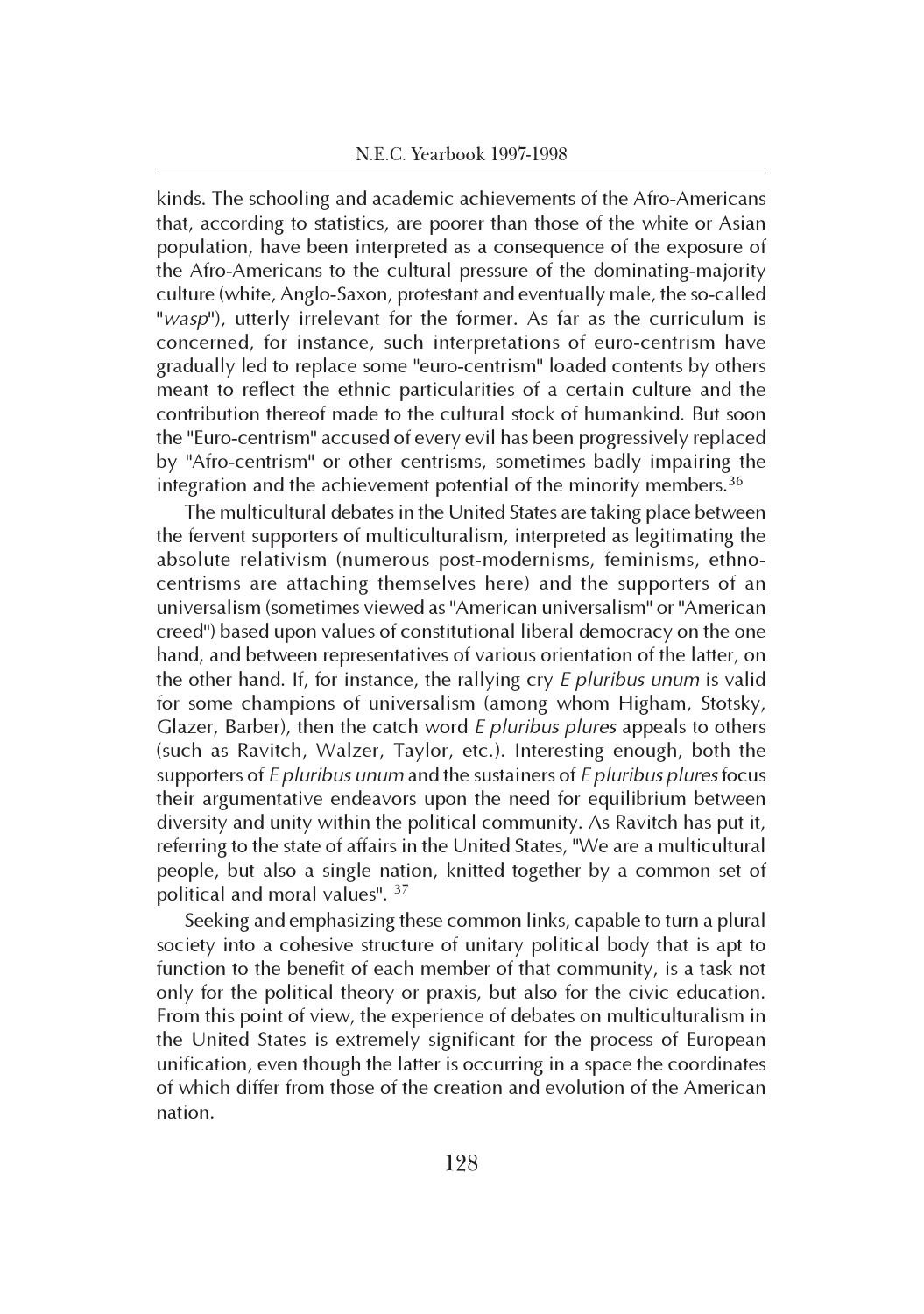The main problem of citizenship is, in fact, its attractiveness for those members of community to whom it associates: we have to actually investigate what induces the citizens of a particular political community to continue to live there when they could choose another citizenship<sup>38</sup> provided they enjoy freedom of movement. The national or European citizenship must allow for a balance between specific traditions and common ideals, while the aim of civic education is, from this point of view, not only to clarify these common ideals: moreover, it relates clarifying the unity in diversity of what makes the ethnic, religious, gender, difference, and so on.

Explaining to pupils or students the "European" emergence of the idea of unity in diversity and the practical solutions triggered in this space as well for the peaceful difference management one could only be accused of "Euro-centrism" by those who do not take into account that it is the very European ("Western") space that has given name to and made problematic such displays of negative consequences for the self-esteem of each individual as imperialism, sexism or racism.<sup>39</sup> The problems of the European integration and the new European citizenship are connected to maintaining the unquestionable benefits of the cultural diversity for generating material and spiritual goods, but especially to the ability of constructing a political community that takes into account the fostering of advantages of positive "universalia" (the observance of human rights, for instance) and the avoidance of slipping to the negative aftermath of other "universalia" (racism, xenophobia, or sexism, from the perspective of both misogynism, and radical feminism).

## 2.3 On the Status of a Human Rights Theory

While the concept of citizenship has benefited by theoretical approaches ranging from "big theories" , often linked with metaphysical arguments<sup>40</sup>, to rather descriptive analyses on empirical bases concerning the nature and functions of the state, the concept of rights, more precisely human rights, seems not to have been privileged by such a wide ranging theoretical analysis<sup>41</sup>. It is true that authors such as Turner have a tendency towards narrowing human rights theories to sociological approaches, on account of the reserve of sociologists for such theories due to the problems of generalization inherent to each theory, under the circumstances of field collection of a variety of cultures and customs which would make such generalization somewhat artificial.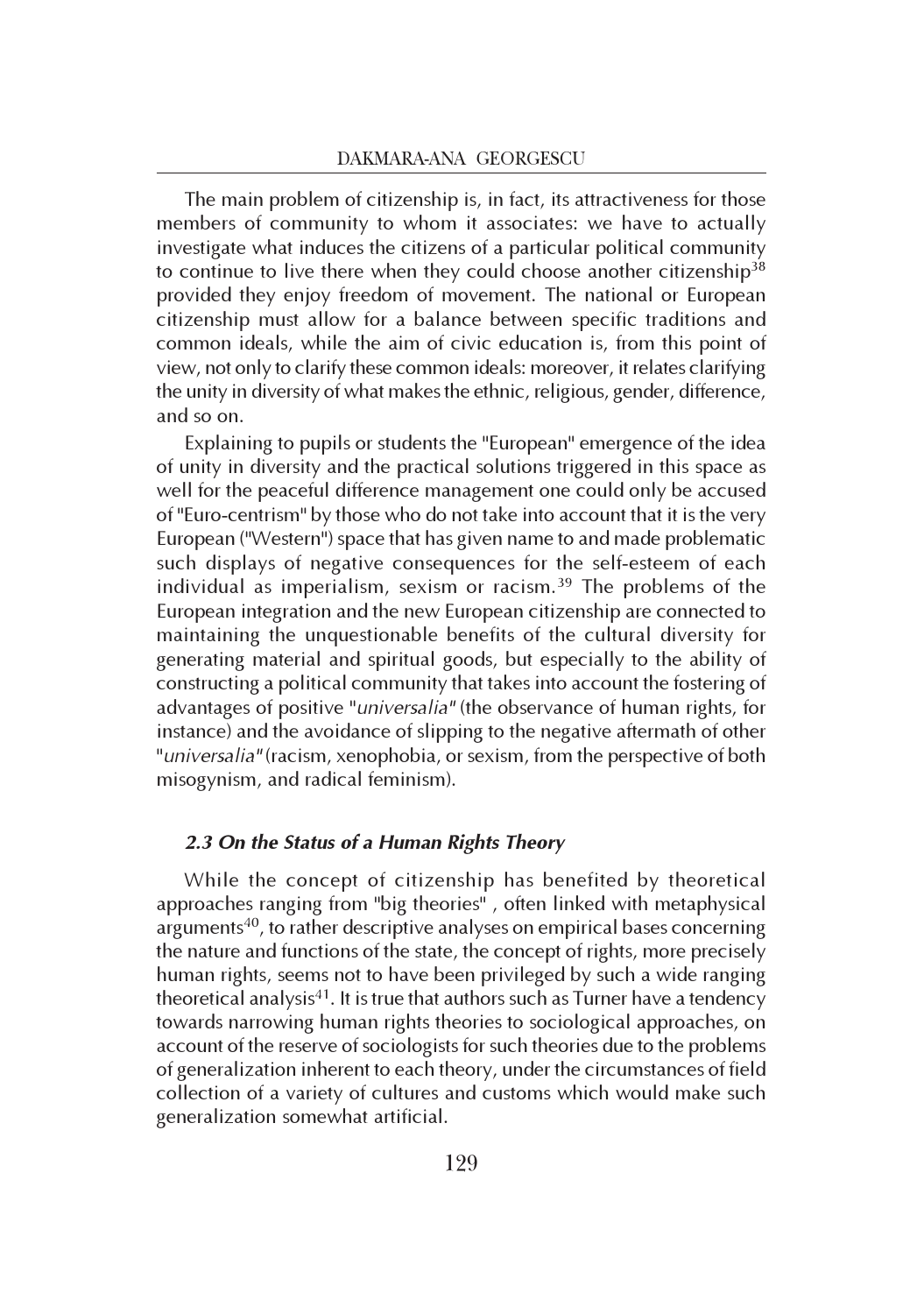Taking into account the above arguments, we have to point out, however, that the sociological approach is probably not the best one for structuring a theory of human rights. Obviously sociology is no longer a science that thinks of itself to be purely empirical, meaning that it does not admit theoretical assumptions in the sociological investigation. Nevertheless sociologists are still inevitably tempted to start from facts, from field analysis and to avoid any surprise of the type of bongobongoism.<sup>42</sup>Much more suitable ways of structuring a theoretical approach on human rights are the philosophical approaches, including political philosophy, the philosophy of law or anthropology. The matter of human rights cannot be theoretically tackled starting from factual situations, although these have an extremely important role.<sup>43</sup> Human rights, notwithstanding their practical dimension, are an ideal construction, an aspiration whose roots belong again as far as their emerging is concerned, to the space of European culture.<sup>44</sup> A short historical view will be helpful in better understanding the specific character of human rights and the prerequisites for the elaboration of a theory on these.

At the historic scale, the philosophy of human rights has a relatively recent starting point, although there are quite a number of elements (documents, works, events) which go back as far as antiquity. It is undoubtedly linked with the approaches connected with the natural rights in the Renaissance, developing as a generous ideology by seeing the individual as possessing rights which are God's gift to humans. By the philosophy of human rights we understand nowadays "a totality of values, intellectual attitudes and matters of universal relevance", <sup>45</sup> by means of which a certain interpretation of the dignity of an individual is made, in view of respect for each human being as a person, irrespective of the differences among individuals.

The developing of the philosophy of human rights was inevitably parallel with the birth of the modern theories about the state and again it inevitably bears the ideological stamp of the philosophy of natural rights as a prerequisite of the theory of the social contract. The original meaning of the philosophy of human rights is linked with the protection of the individual's freedom and dignity in relation with the political authority, as the state had the greatest power of encroaching upon human rights, they being primarily directed on the relations between citizens and the state.

Today this originary restriction of human rights to the sphere of relationship between individual and state<sup>46</sup> is out of date from at least two points of view: first of all the achievements of the twentieth century (for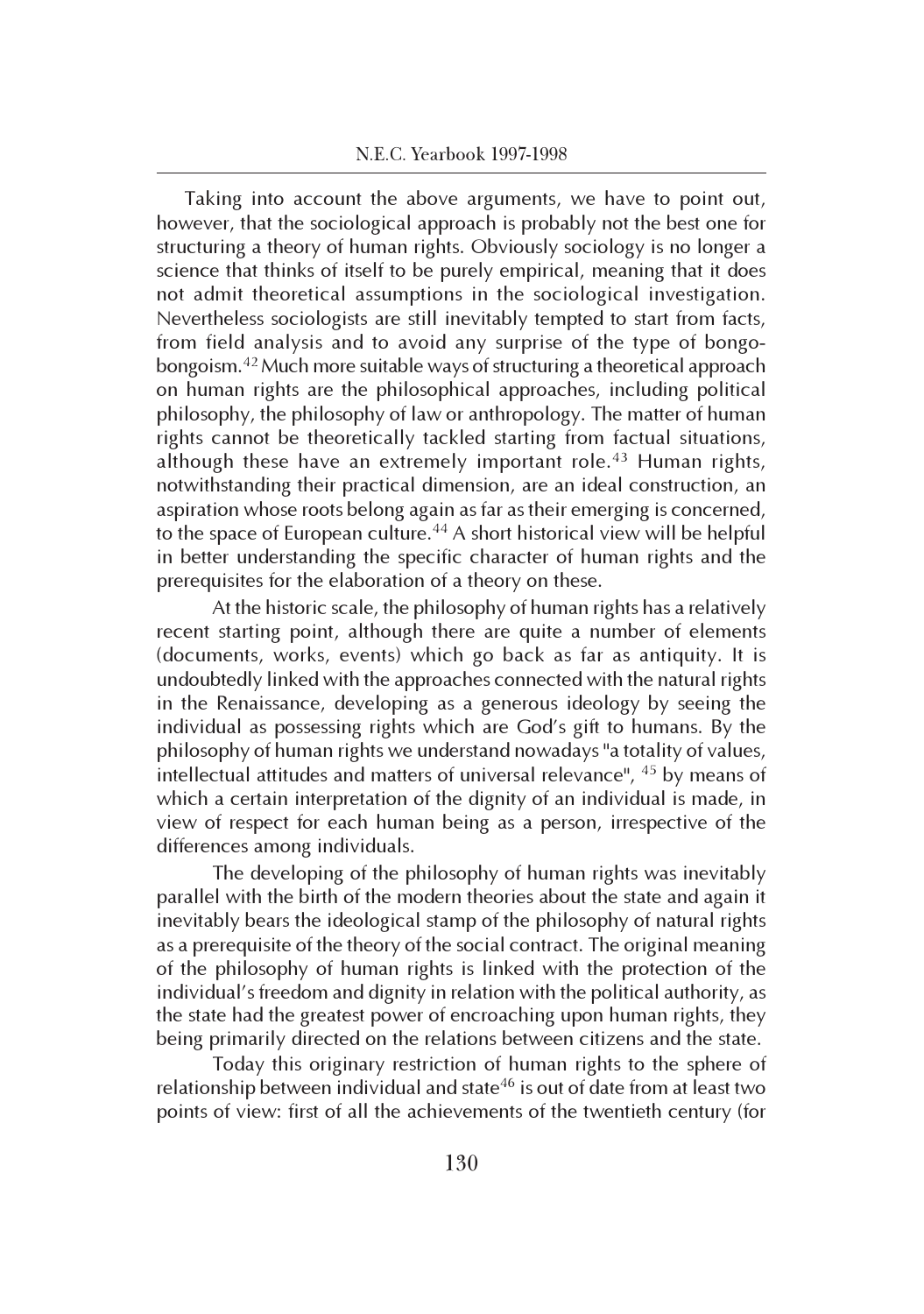instance, the Universal Declaration of Human Rights), although they have as their privileged target the state leadership (and is the direct reaction to the unparalleled state violence in the period preceding and during World War II), see the human being as a "universal person" and not the legally and politically determined existence of the individual as the citizen of a certain political community, namely of a state. Secondly the so-called new generations of rights (the children's rights or the rights of third-age people, etc.), which follow the generation of civil and political rights and, then the social, economic and cultural rights, even more envisage the respect for the inter human relations, at the family level inclusively, and not only the protection of the individual against abusive state power.

## 3. Civic Education and Human Rights Education: Pedagogical Approaches

The extremely controversial issue of the universal character of human rights (which has practically been a permanent battlefield for the supporters of cultural relativism and those of "universalism", as a generic approach of people as human beings) that has been mentioned above, can help us understand why there is a difference in theory and practice between civic education and human rights education, although they also share a lot of common elements. Even if the theories regarding citizenship have evolved in the  $20<sup>th</sup>$  century through the increasingly evident diminishing of the importance of the state-reference (as a consequence of the disappointment and fears induced by extreme state violence) and through the adoption of a reference in terms of political system (which is growingly making room to the civil society and to the citizens' initiatives), civic education continues to be inevitably connected to the state envi-ronment which defines a certain political community. In exchange, human rights education can be achieved without taking into account the limitations of a certain political system, and even against it, to the extent to which we are dealing with a political system where human rights are "subversive".

Undoubtedly, we are left with the special problem represented by the cultural differences, which cannot be ignored and the consequences of which on education will be dealt with in what follows. Theoretically, at least in the signatories states of international agreements regarding human rights, civic education should not be, in its essence, different from human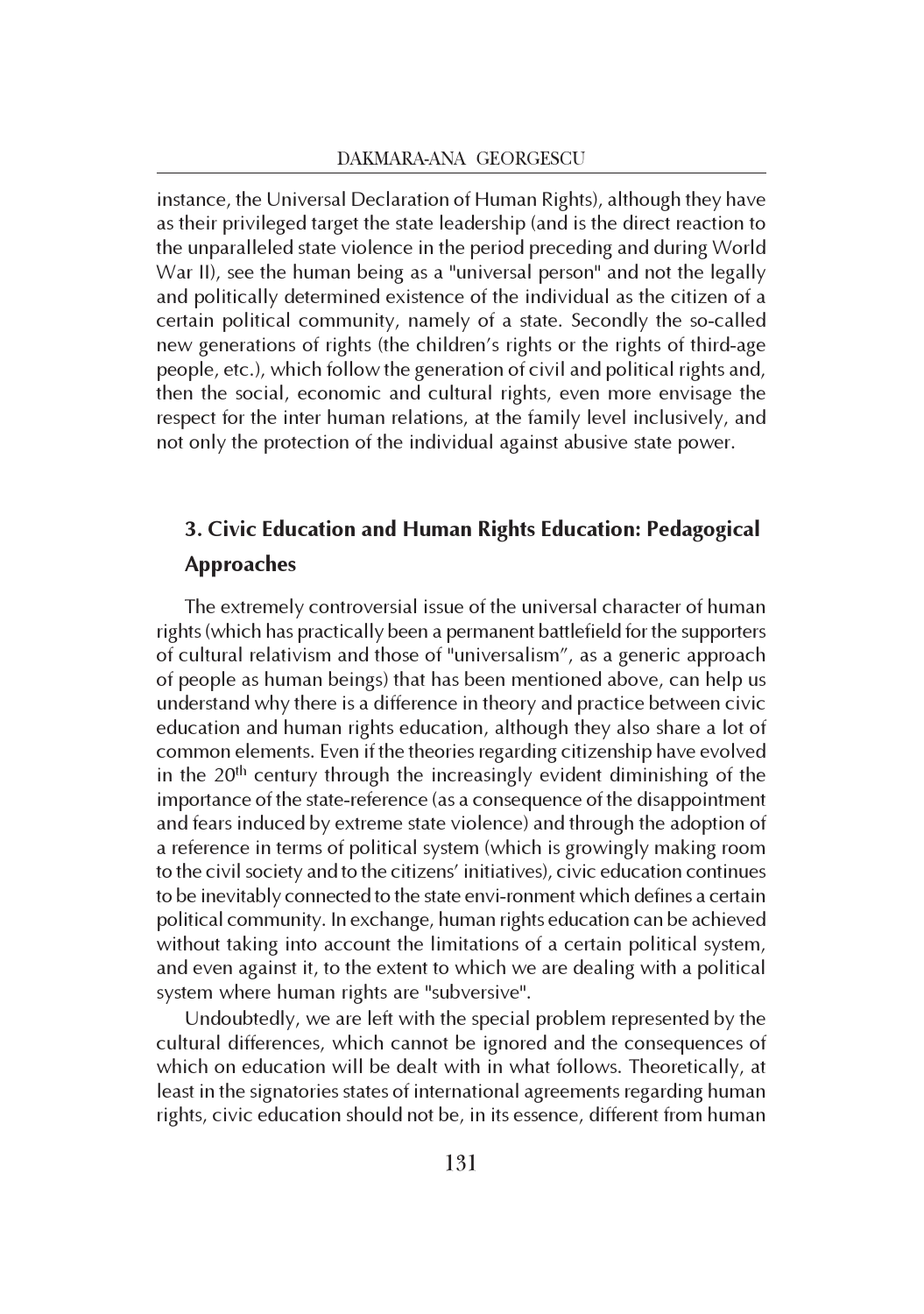rights education. However, from the point of view of the practical approaches, the overlapping between civic education and human rights education does not seem so easy to achieve.

## 3.1 A Terminological Matter: Civic Education and/or Education for Democratic Citizenship

We notice that the literature having the educational field as its object operates with different terms, such as civic education, civics, citizenship education, education for democratic citizenship.<sup>47</sup> During the last few years, especially due to the "Education for Democratic Citizenship" project of the Council of Europe started in 1997, the opinion was imposed that the terms civics, civic education or citizenship education refer mainly to the space of formal education (mostly taking place in school), while education for democratic citizenship was thought to have a wider scope, including the dimensions of life-long education, both in a formal environment and, more especially, in forms of non-formal education<sup>48</sup> (such as projects of representatives of the civil society, for example NGOs).

As we see it, the issue of the name given to this dimension of education which is education for democratic citizenship is important not so much from the point of view of the place and means through which it is achieved, but mostly from the perspective of the values underlying it and of the way in which these values were explained. One may consider that civic education is also the education of a citizen belonging to a totalitarian and authoritative regime, and there are plenty of examples to illustrate such approaches.<sup>49</sup> Can education for citizenship in a non-democratic society be considered "civic education"? Of course it can, but it is not education for a democratic type of citizenship. Here is one of the sources of the caution expressed by some people regarding "civic education" in the societies in transition, because there is a danger that this should be achieved in the spirit of the civic education of old times. Here is also the source of major confusions regarding the aim, the objectives of education for democratic citizenship and the methodological approaches we shall be dealing with below.<sup>50</sup> According to Albala-Bertrand, the fundamental question of civic education is "what kind of citizen and for what kind of society? $151$  If we take this into account and we are prepared to explain our set of values, the terminological issue is not a crucial one anymore.<sup>52</sup>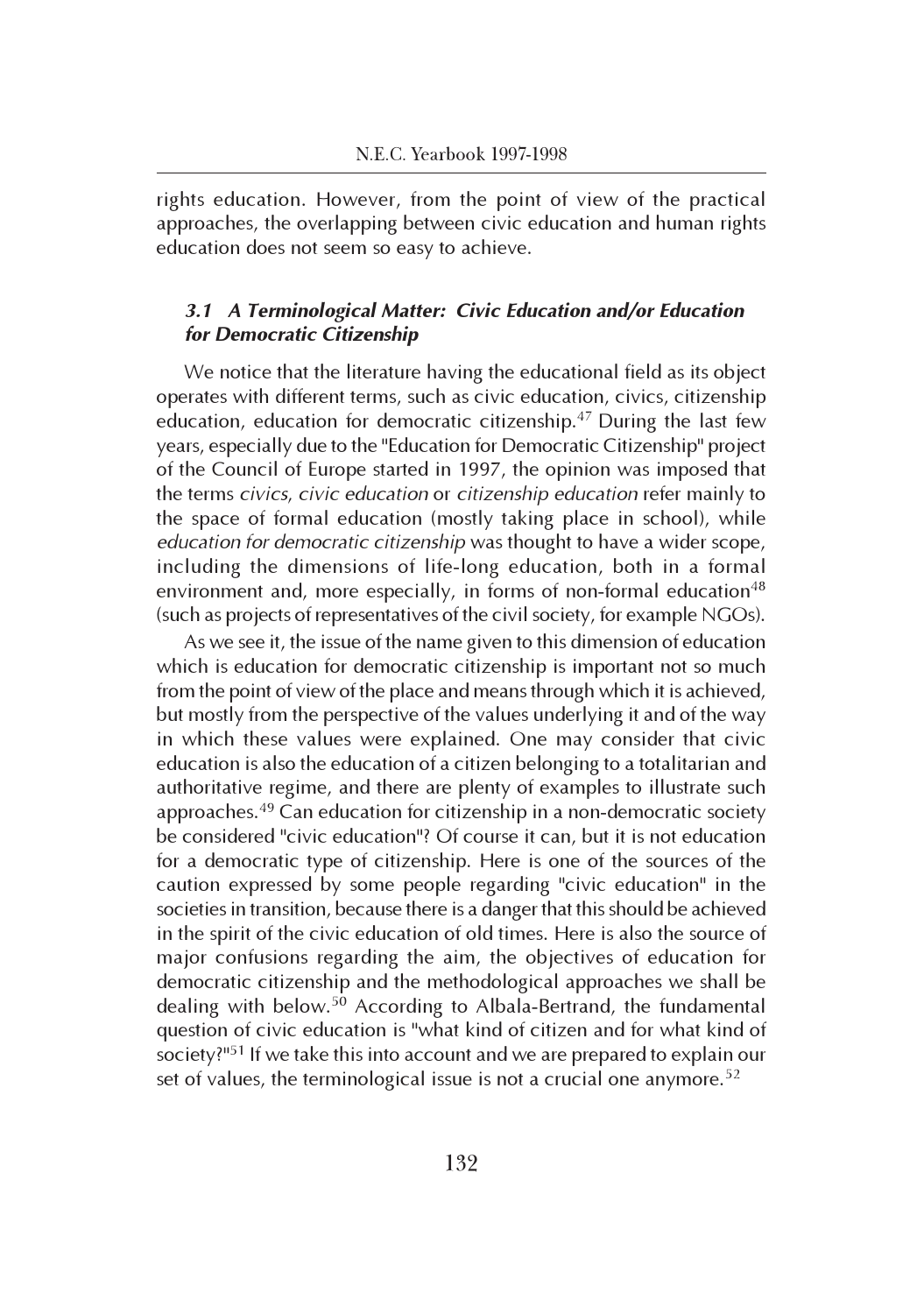## 3.2 The Status of a Didactics of Civic and Human Rights Education in School

#### Civic and Human Rights Education as a School Approach

Civic education (education for democratic citizenship), which until the '90s was taught in schools in a diffuse way, through the various subjects included in the curricula and which was more often than not "surrounded by suspicion or indifference<sup>153</sup> is more and more present as an autonomous subject (especially in Europe), being allotted at least one hour per week in the curriculum.

The problem that arises due to the explicit presence of civic education in schools as an autonomous subject refers to the "design" of an adequate didactics, taking into account the fact that "it is not a subject like all the others", <sup>54</sup> that an original approach in terms of objectives and teaching methods is therefore needed, which should take into account not only the pupils' civic instruction, but also the effective participation of the pupils in democratic relationships in school. Based to an equal extent "on a body of knowledge and on convictions", <sup>55</sup> civic education as a school subject has many similarities with philosophy, especially due to the fact that "teaching can not be imposed in an authoritarian way"  $56$  and that it is not possible to end up in dogmatism without deeply contradicting the very essence of the respective subjects.

The balance between learning and understanding must be conceived and achieved in such a way which should avoid the accumulation of factual data and specific concepts, as a purpose in itself. Dialogue, team work and critical analysis of factual or value enunciation should be promoted.

Similar to philosophy, the issue of a didactic approach for civic education is not devoid of controversies and it triggers a series of reactions, either of acceptance or of rejection of such an endeavor, which is considered either useless, or even harmful. The arguments against a didactics of civic education are based in most cases on the assumption that didactic talent is inborn, and therefore the competence a teacher needs cannot be learnt and any attempt of supporting his/her initial and continuous training is useless, even dangerous, representing the best way to kill didactic spontaneity and replace it with a standardizing recipe.

Similar again to philosophy, another reason which is sometimes evoked to demonstrate the uselessness of a special didactics of civic education is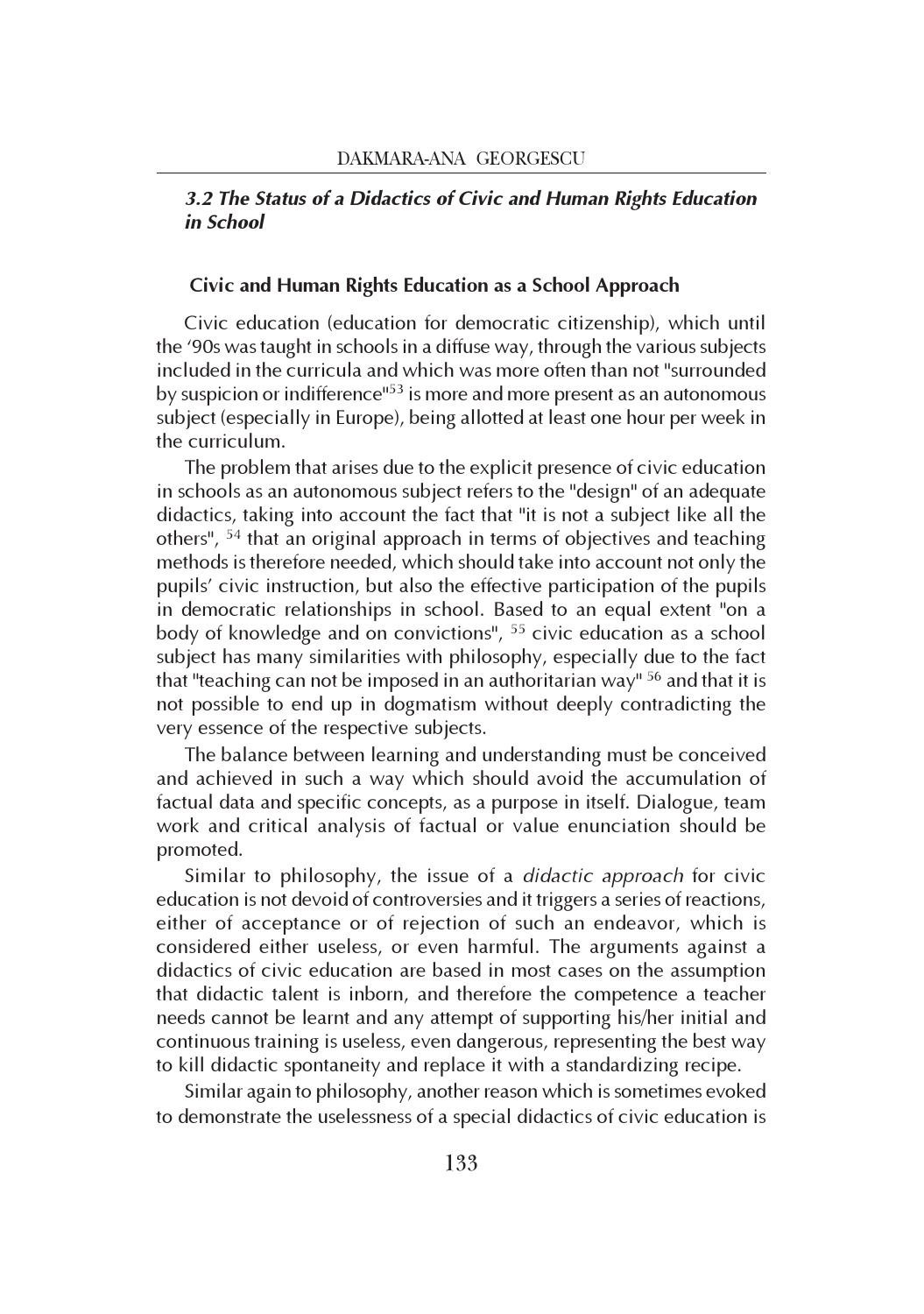the fact that, through its nature, the subject has the capacity to induce continuous reflection on choosing the objectives, the contents, the methods and assessment techniques.

On the contrary, the voices that argue in favor of the existence of a "didactic theory" of civic education reject the reduction of the meaning of didactics to a sterile, passive and redundant methodological approach of self-sufficiency of the subject and highlight the need that civic education as a school subject should be based on the "didactic theory", which, in fact, is part of the education for democratic citizenship. In the case of civic education, "analysis and argumentation, as processes of the theoretical and practical education, can be seen as a didactic process, which is not at all equivalent with a simplifying or dogmatic, or even worse, a passive and inflexible approach for the manipulation of a given knowledge".<sup>57</sup>

The arguments in favor of a "didactic inner substance of civic education" can, at the same time, become the principles of this didactics:

- a) the attention of educators, as well as of curriculum and learning materials developers should permanently focus on achieving the interrelation among concepts, factual data, values, attitudes, motivation, on building a system of argumentative discussion on practicing democracy in class and in school;
- b) in the case of civic education, appealing to the "pupil's subjectivity" and its constant and plenary valuing are not only inevitable, but desirable;<sup>58</sup>
- c) civic education should be oriented towards a practical purpose and should be made by relating it to the context;
- d) the teacher has full freedom in stressing not only the theoretical and rational aspects, but, more important, the emotional aspects, alternative ways of seeing things. He will not exclusively require the pupils to give "correct answers", which allow only for the dual alternatives "correct-incorrect", on the contrary, he will ask the pupils to make the effort to provide complex and in-depth argumentation.

While sharing the point of view of those who bring arguments in favor of the didactic "inner substance" of civic education, in what follows we intend to discuss various methodological aspects we consider important and specific of this special subject, which is equivalent with a responsible analysis of the bases, legitimacy and desirable practices of the educational activity in this field.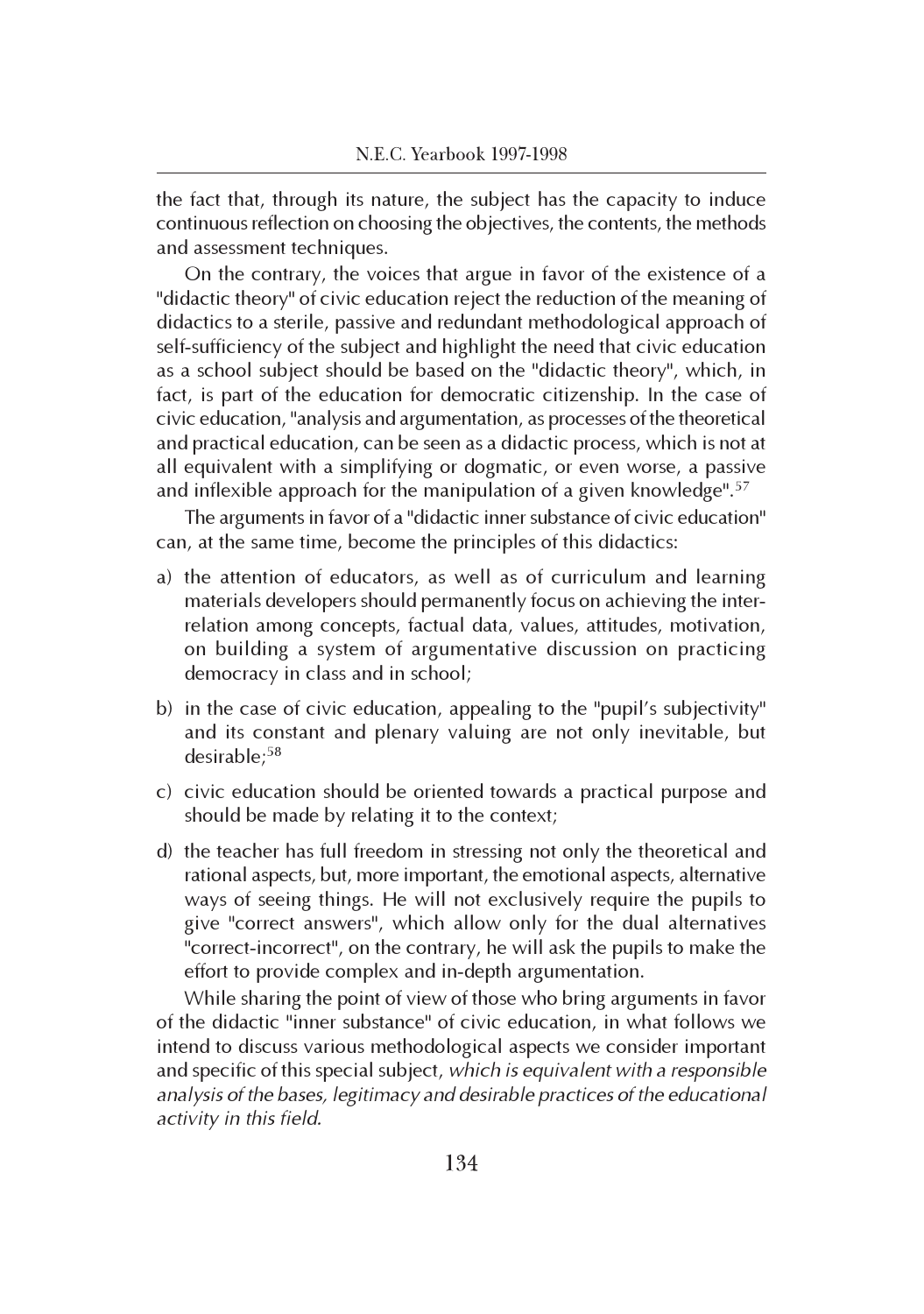On condition we admit that it is both necessary and possible to place the pupil's personality in the center of the educational activity and to permanently treat the learner as a person, the so-called "current crisis of didactics" no longer seems to be a real problem. We are simply speaking about the decline of an outdated didactics, which has never allowed the pupil to play an active role in his own training. Without transforming civic education into a field where "everything goes", the particular didactics of this field, based on its special epistemological status, has all the premises that may allow it to replace the authoritative domination of the teacher with a partnership and cooperation relation between teachers and pupils.

## Methodological Issues: Shaping and Developing the Competencies Associated with Citizenship in a Democratic Society

Civic education has at least five major dimensions: a) communicating or transmitting knowledge about society and social values, b) cultivating civic attitudes, c) cultivating a critical analysis of social values and norms, d) creating and developing democratic behavior, and e) stimulating the motivation for the full and responsible taking over of the quality of citizen belonging to a democratic society. Civic education is therefore inevitably related with "the issues referring to the definition of such values, with their ethical basis and the way in which the authorities, the families, the pupils and the teachers share them or not". <sup>59</sup>

The whole development of the sciences of education, especially the use of alternative teaching methods at the beginning of the 20<sup>th</sup> century, following the tradition of pedagogues such as Rousseau, Pestalozzi and others, with a special interest for the education of the masses and, within them, of each and every individual person, according to their own capability, has practically forced the adults to admit "the children's different way of being", <sup>60</sup> the fact that they are not miniature adults, but special beings, with their own qualities, interests and needs. In the  $20<sup>th</sup>$  century, childhood has been (re)discovered, in the spirit of what Ellen Key called "the child's century".

One of the basic assumptions of the didactics of civic education should be that no didactic approach and no methodological choice are legitimate unless they are based on a constant effort for discovering the pupils' abilities and on adapting teaching and learning to the pupils' potential and needs.

Of course, a didactics of civic education will not be able to cover completely the extremely controversial area of the possibilities and limits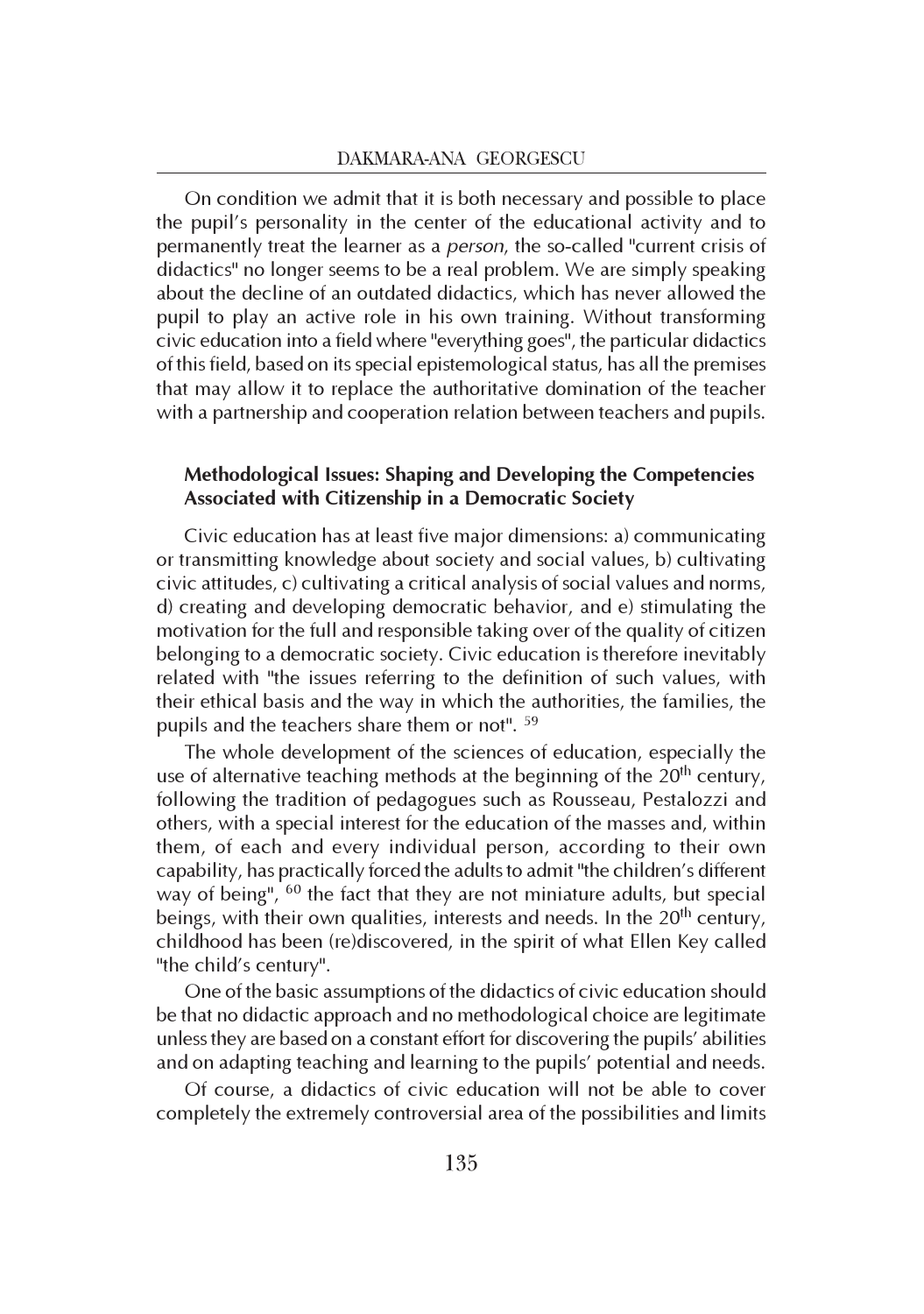of education, for example the comparisons between ineism and constructivism or between rationalism and empiricism. However, it can constantly reflect on theories and models related to the development of personality and to the gradual development (in stages) of different personality dimensions, such as the theory of intellectual, moral, emotional and relational development. To neglect the pupil's status as a "subject" (and here we could mention the whole series of the philosophical discussions, from Kant to Heidegger and to personalism, with reference to the relationship subject-object from a humanistic perspective) is equivalent with missing the two major objectives of civic education: helping the pupils to confront actively and responsibly with various life situations and helping them to develop their own personality. Far from us to suggest the existence of only one model that could be considered absolute appropriate for the education of each child, in accordance with his or her own individuality, but we consider that an attitude of minimum morality of educators forces them to reflect upon "a right model" and to take into account the existence of differences between adults and children, which would be the best foundation of a responsible educational activity.

What should civic education be in school? No consensus exists on this issue, not even in the countries with a long and stable democratic tradition. The only consensus is the following: civic education, as a fundamental objective and dimension of schooling, cannot be absent from the educational offer, although in different ways, depending on each school. People speak about implicit civic education and about explicit civic education. The first situation is the one of the educational environment, which, by means of the democratic atmosphere and practice in school, supports the pupils' training in the spirit of democratic values and principles. Thus, participating in decision making within the school council, the possibility given to the pupils to express their opinions in the school magazine or their involvement in the pupils' representative structures are seen as means through which the children and the youth come into direct contact with forms and contents of the democratic practices. In this respect, implicit civic education would contain, in extenso, everything that school life, in close relation with the community life, can offer the pupils as a model (in a positive sense) of an authentic participatory democracy. Consequently, many of the adepts of implicit civic education would no longer need explicit forms, like a special discipline or crosscurricular (transversal) objectives/topics. However, some countries apply the explicit civic education, through the presence in the curriculum of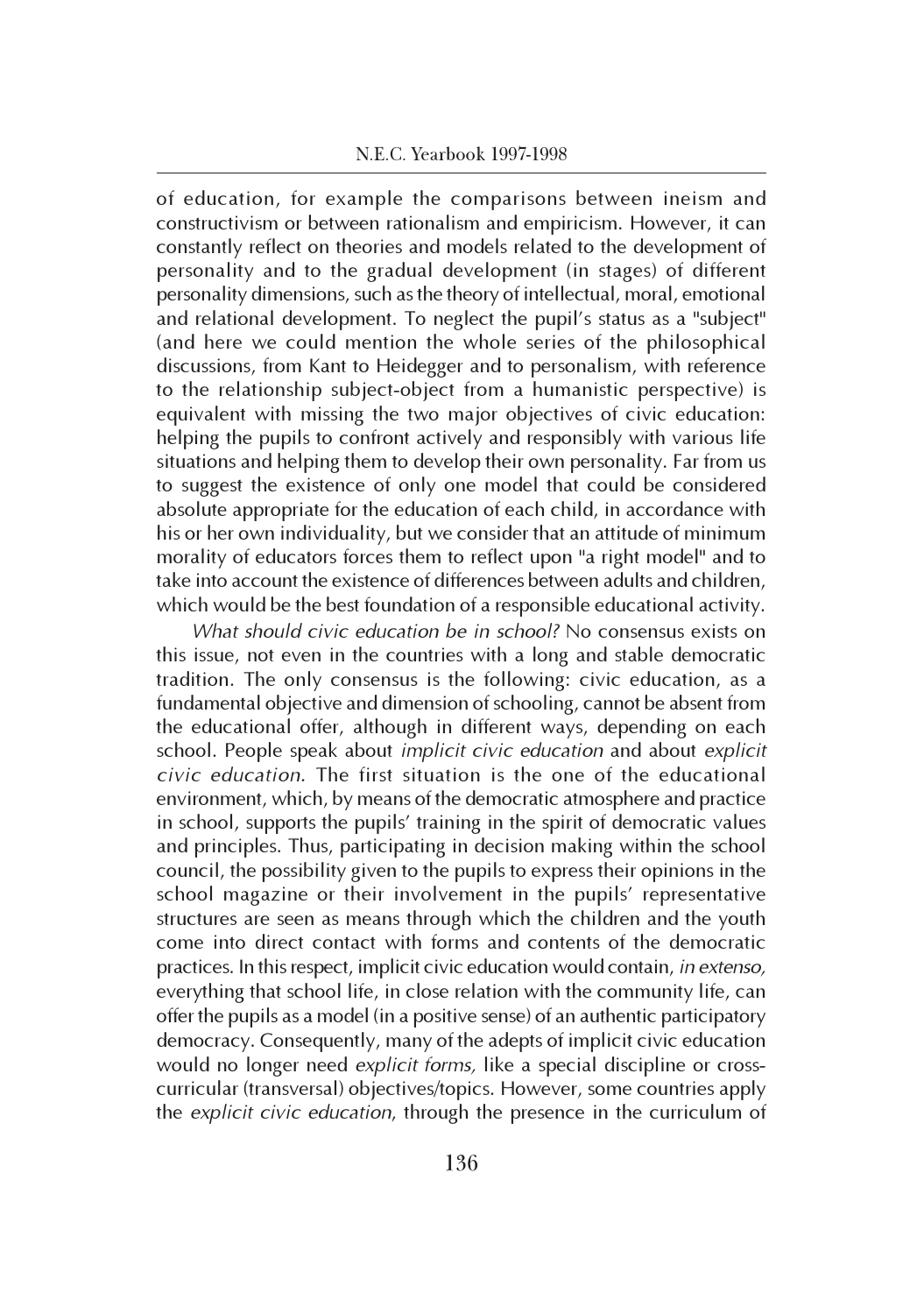one or several subjects that aim at contributing to enabling the pupils with what is necessary for them to competently exert the quality of citizen in a democratic society.

This is also the case of Romania, where the curriculum for primary education included the subject Civic Education in forms III and IV, with one hour per week. In the present curriculum, for forms VII and VIII, as well as for the vocational schools, there is the subject Civic Culture. At the moment, in high school there is no special civic education subject, the only interventions of this kind in the curriculum being possible by means of the counseling and guidance classes.<sup>61</sup>

Most countries, among which Romania could also be included, have adopted the "and/and" solution instead of the "either/or" one: civic education is made through what used to be called "democracy in school" (with everything this implies), as well as by means of one or several subjects or classes included in the curriculum, having the role of a systematic framework for the initiation of children in the ABC of democracy.

Of course, civic education is made not only in school and only during the Civic Education classes, but these may have a decisive role in the understanding by the pupils of the democratic mechanism and for the exercise of democratic practices, from social communication to participation in political decision making.

 As stated in Audigier's book "Enseigner la société, transmettre les valeurs" (1993) already in the title, it is essentially about teaching children what society is and how it works and is meant to convey to them to consensual values which lie at the basis of social (democratic) norms. The definition can be accepted almost without any qualification for civic education in a country with a consolidated democracy where the social environment strongly supports, by context and examples at hand for everyone, the school's effort for the pupil's democratic education.

Things became more complicated when we come to the Central and Eastern European countries like Romania, where the democratic society is in its early stages of building up, so that the pupils cannot get consolidated values. In countries like Romania, civic education has the role of contributing to the circulation of ideas and activities that can strongly support the setting up of a democratic mentality in society.

Democracy is not a value that has been obtained once and for ever in Western countries. It is a fragile framework, whose success depends on the involvement and public action of each citizen. The superiority of democracy as against totalitarianism lies in the fact that this type of political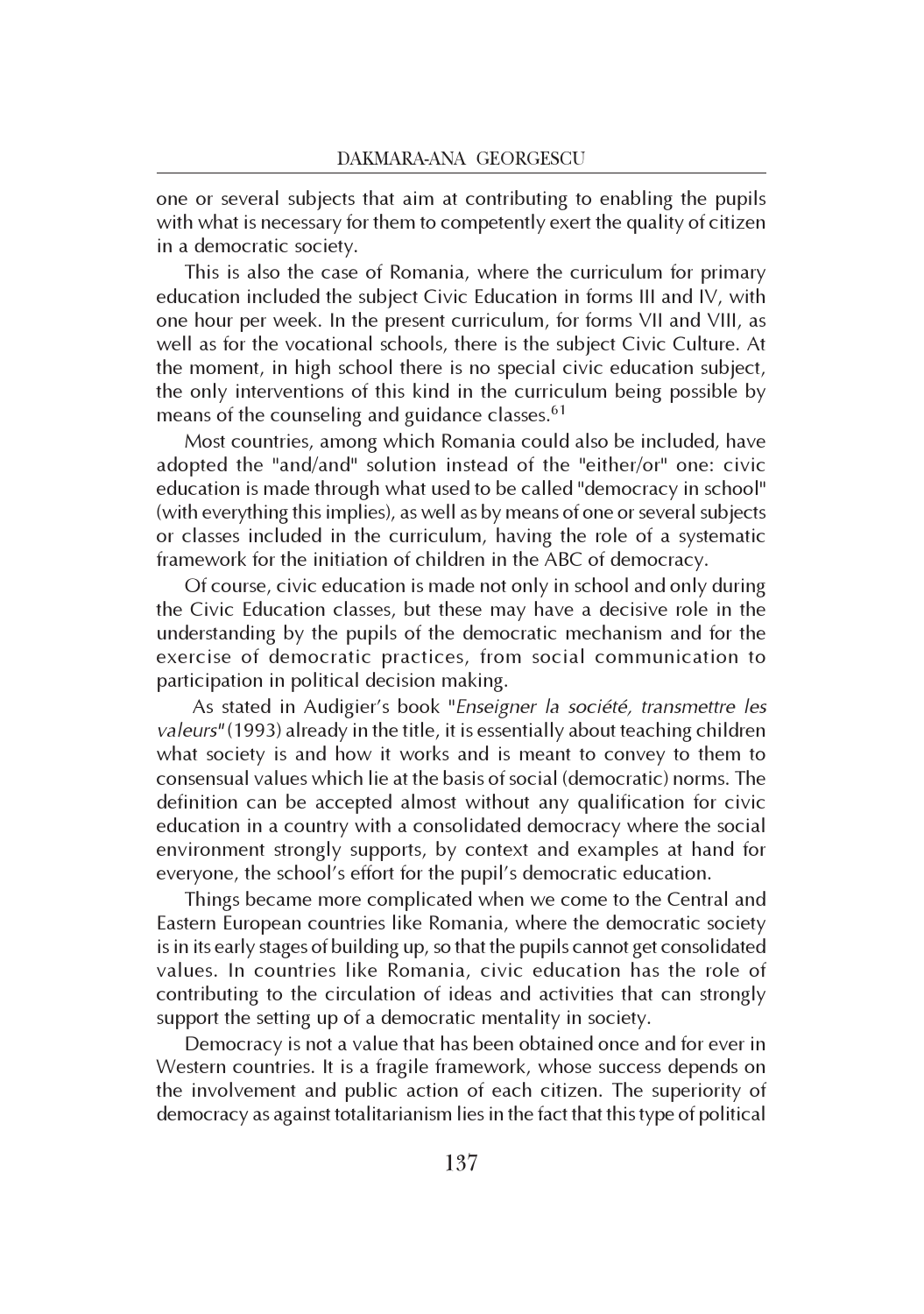regime contains the premises and the mechanisms for the peaceful correction of errors. The citizens are allowed to exert critical attitudes on and control the power, as in an authentic democracy the critical reflection on the social values and norms is accepted and encouraged.

From this point of view, civic education does not only mean merely "the transmission of values", but also enabling the pupils to critically refer to them. To criticise does not mean to deny or to abolish but, in the Kantian meaning, to compare and look for foundations. If the foundation of a norm is no longer meeting the needs of a group, of some persons etc., they can act towards changing it, a change that is achieved by peaceful means.

As an explicit approach, civic education aims at the acquiring by the pupils of knowledge (concepts, facts on society, the transmitting of social values, including and especially the ethical ones), and at enabling the pupils to critically refer to these, the shaping and developing of democratic attitudes and behavior.

Among these objectives and dimensions of civic education school requires a flexible approach, in keeping with the form, with a certain learning situation, with the specific features of a community. The balance in a successful didactic approach is obtained when the acquiring of knowledge is not the only and main target but is seen as a means for the critical reflection on the values and norms and for the shaping and developing of attitudes and behavior. Knowledge is extremely important in defining and exerting the competencies accompanying citizenship, but a "good citizen" is not only the individual who knows thoroughly a lot.

To be a citizen in a democratic society means to get involved in the life of the community you belong to, to be willing and able to competently influence the political decision taken at different levels, to behave in a certain way with other people, based on attitudes such as respect, tolerance, open-mindedness towards the opinions of others.

Democracy as a political regime is the successful attempt to peacefully manage the disputes arising among people. In fact, by accepting pluralism and democratic mechanisms the pursuing of one's personal interests doesn't necessarily oppose to pursuing of what is called the general interest or general welfare.

The shaping of democratic attitudes and behavior, especially as far as social communication is concerned, should and can start from an early age, so that positive habits should be exercised in different contexts and consolidated in time. Knowing to listen to others, knowing to express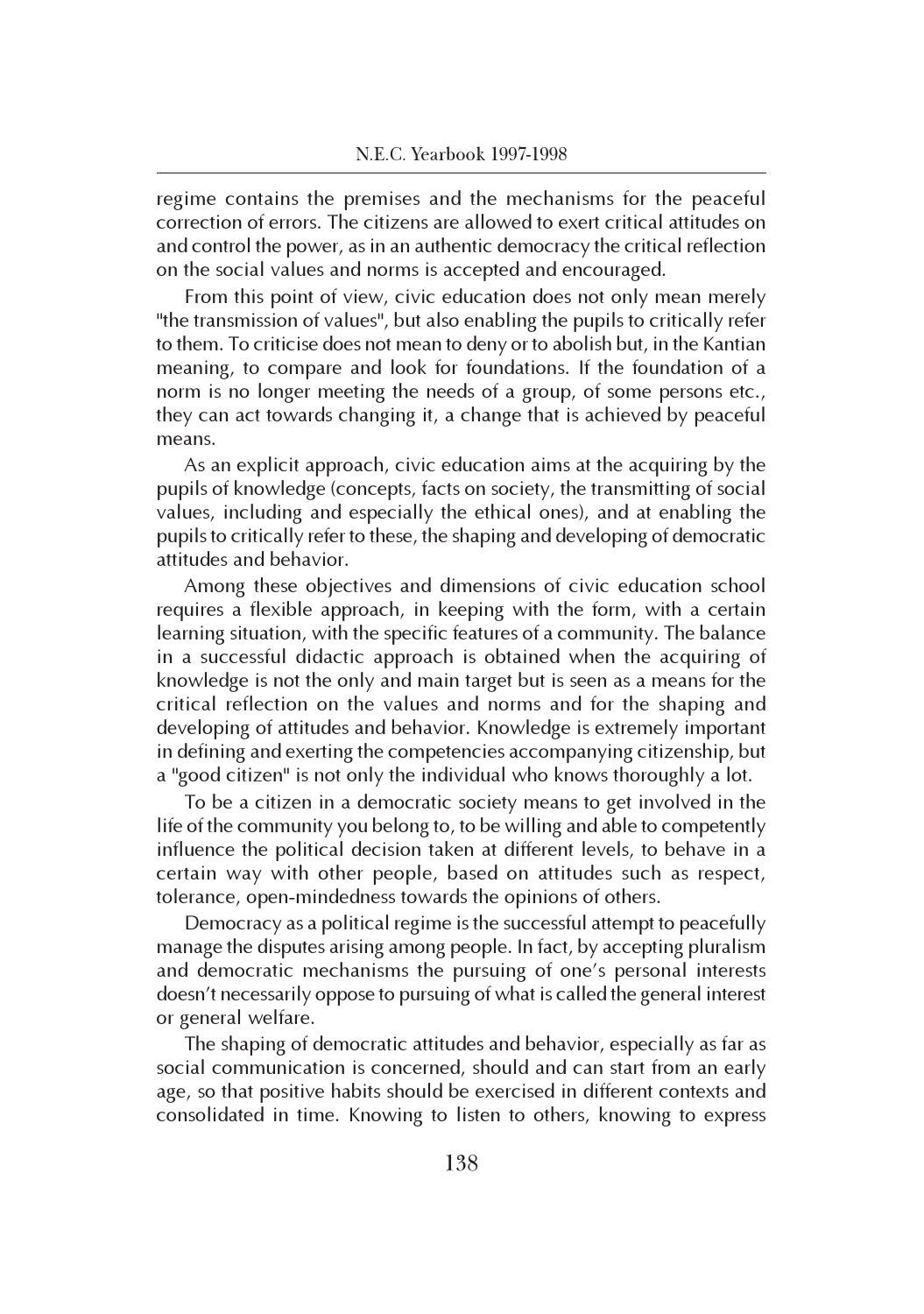your personal ideas with solid arguments, taking part in a dialogue in a decent manner, being able to face conflicts and find a constructive solution to them, are skills that need systematic formation along some time, to enable their flexible bringing up-to-date, as required by circumstances.

What should not be civic education in school? Civic education could be understood in a wide sense of the term "civic" or in its restricted sense. In a wide sense civic education means the education of the individual in order to live alongside the others in society, which includes polite behavior, hygiene norms, traffic rules, fire-protection rules, etc. In its restricted meaning, civic education means the acquiring by the pupils of a participatory political culture, that is the acquiring of knowledge and skills required from a citizen for actively participating in public life. In this respect civic education, as a subject, is inevitably an interdisciplinary approach. Consequently, at the curriculum level political, legal, philosophical, economic, historical, sociological aspects interrelate.

The specific character of civic education, as a subject lies first of all in its interdisciplinary character, which turns it into an extremely complex and difficult area. In spite of the widespread opinion that every citizen could teach civic education without any special training, as he knows his rights and duties, the teachers and schoolmasters who approach this need an adequate training in this field, without which the teaching process remains at an amateur, non-professional level.

The different meanings of the term "civic" are not mutually exclusive, but in the curriculum definition of civic education the objectives and emphasis of this subject must be clearly defined.

Thus if by civic education we understand only the teaching of traffic rules, of health and fire protection rules, that means we shall never attain the goal to make it a real school for democracy. Such above-mentioned types of education find their place in totalitarian systems as well, as we well know from our experience previous to 1989.

Civic education does not mean cheap moralizing, the inculcation of norms from the adult's superior position, carried out on a sweet, wise and self-satisfied tone. It is true that the teacher/pupil relationship is asymmetric, that the pupils are in most respect "inferior" to the adults, but it is entirely wrong to believe that by sweet words, wise advise, valuable directing will automatically be conducive to positive moral behavior. As has been brilliantly shown by the American psychologist Lawrence Kohlberg, among others, children judge ethically in a personal manner, each in his own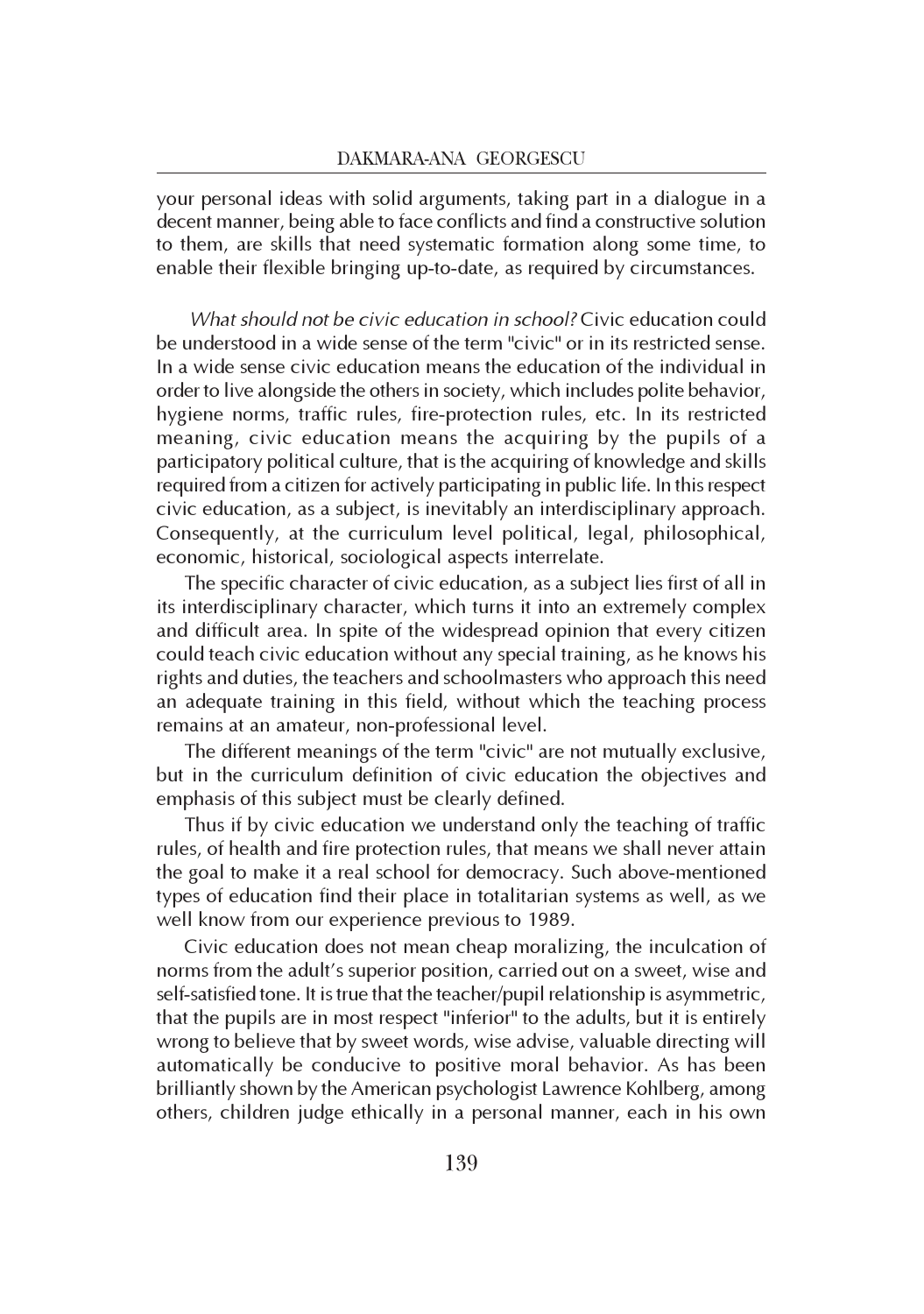way, in keeping with landmarks that are not dependent on the "beauty" of discourse external to them. If the pupil is not supported to make progress in his moral thinking and to reach the same wave-length with the adults who require them to behave well, the external moralizing discourse can by no means be effective. Finally, civic education should not promote preconceived ideas, stereotypes, instead of supporting an open and flexible thinking.

## Conclusions

The main objective of our study was to highlight the frames of mind which are necessarily linked to the conceptual and practical dimensions of education for democratic citizenship. Why do we accept to observe laws and to obey to different authority bodies? What makes citizen really participate in public affairs? These are only two questions which should generate reflective EDC practices both in formal and non-formal education. Unfortunately, as philosophers noticed long time ago, only very few people constantly reflect upon the reasons of their own activities. Moreover, every human activity tends to produce quickly the so-called "common-places" to which one cannot deny a certain usefulness in the context of daily routine.

However, as also philosopher noticed, human beings are luckily able to encounter from time to time the points where theory and practice meet, where concepts, methods and meanings come together in what we use to call (philosophical) "criticism". The magic of concepts tends sometimes to overthrow the critical approach so badly needed every time we seek to legitimate our actions. It is nevertheless true that very often it is the magic of practice which tends to overthrow any theoretical attempt supposed to enable us in legitimating and improving our practice. In our contemporary world, featured by a declining level of political trust, by reduced participation and by lack of interest in community service, there is probably more need than ever to constantly reflect upon democratic citizenship by means of theoretical and practical doing. In Nader's terms,<sup>62</sup> "there can be no daily democracy without daily citizenship". That is why education for democratic citizenship and its human rights value core should not be absent from school and out-of-school approaches. In order to achieve its mission, education for democratic citizenship should focus on the following goals: to serve the needs of individual citizens, to serve the national interest,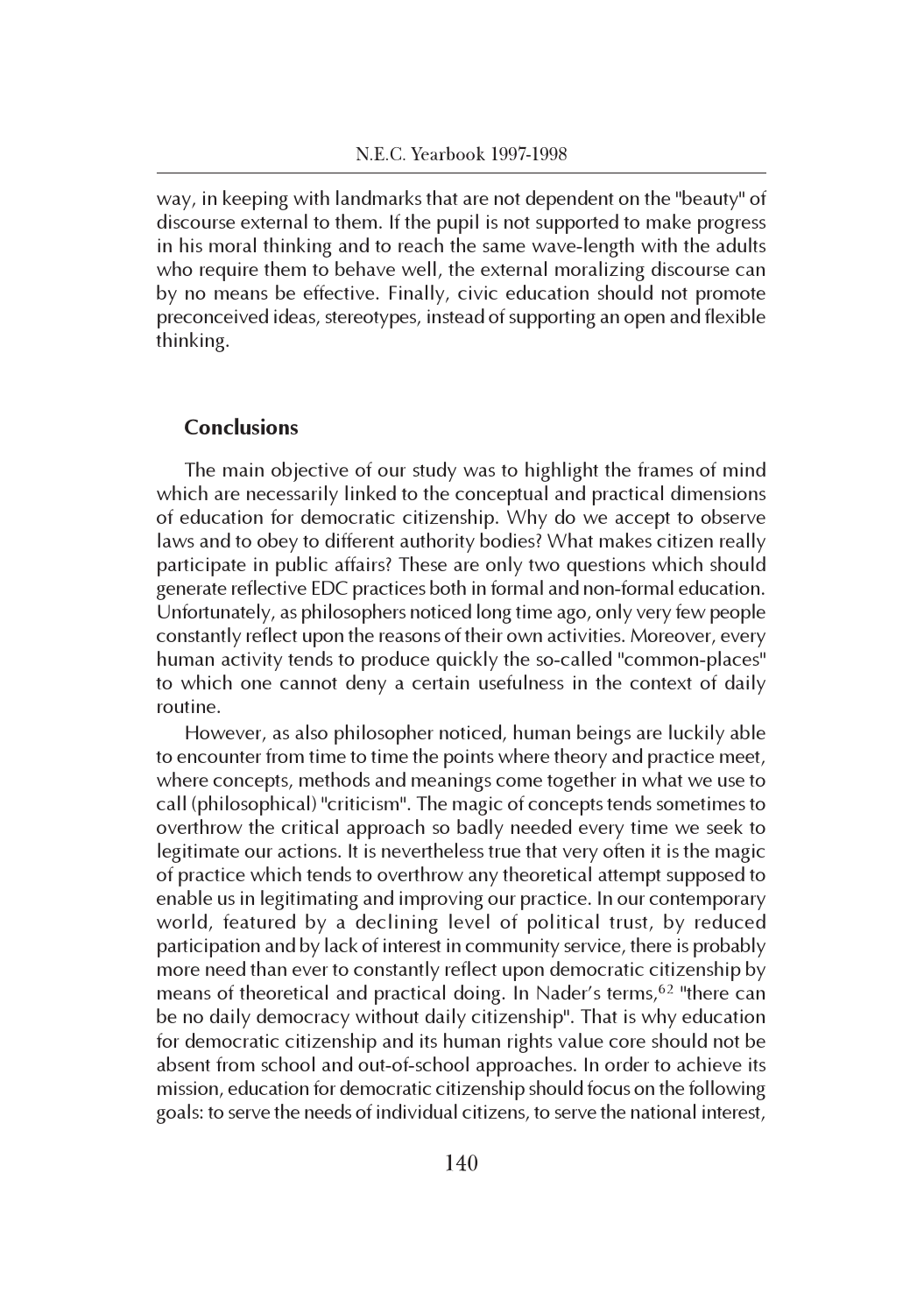to be consistent with the form of democratic self-government and to be accurate, which means to search for truth and for a reasonable approximation of accuracy.<sup>63</sup>

As stated in many international documents, the state has to create a space to EDC, providing the framework for new links between school and community. This new space has to do with the development of a supportive environment (i.e. democratic schools) as well as with the use of new technologies in order to increase the participatory autonomy of students and adults.

Practitioners, researchers and politicians have to better cope with the need of a pluralistic, sometimes "conflictual" consensus building. In order to ensure sustainable development to EDC projects and to the "sites of democratic citizenship" (i.e. learning environments which foster the acquisition of skills and competencies) at local, national and international levels, all actors should pay attention to the successful dissemination of their work, to permanent awareness-raising and to sharing their results on the basis of the use of a common language. In order to enhance EDC prerequisites (i.e. resources, legal framework, training and technologies), the formal and non-formal education sector have to co-operate as equal partners.

To associate EDC principles to educational reform policies is very important, but not sufficient in terms of fostering a sustainable democratic culture in a given society and at a global level. EDC needs to become a concern of each individual and of society at large, in terms of conceptual approaches and in terms of the development of democratic skills and attitudes. There should be more closer links between philosophy, political sciences and education theory and practice, in terms of stimulating the improvement of educational strategies.<sup>64</sup> As Nader put it some years ago, it's time not only for school to make a priority out of civics but also to redesign civic participation as a contemporary formula for human happiness.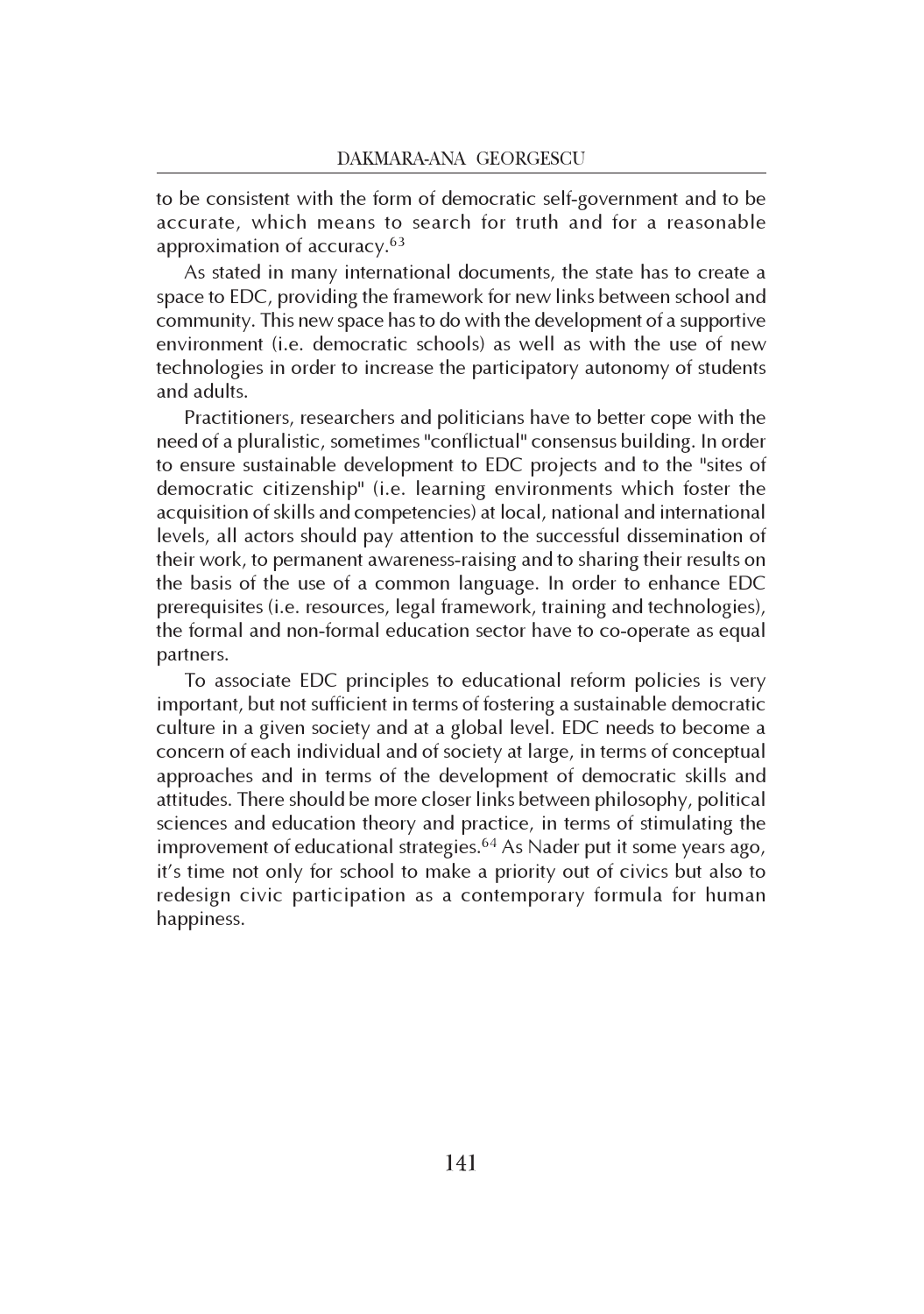## **NOTES**

- 1. The article "Democracy's Future. The primacy of Culture" was published in Journal of Democracy, January 1995, Vol. 6, No. 1.
- 2. The main thesis of this essay, published in 1989, is represented by the statement, attractive in the context of the anti-Communist revolutions at the end of the 80's, that history has an "end" seen, in our opinion, as telos (End having in English both meanings, namely that of "finish" but also that of "purpose"): "the end of the ideological evolution of humanity and the generalizing of Western liberal democracy, as a final form of human government" (apud. Fukuyama, 1989).
- 3. As Patrick (1999, p. 4-8) shows, among others, a distinction has to be made between minimal (electoral) and liberal democracies. Taking over the criteria mentioned by Huntington (1991, p. 7), Patrick shows that the fundamental fact for characterizing a political regime as a minimal democracy is "that its most powerful collective decision makers are selected through fair, honest, and periodic elections in which candidates freely compete for votes and in which virtually all the adult population is eligible to vote". Unlike this minimal level of "the people's power", "a liberal democracy is government of, by, and for the people, which government is both empowered and limited by the supreme law of the people's constitution for the ultimate purpose of protecting equally the autonomy and rights of everyone in the polity" (1999, p. 6).
- 4. As numerous authors show (among others Huntington, 1991; Dahrendorf, 1992), a minimal democratic regime can sometimes be established without too many problems in post-totalitarian or post-authoritarian societies, in poor and developing societies as well as in societies traumatized by wars, famine or natural disasters. The main issue however remains that of consolidating democracy and transforming it into a liberal democracy, which can only happen in the context of ensuring the economic and social prosperity.
- 5. In discussing this viewpoint, it is interesting to mention that, for example, if at the beginning of the '90s, more than 90% of Romania's population expressed absolute confidence in democracy, recent polls (BAROMETRU – CURS, November 1999) indicate a confused state of mind: 69% of the Romanians consider that things are developing in a wrong direction, and only 19% of the 10% considering that things are going in a good direction tend to associate this "good direction" with freedom and democracy. These conclusions are undoubtedly due to the failure of creating efficient institutions, including and especially in the economic field during the last ten years.
- 6. Although Romanian NGOs functioned till recently on the basis of a legal framework going back to 1924, more than 14,000 where registered already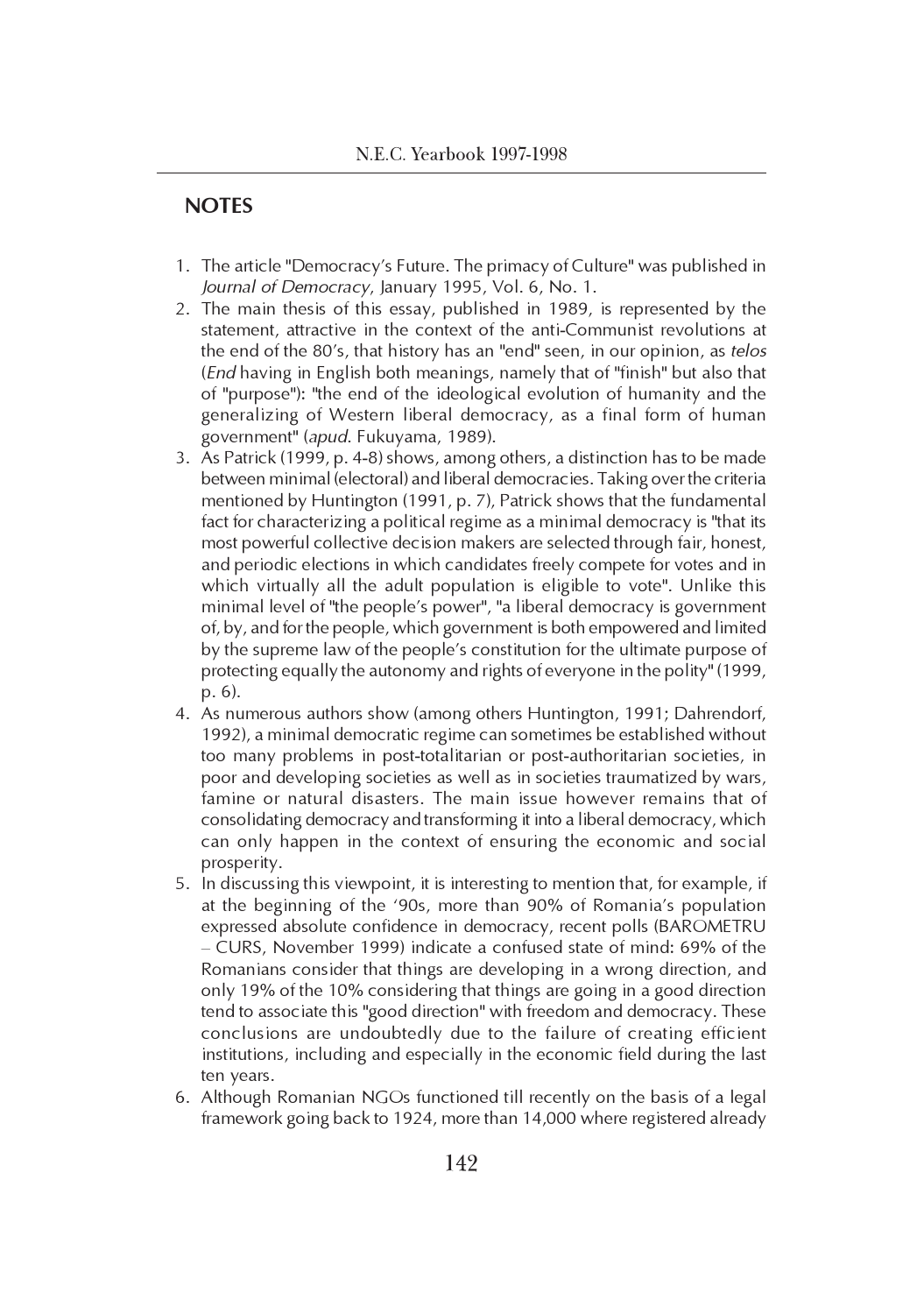in the early '90s. But as numerous analyses show, an associative culture, true participation in public life and real partnerships cannot simply emerge from the formal existence of different bodies of the civil society. In Barber's terms (1989, p. 162), the "heart of the argument for strong democracy is to define what it means by public talk, public action, citizenship, and community…". When considering these features of a "strong democracy" it is clear that Romanian civil society is still in progress after its almost total extinction during the post-war communist period.

- 7. Culture is defined here by Fukuyama (1995, p. 8) "as a rational, ethical habit passed on through tradition". These concise definition is actually remarkably and converging consistent with different other understandings of culture, which are encompassing it from different, sometimes divergent, perspectives: a) meanings, symbols, values and norms, that are shared consciously or unconsciously by a group of people (Patterson); b) all that is learned or all that it is different from the inherited nature (Tyler); c) the special and distinctive lifestyle of a group or class, the meanings, the values and ideas as they are reflected in the institutions, in the social relationships, in system of beliefs, in customs and traditions, in the use of objects, and in material life (Clark); d) the specific shape in which the material life and the social organization are expressed; culture includes "maps of meaning" which make these things understandable for its members (Hofstede). In the context of our discussion it is interesting to notice that Fukuyama stresses the rational (e.g. conscious) dimension of culture, which doesn't mean of course that he ignores its emotional aspects, as well as its unconscious ones. Consequently, a democratic culture would be able to emerge in a given society and to become tradition on the basis of rational processes, which involve value clarification as well as a permanent argumentative questioning of the legitimacy of values, norms, institutions and relations.
- 8. Op. cit., p. 8
- 9. Ibidem, p. 9. Another extremely interesting track for discussions, launched in the quoted article, but which, unfortunately, cannot be the object of our discussion, refers to the fact that "in recent years, ethnic conflicts have revealed a sizeable hole in traditional liberal political theory". (Fukuyama, 1995, p. 10). The need for a "new liberal political theory", in accordance with the new shape and content of nowadays political power (benefiting like never before by the mass-media manipulation potential, by the means of genetic control and by the modern arsenal of sophisticated nuclear weapons) is also stressed by authors like Steinvorth (1994), who think that we now live in a period when the classical separation of power, seen as the most efficient way of preventing political power abuse, seems to become less trustful than even some decades ago.
- 10. An issue which is worth raising here, following that it will be extensively discussed in this paper, is that of the different, sometimes opposite functions associated to education, either from the perspective of understanding it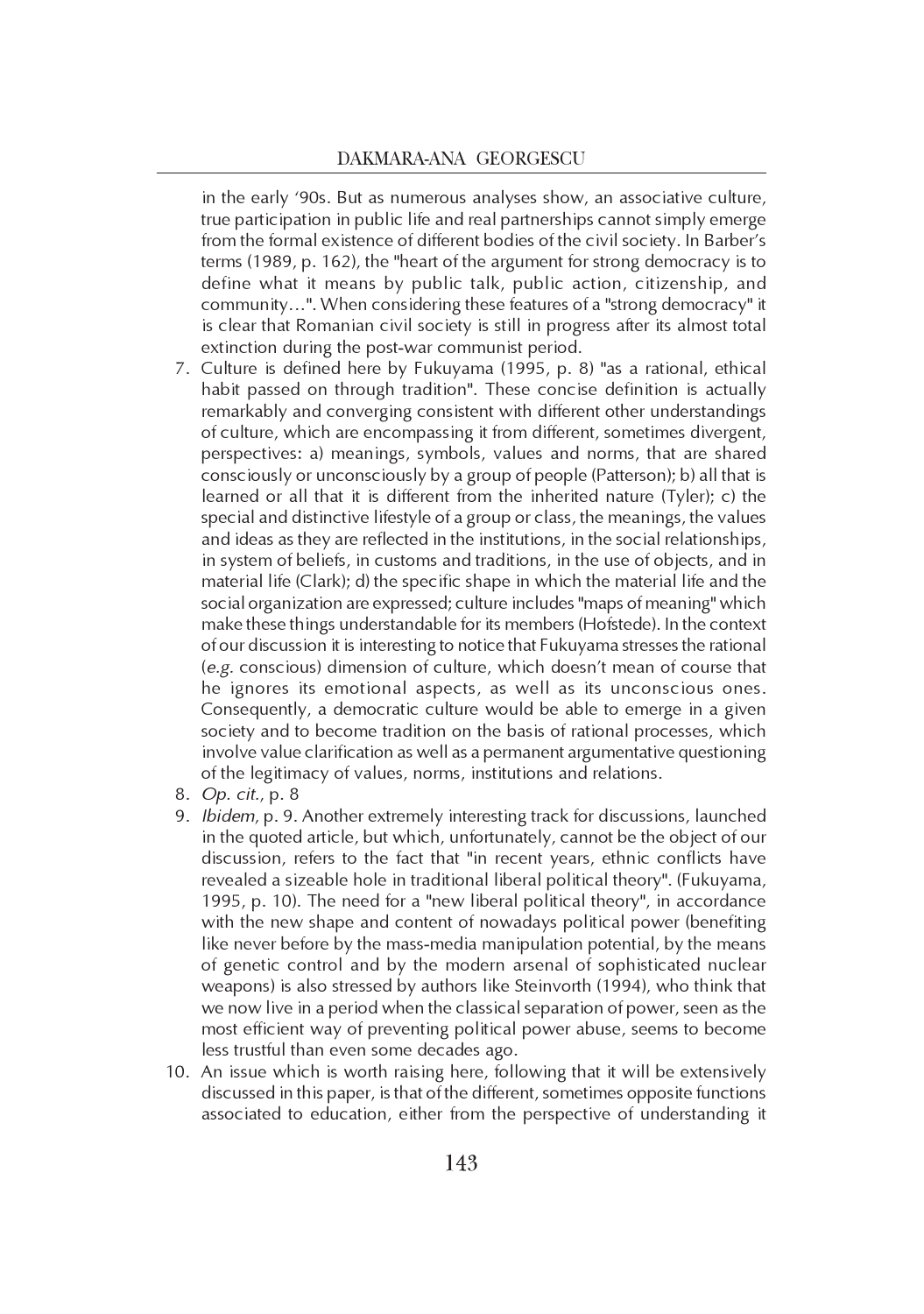rather as an instrument for cultural transmission (following a French tradition, starting with Durkheim, see Audigier, 1993), or from the broader perspective of the potential of education for institutional and value creation (Berger and Luckmann, 1966). Representatives of phenomenological constructivism, such as Berger and Luckmann, tend to ascribe education, seen as an instance of a symbolical legitimation an essential role in the social construction of reality: <It is correct to say that theories are produced so as to legitimate already existing social institutions. It may happen, however, that social institutions be transformed so as to correspond to the already existing theories, namely so as to become "legitimate". Experts in legitimate issues can work in order to justify the status quo; but they can equally appear as revolutionary ideologists. The definitions of reality have the power of selfcreation. Theories can be fulfilled in history, even those theories that had, at the moment of their creation, an extremely abstract character / …/ As a result, social change must always be understood as being in a dialectic relation with "the history of ideas" > (apud Berger and Luckmann, 1996).

- 11. In the "Preface" of his book The Culture of Education (1996, p. IX) , although recognizing that "schooling is only one small part of how a culture inducts the young into its canonical ways", Bruner focuses his interrogations on schools: <Should schools aim simply to reproduce the culture, to "assimilate" (to use a word now considered odious) the young into the ways of being little Americans or little Japanese?…Or would schools, given the revolutionary changes through which we are living, do better to dedicate themselves to the equally risky, perhaps equally quixotic ideal of preparing students to cope with the changing world in which they will be living?>
- 12. See, for example, the Report prepared for the UNESCO by a team coordinated by Jacques Delors Learning: The Treasure Within (1996). This report suggests four pillars for the ideal education of a human being in the 21st century: to know, to know to do, to know to be and to know to live together with others.
- 13. See, for example, the results of a research carried out in four Romanian schools between 1995-1997, in which I participated together with Felisa Tibbitts (Tibbitts, 1999) from the Netherlands Helsinki Committee, published in 1999. The purpose of the research was to investigate a possible correlation between the classroom use of teaching materials conceived from the perspective of an interactive pedagogy and of some interactive teaching methods and the positive change of attitude related to the participatory dimensions of citizenship in a liberal democratic society. At the end of a two year period, pupils from the observed classes showed an obvious positive change of attitude regarding the participatory dimensions of citizenship, such as involving all citizens in the process of public decision making and their voluntary participation in community activities: "Data from nearly 900 surveys were collected over the course of the study. For the treatment classes, students demonstrated a statistically significant gain in their rating of the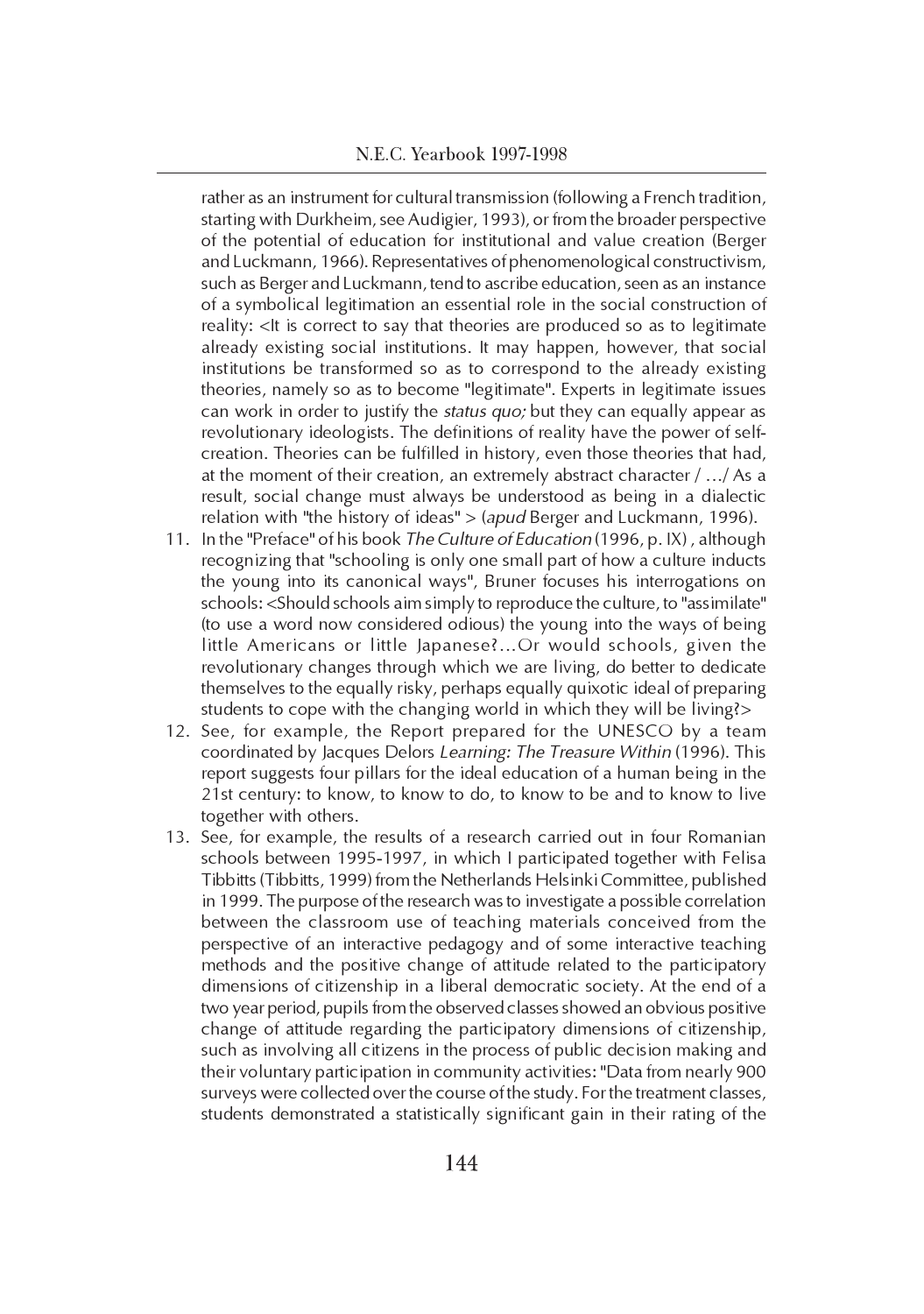importance of the following citizenship characteristics, following two years in the program:

• voting in most elections (F=14.05, p<.0001)

• trying to influence government decisions and policies (F=21.87, p<.0001). These changes were also confirmed in the open-ended questions in the survey, as well as in interviews with students and teachers. There were no statistically significant gains in these categories for students in the comparison (non-experimental) classrooms." (apud Tibbitts and Torney-Purta, 1999, 24- 25).

- 14. See their book from 1998 Civic Education. What Makes Students Learn, in which, among other things, they present the disappointing conclusion of a 1988 NAEP study that the proportion of the citizens' civic participation does not seem to rise in relation with the period of instruction that a person had benefited by. In other words, statistics do not allow any speculations about a correlation between the duration of the study periods and the civic involvement of the individuals, although at the theoretical level, there is the expectation (fostered by a whole rationalist tradition in education) that higher levels of education makes one a better citizen.
- 15. See Gardner, 1993.
- 16. As stated by Meintjes (1997, p. 66), "The critical difference between empowerment and banking education is the psychological impact each is likely to have. To treat students simply as receptacles to be filled with useful ideas and information, is to deprive them of their critical consciousness and to deceive them into believing that knowledge is an object to be received rather than a continuous process of inquiry and reflection. Students who are empowered, however, become conscious of their own participation in the creation of knowledge and of their own critical ability to conceptualize and re-conceptualize their experiences of reality."
- 17. According to Fisher, 1993, p. 97.
- 18. See Torney-Purta, Schwille and Amadeo, 1999
- 19. See Torney-Purta, Schwille, Amadeo, 1999, p. 14
- 20. These views about citizenship are shared among others by authors like Conover and Searing (see Conover and Searing, 1994, p. 34)
- 21. See Freire and Macedo, 1998, p. 3
- 22. See Conover and Searing, 1994, 9. 35.
- 23. See Torney-Purta and Schwille, 1986
- 24. According to Sabatini, Bevis and Finkel, 1998, p. 51.
- 25. See their study "Return of the Citizen: A Survey of Recent Work on Citizenship Theory" from the volume edited by Ronald Beiner Theorizing Citizenship (1995), in which theories about citizenship are identified and analyzed from the chronological point of view as well as from the point of view of their basic cultural patterns. In "Introduction", the authors show that "There has been an explosion of interest in the concept of citizenship among political theorists. In 1978, it could be confidently stated that <the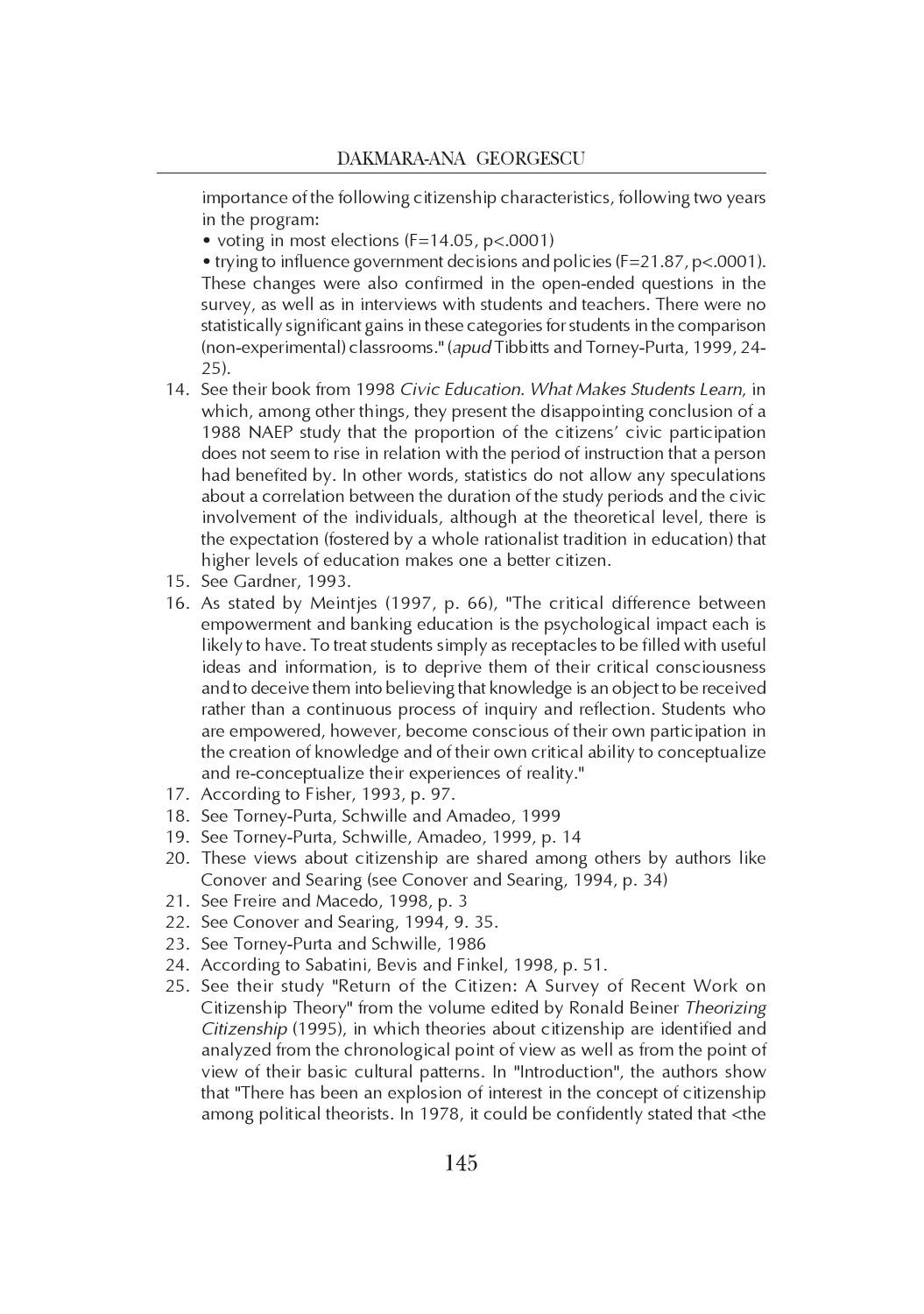concept of citizenship has gone out of fashion among political thinkers> (apud van Gunsteren 1978, p. 9). Fifteen years later, citizenship has become the <buzz word> among thinkers on all points of the political spectrum... There are a number of reasons for this renewed interest in citizenship in the 1990s. At the level of theory it is a natural evolution in political discourse because the concept of citizenship seems to integrate the demands of justice and community membership – the central concepts of political philosophy in the 1970s and 1980s, respectively. Citizenship is intimately linked to ideas of individual entitlement on the one hand and of attachment to a particular community on the other. Thus, it may help clarify what is really at stake in the debate between liberals and communitarians' (Kymlicka & Norman, 1995, p. 283).

- 26. Another way of expressing this difference between the citizen's legal and political status and the ideal aspects of his or her involvement in the community life was suggested by Flathman (1995). It is about the contrast between what he calls "high citizenship" and "law citizenship". As Beiner shows (1995, p. 19), "… the contention between them remains one of the central debates carried on by theorists of citizenship. The republican vision is associated with the enthusiasm of theorists like Hannah Arendt, Benjamin Barber, Skinner and Popock, Charles Taylor and myself, and this enthusiasm got a skeptical reception from Flathman, Michael Ignatieff, Kymlicka and Norman, and George Kelly, among the contributors to this volume."
- 27. See Beiner, 1995, p. 19.
- 28. See Walzer, 1995.
- 29. According to Rey (1988, 1991 and 1995), among others, when discussing a person's identity we have to consider various aspects and dimensions involved in such a complex design. What seems to be a "block identity" is actually the dynamic result of the interaction and (re)-connections between these aspects, among which there are the identities concerning family, gender, profession, ethnic group, nation (meaning here the state), region, religion, etc. Major conflicting problems arise between different such "identities" especially when one of these dimensions is isolated and approached separately from the others and tends to become the dominant (and even sole) feature in someone's personality.
- 30. Habermas (1995, p. 278), when discussing the future of Europe and the relationship between citizenship and national identity, forwards the idea of a "constitutional patriotism" which is based on continuously reinterpreting the constitutional fundaments of a particular society according to the changes in its ethnic, religious composition, etc.: <The requisite competence "to act as citizens of a special political community (this particular polity)" is to be understood in another sense completely – namely, the universalistic sense – as soon as the political community itself implements universalistic basic laws. The identity of political community, which may not be touched by immigration, depends primarily upon the constitutional principles rooted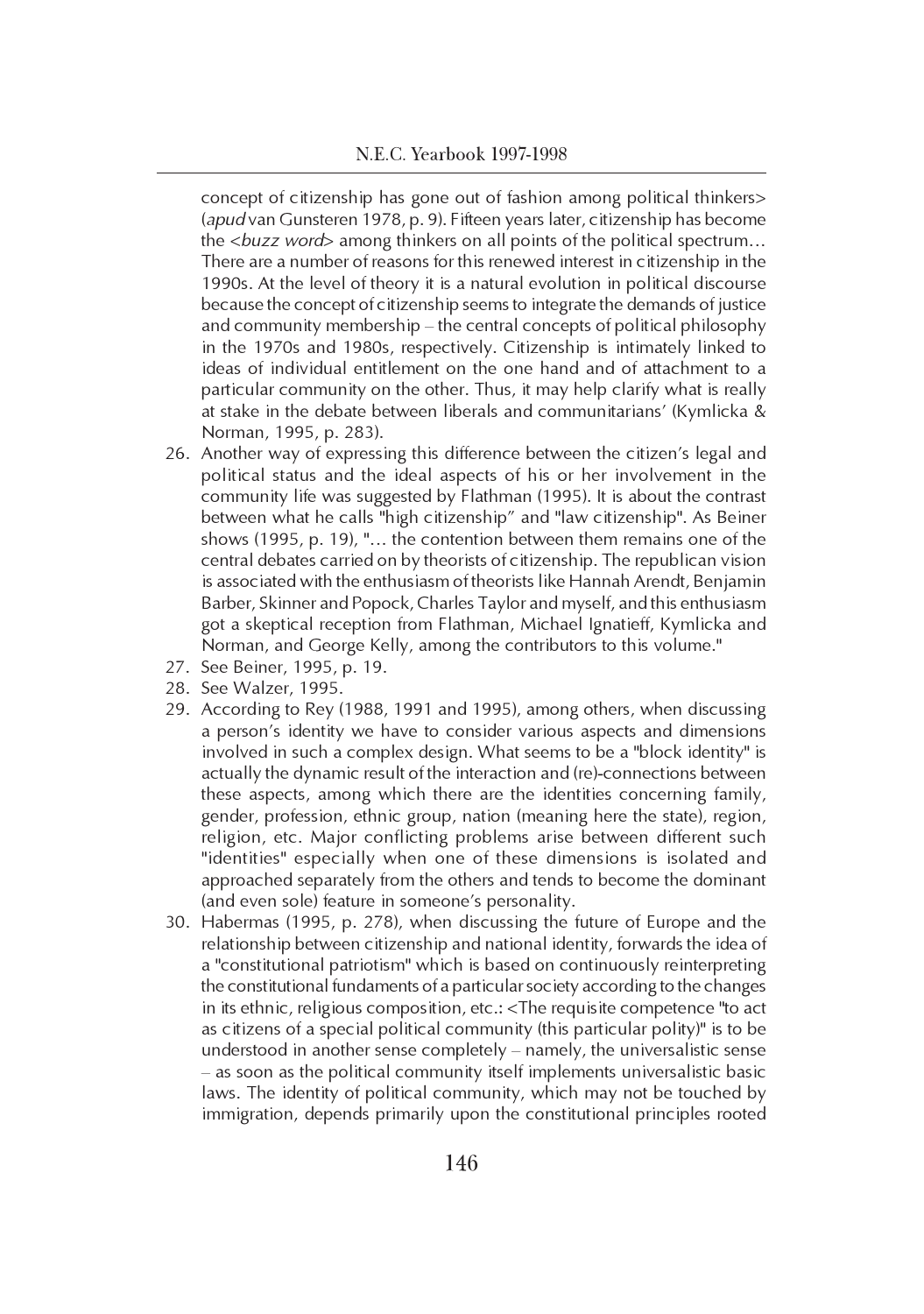in a political culture and not upon an ethical-cultural form of life as a whole. This is why it must be expected that the new citizens will readily engage in the political culture of their new home, without necessarily giving up the cultural life specific to their country of origin.>

- 31. See footnote 3.
- 32. This point of view originates in Karl Popper's reflections on liberal democracy in the first place, as they were expressed in works such as The Open Society and its Enemies (1957) and Auf der Suche nach einer besseren Welt (1987), where the failibilist perspective of Popper's epistemology is transferred into the social and political field. As with knowledge, errors are considered to inevitably accompany the social-political praxis, and the course taken in order to correct them or to make them productive lies not in ignoring them (as in totalitarian régimes), but in the argumentative-critical exercise performed by citizens. The vote is just the instrument to be used for the peaceful change of power in the state, but in minimal democracies it has not been a guarantee for the peaceful error correction. It is only the social and political culture of a community or open society that, in addition to the mechanisms and procedures of a liberal democracy, represents the guarantee for actually using the potential thereof to be a regime of peaceful difference management, both for the benefit of individuals as such, and of the community.
- 33. In our opinion, taking into account the case of Romania, a possible explanation for the fact that the violent events, completely unknown in the previous communist period – such as the "ethnic" collisions between the Romanians and the Hungarians in Transylvania in March 1990, the clashes between the Romanians and the Roma in 1991 and 1992, or the repeated "mineriads" (miners' assaults) – did not degenerate into a "civil war" or other forms of escalating murderous conflicts, is the very presence and action of some incipient, though imperfect, structures of a liberal democratic society. By contrast, the conflicts in Bosnia and Herzegovina or Kosovo did degenerate as a result of the absence of both political democratic culture (not only for a part of population), and a minimal liberal-democratic framework.
- 34. This "European model" is in itself an idealization of other different "models", from the historical cohabitation of different ethnic groups within the same territory, which in time has become the defining territory of a national state, to the recent model of ethnic and cultural diversity in some Western countries, resulted from the post-war migrations in particular (for instance, the Maghrebi population to France, the Turkish population to Germany, the South-East Asian population to the Netherlands), but also from the migration of the Italians or the Portuguese originating in the underdeveloped regions of their countries towards developed countries or regions, such as Germany, Luxembourg, etc.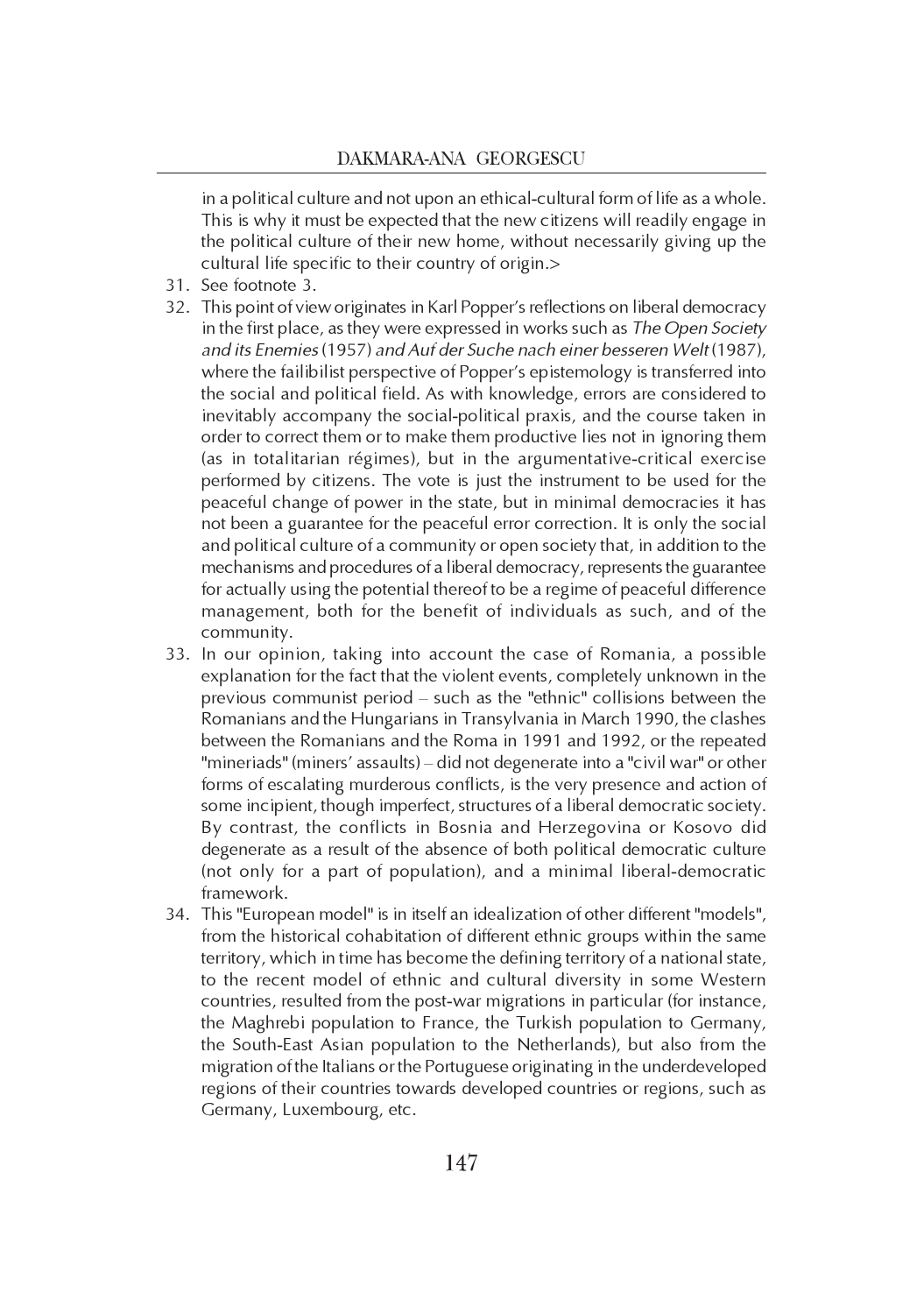- 35. As Higham (1993) has pointed out, the term of "multiculturalism" is used with different meanings. From the educational perspective, "For a great many people, it means a wider recognition and appreciation of the different endowments that young people bring to the classroom." From the point of view of the majority – minority relationship, "It's a belief that equality can be advanced by maximizing the cohesiveness and the power of particular groups, particular minority groups, if they will stand together, if they ally  $\frac{1}{2}$  themselves with one another", being thus an attempt to validate an identity. From the political and ideological point of view, Higham finds that the "academic multiculturalism" in particular, to which the identity movements in university campuses and the "political correctness" policy are attached, produces most deviations as concerns identity myths and the erosion of some unifying principles of political communities, by that it runs the risk to become "an ideology of minority rights that pays no attention to majorities".
- 36. As Diane Ravitch (1991) has put it, the aspiration of some American schools to provide pupils and communities with a "curriculum of inclusion", as an instrument to enhance the "self-esteem of children from social and ethnic minorities", and to thus generate "improved academic performance", have often ended in extreme solutions: schools in Puerto-Rico or in states with a numerous Hispanic population have replaced the "European mathematics" by Maya mathematical systems; in New York or Sacramento, "to think like an Afro-American" has become a priority of schools, whereas the technological education has been focused on "the African Mind Model Technique"; important English-language writers have been replaced in curriculum by authors, sometimes obscure, belonging to a particular minority; Hispanic pupils study Botany by Aztec agricultural techniques, and not through the perspective of the "European" science which is based on taxonomy and systemic approaches, such as Lynné's. In a controversial book, Losing our language (1998), Stotsky shows that the multicultural temptation is ever more tending to uphold differences as absolute, as illustrated by some rap lyrics, mentioned by Diane Ravitch as well: for the partisans of radical cultural relativism subjecting everyone to a "Euro-centric" culture "it's like trying to teach a dog to be a cat".
- 37. See Ravitch, 1991, p. 19.
- 38. In Rawls' terms, a society is formally just when the disadvantaged choose to remain within it, although they could leave it. Certainly, things are more complex in reality than in theory, but not different. For instance, it is odd that members of the Hispanic community, who often run extreme risks to emigrate to the States in order to become American citizens, later reject many elements defining this citizenship, English in particular, without leaving the American political community however, to go back to their original countries or elsewhere. In this case we are entitled to believe that with such citizens, the appeal of the American citizenship is still greater than its drawbacks, as it is mainly connected to material advantages. A major aspect of the civic education in the United States is consequently clarifying to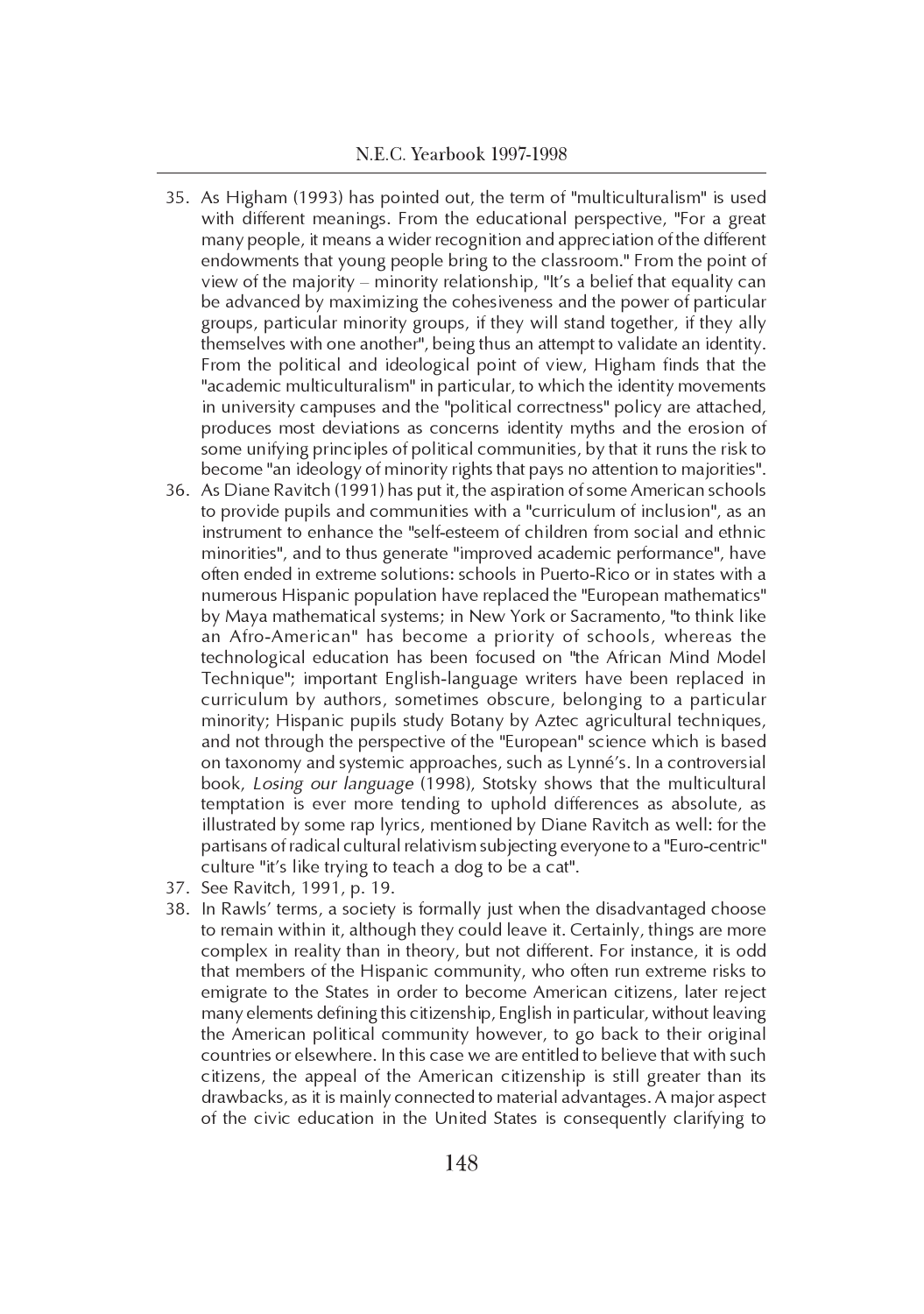citizens the relations between material prosperity and the democratic values and practices that have been substantiated indeed by values, ideas and practices which emerged over two centuries ago in the Anglo-Saxon culture, to which English is related in its turn.

- 39. In Lewis' s terms (1992.), "Imperialism, sexism, and racism are words of western coinage – not because the West invented these evils, which are, alas, universal, but because the West recognized and named and condemned them as evils and struggled mightily, and not entirely in vain, to weaken their hold and to help the victims."
- 40. See Kelly's study "Who Needs a Theory of Citizenship?" (1994) or Turner's "Outline of a Theory of Citizenship" (1994). Referring to Macphearson's article "Do we need a Theory of the State?" (1991), Kelly (1994, p. 24) shows that by "great theory" Macphearson means the theory in the style of Bodin, Hobbes, Hegel and Bosanquet (i.e. connecting human nature with the state's ideal value) and not simply a coherent account of empirical political processes, further qualified as "pluralist-elitist-equilibrium theory".
- 41. According to Turner (1994, p. 162), this thing is even more valid if we refer to the contributions of sociology: "Although the idea of citizenship has received a lot of attention in recent sociological literature (Roche, 1987; Barbalet, 1988; Jordan, 1989; Turner, 1990), there is no parallel discussion of the sociological importance of human rights and has not developed any general theory of social rights as institutions. Sociology is typically skeptical, on historical and comparative grounds, about the social existence of universalistic rights and obligations."
- 42. According to Lewellen (1997) by Bongo-Bongoism anthropologists designate the generalizations not born out by facts of the type "The customs I noticed at tribe bongo-bongo must be also in existence at tribe x…". The problem with Bongo-Bongoism is that one cannot generalize observations of such customs or behavior without running the risk of being contradicted by new field research.
- 43. One cannot ignore in this context the contributions of codifying human rights, as they exist up to the present moment in international documents, some of which have a prevailing ethical role (The Universal Declaration of Human Rights, 1948), whereas others have a legal character (The European Convention of Human Rights, 1950); The Convention concerning the Civil and Political Rights and the Convention regarding Economic and Social Rights of 1976, drawn up in consequence of the Final Act of the Helsinki Conference (1975), etc. One cannot ignore the legal instruments for the international protection of human rights and the sanctioning of those guilty of their infringement. Without these tangible references the matter of human rights would be restricted to a generous rhetorical debate.
- 44. By European culture or European space we refer here to the roots of these, such as the Greek and Judaic-Christian culture. Moreover, according to some points of view, there is a reiteration of the presence of "imperialistic" imposition, as universal standards, of some "European" rights. In this case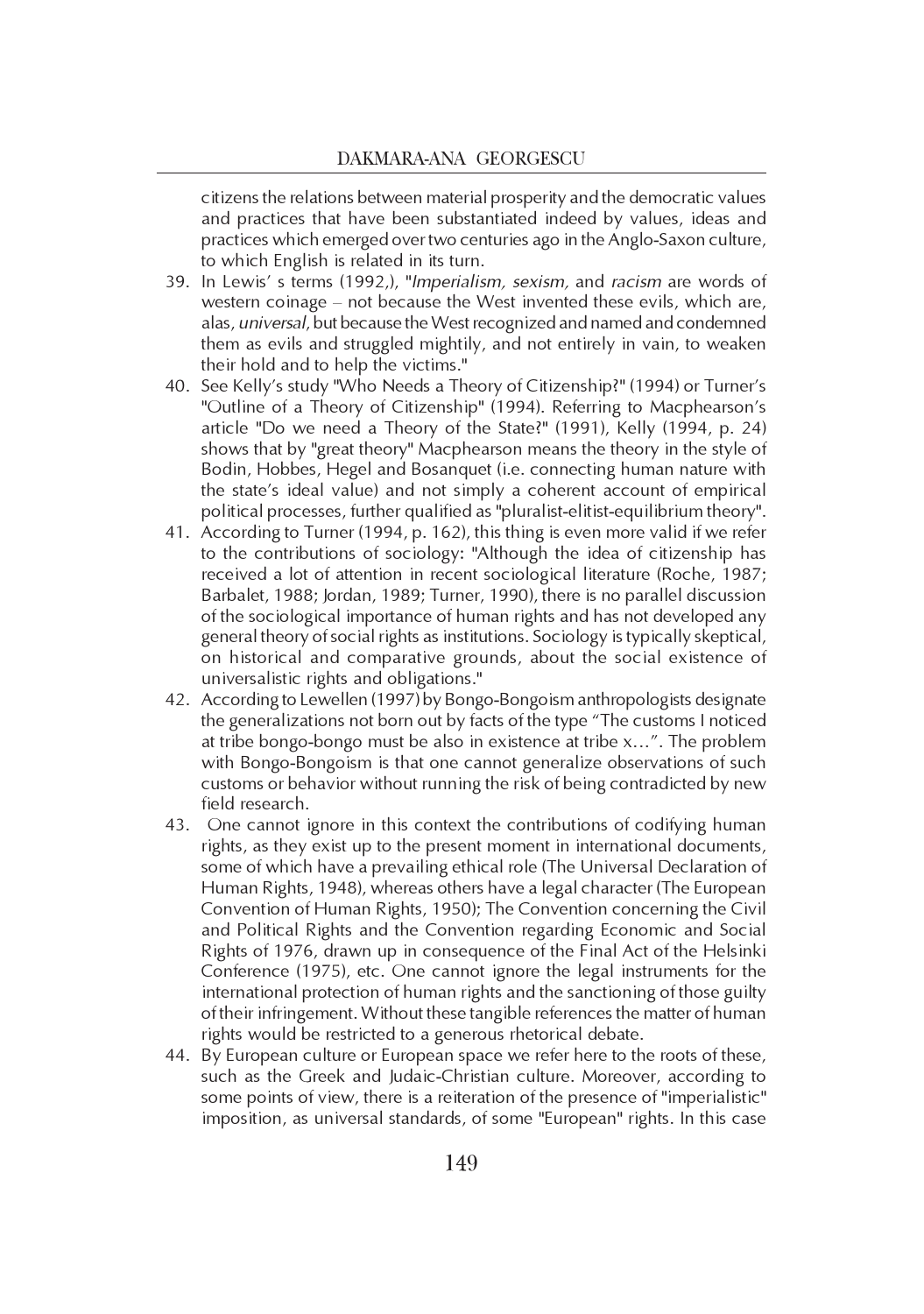the same confusion is made, as mentioned above, between the validity in principle of some ideas and the particularity of their emergence in a certain cultural space.

- 45. See Georgescu, 1999, p. 106
- 46. It is interesting for instance, that the manifesto of the 1789 revolution, The Declaration of the Rights of Man and Citizen, bears in its very title the term citizen, whereas in the document-declaration of the United Nations Organisation of 1948 this term is absent; what remains is the syntagm "human rights", this being in English a fortunate syntagm, due to Eleanor Roosevelt – while in French "droits de l'homme" is considered a rather sexist syntagm.
- 47. Audigier (2000, p. 4) draws the attention that the terms used always determine some restrictions in the sense that they suggest "what is expected of education for citizenship and the words used to talk of it. The risk here is of swamping citizenship in a vision as idyllic as it is normative, to constantly make reference to it for any social activity or commitment, without always being clear about what this reference requires."
- 48. A central concept of the project of the Council of Europe "Education for Democratic Citizenship" (short EDC) is for example the one "on the sites of citizenship", which refers not necessarily to places, but to projects aiming at successfully promoting the ideal of democratic citizenship in everyday life environments.
- 49. It is enough to mention here some forms of civic education that existed in Romania before 1989: subjects as: The Constitution of the Socialist Republic of Romania, (Form VII), a Socio-political Knowledge (Form X), the so called politico-ideological education, in the classes of the home-room teachers, or the activities in the youth and children's organizations; teaching of traffic rules, fire-protection rules, pre-military training; "patriotic labor" activities, etc.
- 50. Such for instance the health education, traffic rules education, education for protection against fire, can of course be integrated within the education for a democratic citizenship, but they should not become the ruling concerns thereby leading to the neglecting of the dimensions of political education of the children, young people and adults understood as education having as its objective the relationship between the political power and the individuals.
- 51. See Albala-Bertrand (1996).
- 52. In Romania, for instance, the school curriculum has included for several years two compulsory subjects: Civic education in forms III and IV (pupils of ages between 8-10), and Civic culture, forms VII and VIII (pupils of ages between 12-13 and 14-15). The working definition of these subjects lays stress on the ethical values and principles of a liberal democratic regime in the case of Civic education taught in the primary school, whereas Civic culture in the first stage of high school (called "gymnasium" in Romania) is directed towards the shaping and developing of skills linked with the citizen's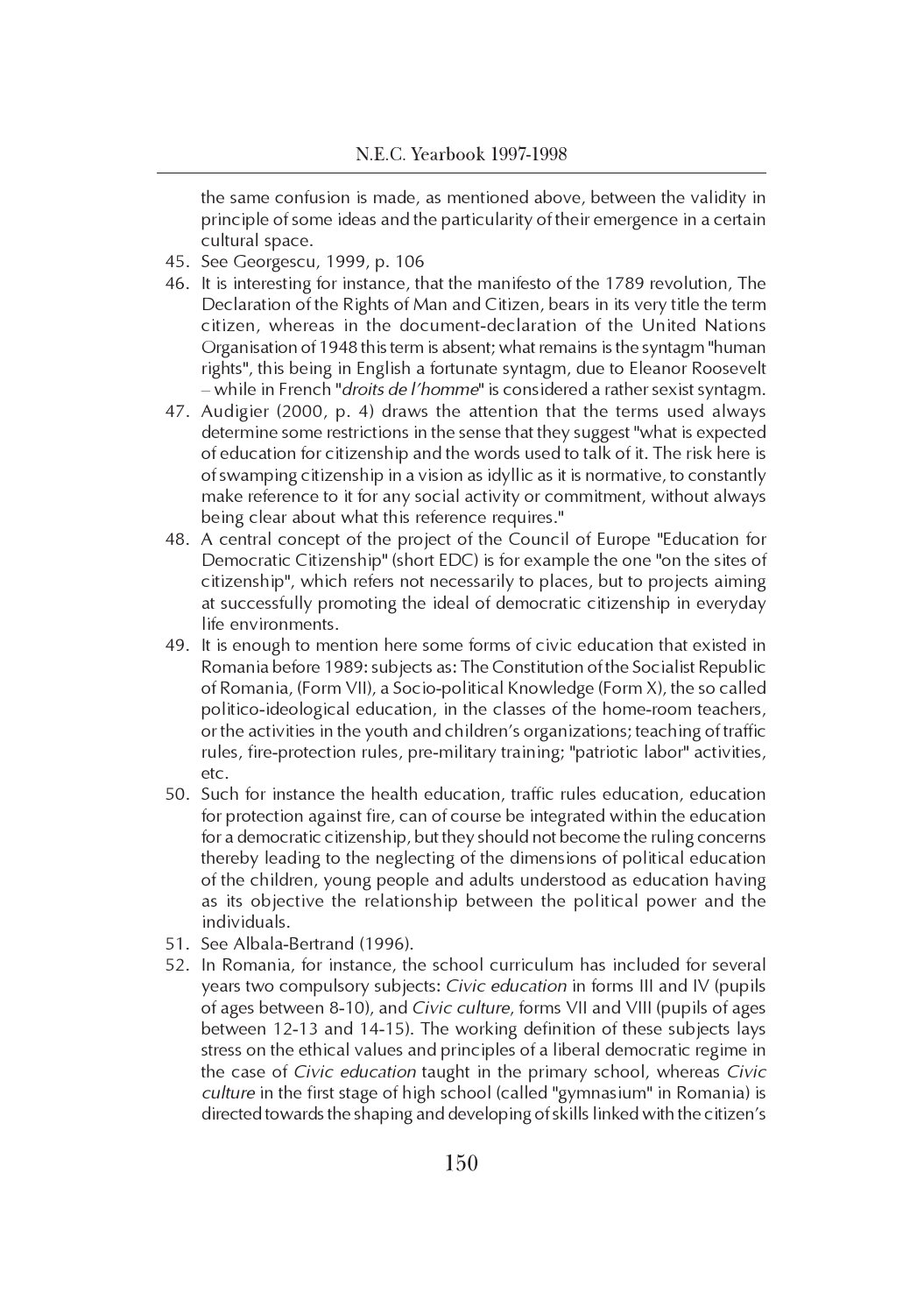political culture of a democratic society, with particular stress laid on creating participative skills, against the background of a rigorous and thorough knowledge of values, principles of a mechanism of a democratic, liberal, constitutional society.

- 53. According to Mastias and Dassier, 1986, p. 3
- 54. Ibidem, p. 5
- 55. Ibidem, p. 4
- 56. See Martens, Einführung in die Didaktik der Philosophie, Darmstadt, 1983
- 57. See Audigier, 1991.
- 58. According to Berger and Luckmann, the representatives of phenomenological constructivism, the creation of the self, as an assumption of the world, "is taking place continuously by relationship with the other. In its broadest sense, education belongs to this relationship: the status of actor, in the purest sociological meaning of the word, of the person who is being educated, is undeniable. At the level of the everyday relations ego-alter there is no internal, neutral criterion on the basis of which one could distinguish between the educator and the educated: to an equal extent both are social actors participating in the process of standardization and shaping of common sense, while at the same time they are achieving a selfstandardization. The differentiation made by formal, systematic education between transmitters and recipients seems to be based on the differentiation between the knowledgeable and the non-knowledgeable… The issue of the educator's authority (of asymmetry, our note) is not related to knowledge but to social position (power)." (apud Berger and Lukmann, 1966).
- 59. See Audigier, op.cit., p. 37.
- 60. Children are different is the title of one of Maria Montessori's famous books.
- 61. According to the new Curriculum Framework for primary and secondary education which has been implemented since the school year 1998-1999 in forms I-V, "Civic Culture" also appears in forms V and VI as an optional subject. Besides this, pupils can choose optional disciplines/topics/courses with civic "resonance" (such as "Communication in the public space", "Conflict solving", etc.) from the Language and Communication, Man and Society, Counseling and Guidance curricular areas. Likewise, the Curricula Frameworks for high school include civic education disciplines and courses/ topics for all the profiles.
- 62. See Nader, 1991.
- 63. As stated in Fonte, 1991.
- 64. It is worthy to mention for example Albala-Bertrand's impressive pledge for a "sociogenetic constructivist didactics of citizenship": "Constructivism therefore appears to serve the whole educational strategy in several ways: by facilitating educational approaches which are more effective and more respectful of learner's conceptions; by triggering social self-regulation mechanisms in individuals; by providing opportunity for reasoning and rationalizing educational policies; and, lastly, by facilitating an awareness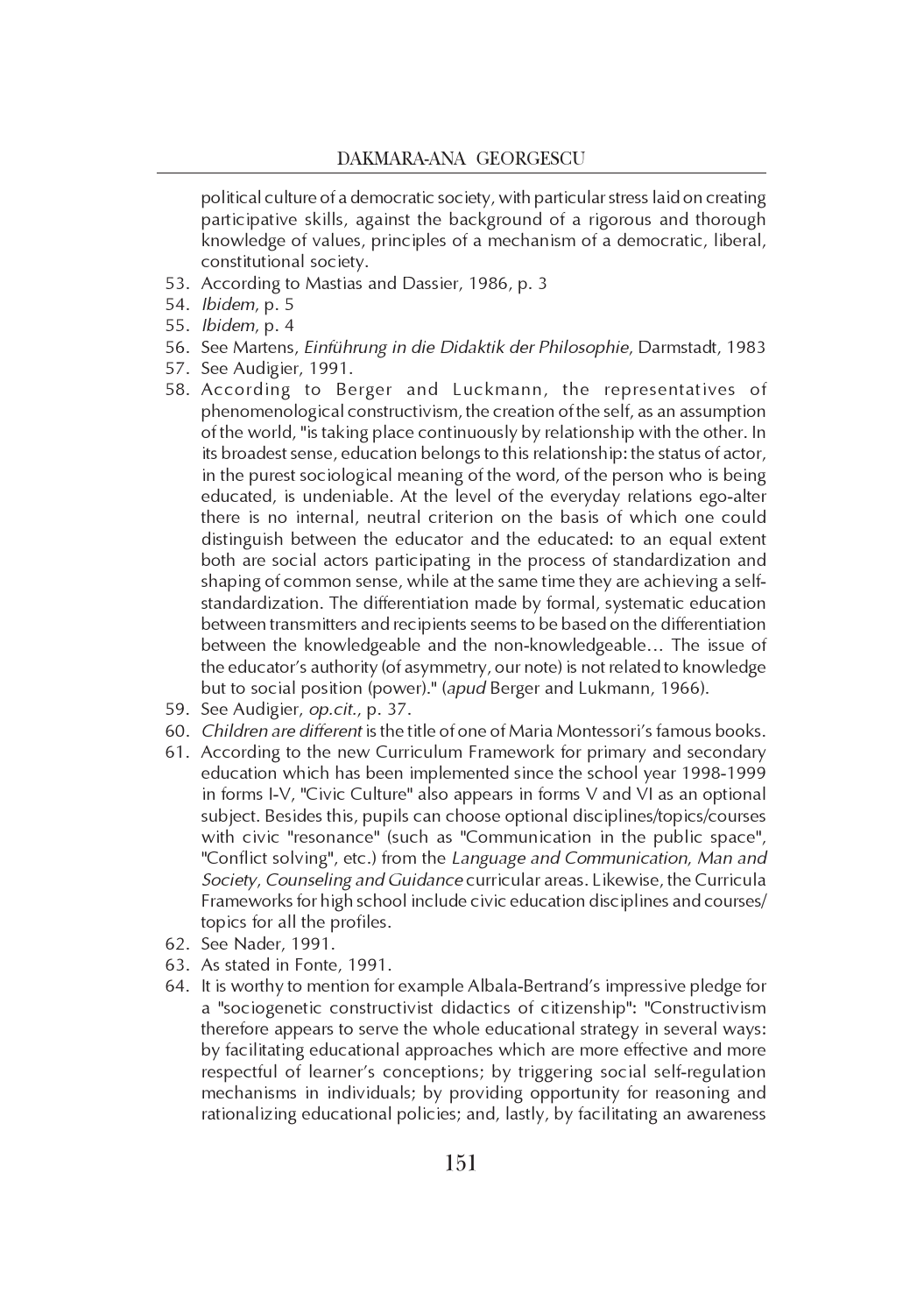of communities-of-meaning among societies. As an approach switching between personal interest and the general interest, between national interest and an overall vision, constructivism, by its own internal logic, no longer appears as an instrument of social reproduction, of indoctrination and of ideological regulation (acc. to Bourdieu & Passeron, 1970; Bernstein, 1975). Thereby, renewed pedagogical constructivism emerges as having the potential of enlivening the emancipating role of education, and thus of inserting educational practice in the ethical framework of modernity." (Albala-Bertrand, 1996, pp. 738-739).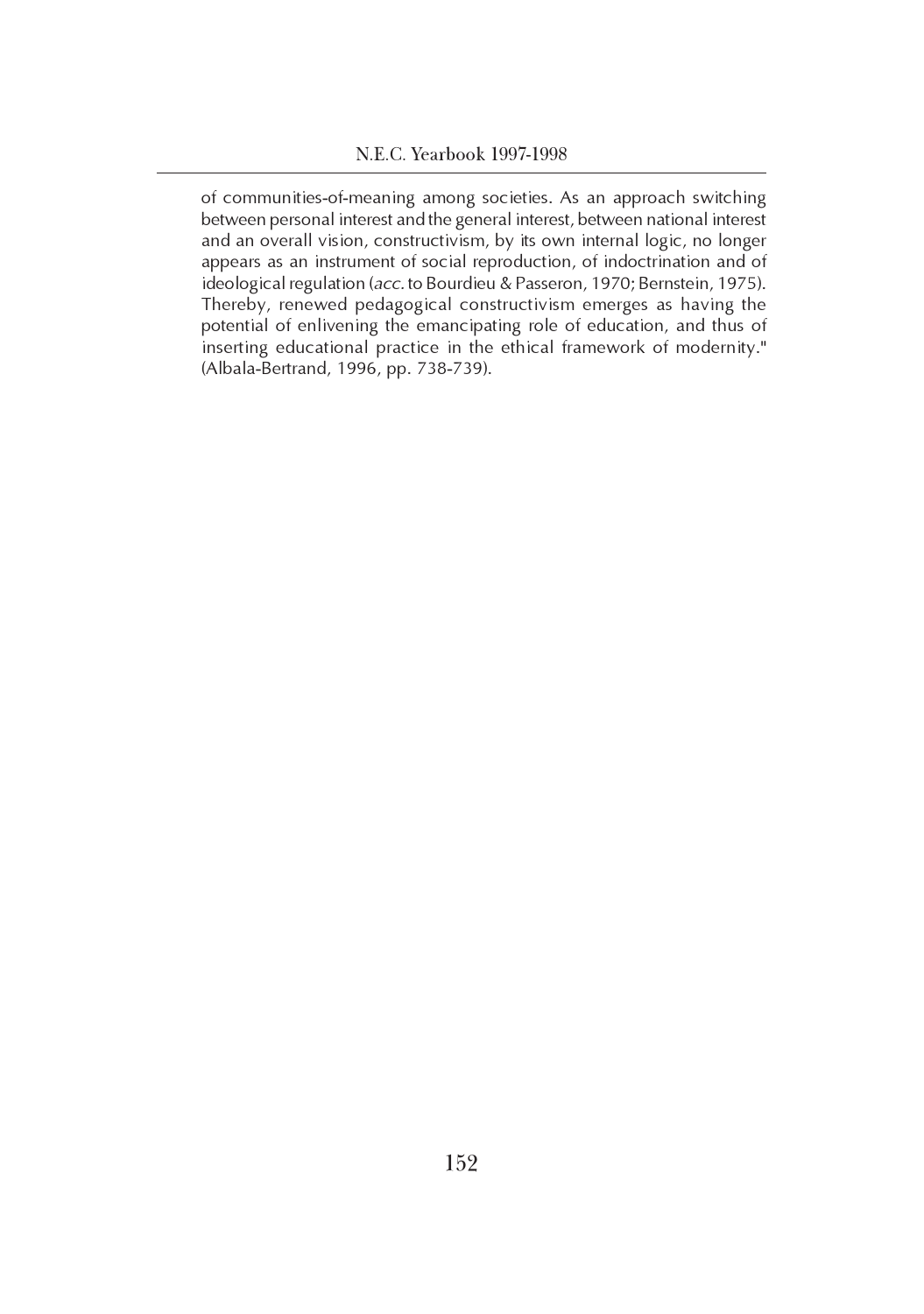## Bibliography

- ALBALA-BERTRAND, Luis, "For a sociogenetic constructivist didactics of citizenship" in Prospects No. 100, Open File – Citizenship and Education: Towards Meaningful Practice, UNESCO – IBE, Vol. XXVI, no. 4, December 1996, pp. 705-748
- AUDIGIER, François, "Enseigner la société, trasmettre des valeurs la formation civique et l'éducation aux droits de l'homme: une mission ancienne, des problèmes permanents, un projet toujours actuel" in Revue française de pédagogie, No. 94, 1991, p. 37
- AUDIGIER, François, Teaching about society, passing on values, Council of Europe Press, 1993
- AUDIGIER, François, Basic Concepts and Core Competencies of Education for Democratic Citizenship, CDCC, Project "Education for Democratic Citizenship", Council of Europe, June 2000
- BARBER, Benjamin, Strong democracy. Participatory Politics for a New Age, University of California Press, Berkeley, 1989
- \*\*\* Barometru de opinie publicã, [Public Opinion Poll], CURS, November 1999
- BEINER, Roland (ed.): Theorizing citizenship, State University of New York Press, Albany, 1995
- BEINER, Roland, "Introduction: Why Citizenship Constitutes a Theoretical Problem in the Last Decade of the Twentieth Century" in BEINER, Roland (ed.), Theorizing Citizenship, State University of New York Press, Albany, 1995
- BERGER, P., LUCKMANN, Th., The Social Construction of Reality, 1966
- BÎRZEA, Cezar, Education for Democratic Citizenship: a Lifelong Learning Perspective, CDCC, Project "Education for Democratic Citizenship", Council of Europe, June 2000
- BRUNER, Jerome, The Culture of Education, Harvard University Press, Cambridge/ Mass., 1996
- CONOVER, Johnston, Pamela, SEARING, Donald, D., "Democracy, Citizenship and the Study of Political Socialization" in BUDGE, Ian and MCKAY, David (eds.), Developing Democracy, Sage Publications, London, 1994
- DAHENDORF, Ralf, Der moderne soziale Konflikt. Essay zur der Freiheit, Deutsche Verlags- Anstalt, Stuttgart, 1992
- DELORS, Jacques (co-ord.), Learning: The Treasure Within, UNESCO, Paris, 1996 (Report of the International Commission for the Twenty-first Century)
- ELCHARDUS, Mark, KAVADIAS, Dimokritos, SIONGERS, Jessy, Can Schools Educate? Influence of Schools on the Values of Their Pupils, CDCC, Council of Europe, 1999
- FISCHER, Kurt, Gerhardt, Einführung in die Politische Bildung, J.B. Metzlersche Verlagsbuchhandlung, Stuttgart, 1973
- FLATHMAN, Richard, E., "Citizenship and Authority: A Chastened View of Citizenship" in BEINER, Roland (ed.), Theorizing Citizenship, State University of New York Press, Albany, 1995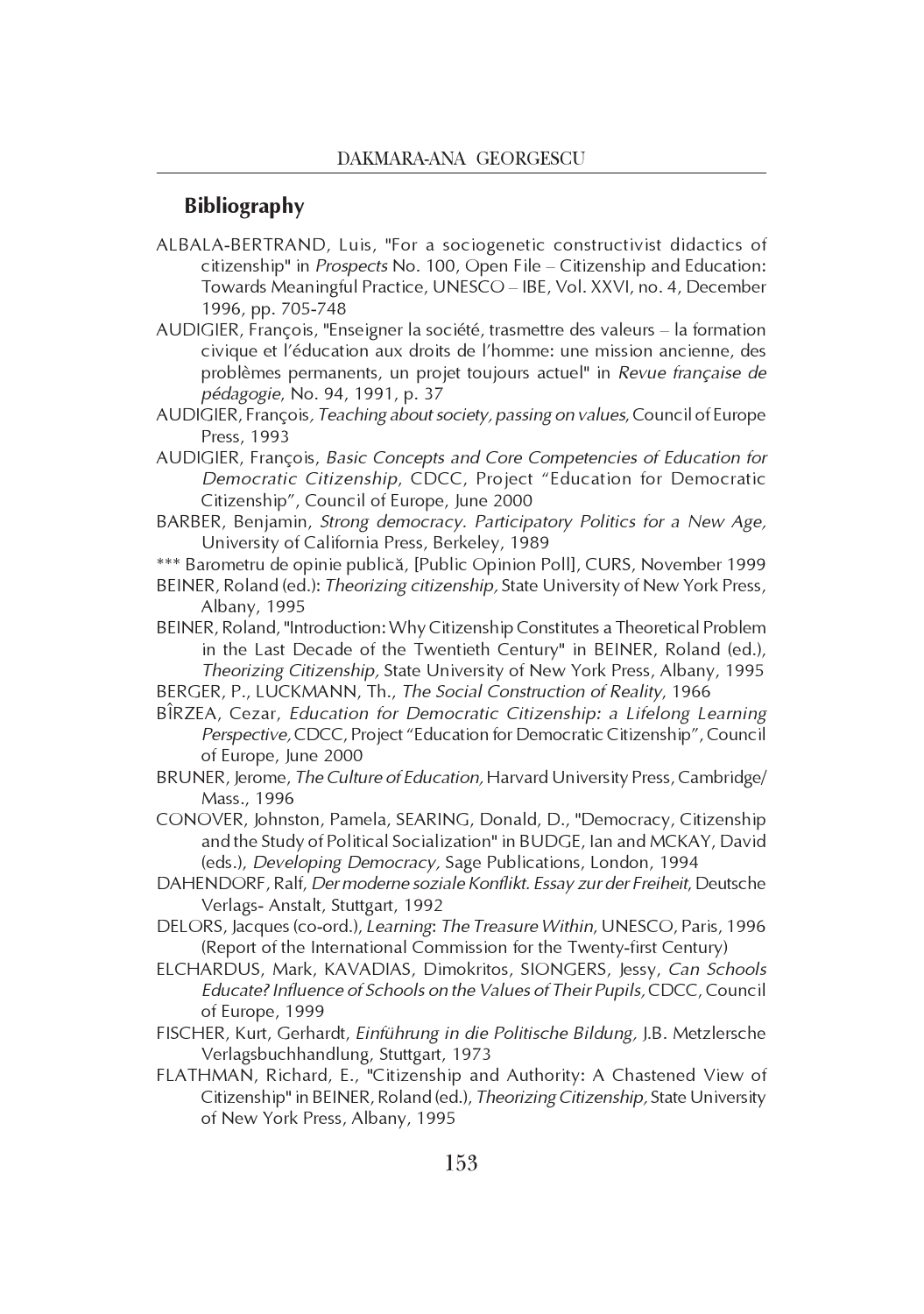- FONTE, John, D., "The Goals of Citizenship Education: Four Basic Questions" in News and Views, X, (6), June, 1991
- FREIRE, Ana Maria Araujo, MACEDO, Donald (eds.), The Paulo Freire Reader, The Continuum Publishing Company, New York, 1998
- FUKUYAMA, Francis: "The End of History and the Last Man" in The National Interest No.16, 1989
- FUKUYAMA, Francis , "Democracy's Future. The Primacy of Culture" in Journal of Democracy, January 1995, Vol. 6, No 1
- GARDNER, Howard, Multiple Intelligences. The Theory in Practice, Basic Books, New York, 1993
- GEORGESCU, Dakmara, "The Philosophy of Human Rights in the Context of Civic Education in Romanian Secondary Schools – an Original Project" in the same, The Reform of Education  $-A$  Chance for the Mentality Change, Editura UMC, Bucharest, 2000
- HABERMAS, Jürgen, "Citizenship and National Identity: Some Reflections on the Future of Europe" in BEINER, Roland (ed.), Theorizing Citizenship, State University of New York Press, Albany, 1995
- HIGHAM, John, "Multiculturalism and Universalism: A History and Critique" in American Quarterly, Vol. 45, No. 2, June 1993
- HUNTINGTON, Samuel, P., The Third Wave: Democratization in the Late Twentieth Century, Norman: University of Oklahoma Press, 1991
- KELLY, George, Amstrong, "Who needs a Theory of Citizenship?" in TURNER, Bryan, HAMILTON, Peter (eds.), Citizenship. Critical concepts, Vol. I, Routledge, London & New York, 1994
- KYMLICKA, Will, NORMAN, Wayne, "Return of the Citizen: A Survey of Recent Work on Citizenship Theory" in BEINER, Roland (ed.), Theorizing Citizenship, State University of New York Press, Albany, 1995
- LEWELLEN, Ted, C., Political Anthropology. An Introduction, Bergin & Garvey, Wesport, Connecticut, London, 1997 (second edition)
- LEWIS, Bernard, "Eurocentrism Revisited" in Commentary, December 1994
- MARTENS, Ekkerhardt, Einführung in die Didaktik der Philosophie, Darmstadt, 1983
- MASTIAS, J., DASSIER, Ph., Ëducation civique, Nathan, Paris, 1986, pp. 3-6
- MEINTJES, Garth, "Human Rights Education as Empowerment" in ANDREOPOULOS, George, J., CLAUDE, Richard, Pierre (eds.), Human Rights Education for the Twenty-First Century, PENN (University of Pennsylvania Press), Philadelphia, 1997
- MUNIS, Marriane, Intercultural Competence and Multiple Intelligence, CDCC, Council of Europe, Strasbourg, 2000
- NADER, Ralph, "Teaching the <Other Half> of Democracy's Story" in Education Week, April 7, 1993
- NIEMI, Richard, G., JUNN, Jane, Civic Education. What Makes Students Learn, Yale University Press, New Haven and London, 1998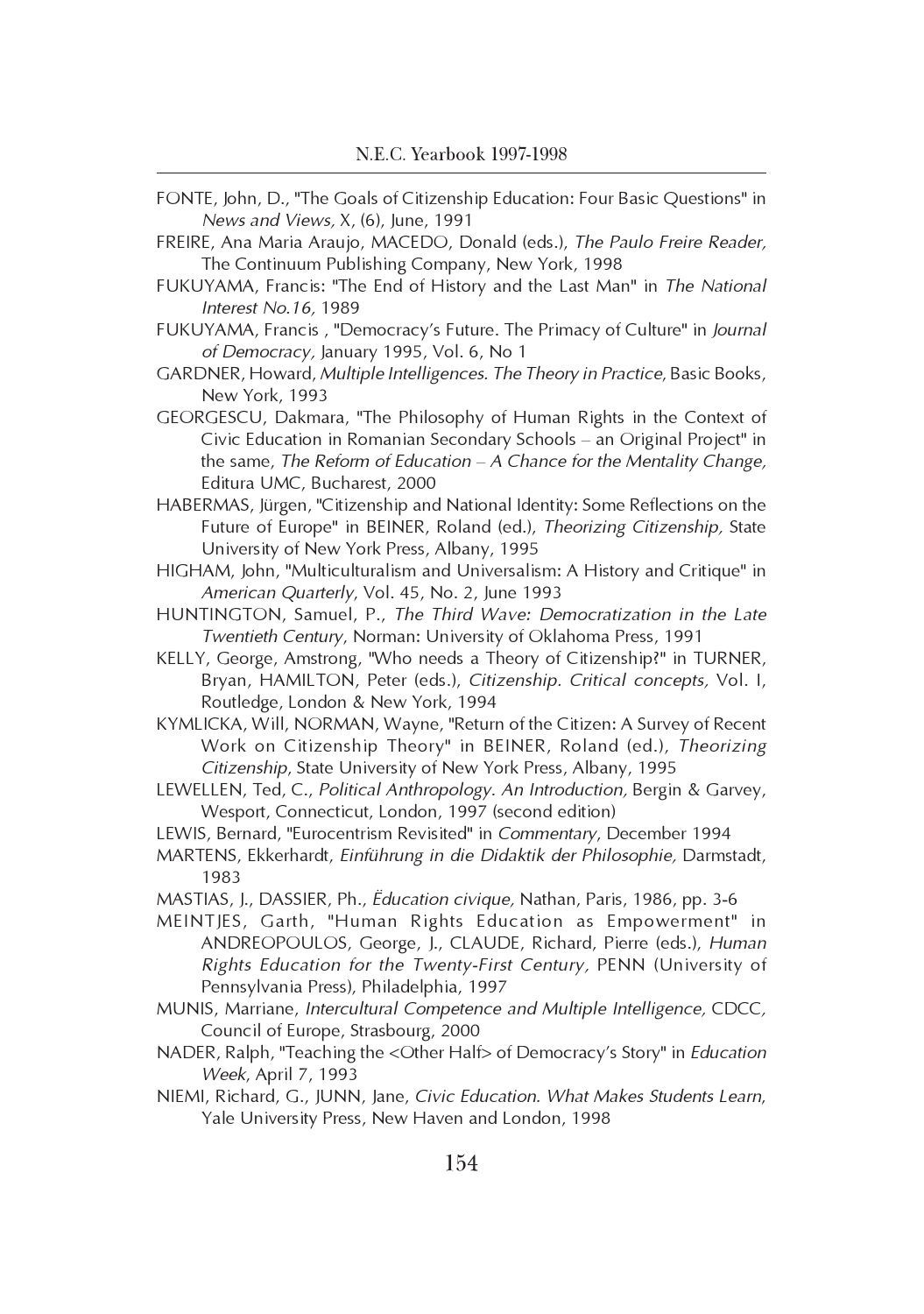- PATRICK, John, J., "Concepts at the Core of Education for Democratic Citizenship" in BAHMUELLER, Charles, F., and PATRICK, John, J., (eds.), Principles and Practices of Education for Democratic Citizenship. International Perspectives and Projects, Eric, Indiana University, Bloomington, 1999
- POPPER, Karl, R., The Open Society and Its Enemies, Vol. I and II, Routledge and Kegan Paul, London, 1957
- POPPER, Karl, R., Auf der Suche nach einer besseren Welt, Voträge und Aufsätze aus dreissig Jahren, Piper, München/Zürich, 1987 (zweite Auflage)
- RAVITCH, Diane, "Multiculturalism. E Pluribus Plures" in American Scholar, Summer 1990
- RAVITCH, Diane , "Diversity and Democracy. Multicultural Education in America" in American Educator, Spring 1991
- RAWLS, John, Political liberalism, Columbia University Press, New York
- RAWLS, John, A Theory of Justice, Harvard University Press, Cambridge, Mass., 1971
- REY, Micheline (ed.), Former les enseignants à l'éducation interculturelle. Les travaux du Conseil de la Coopération Culturelle, Conseil de l' Europe, Strasbourg, 1986
- REY, Micheline, "Éducation interculturelle: Regards sur les travaux du Conseil de l' Europe" in BORELLI, M., HOFF, G. (Hrsg.), Interkulturelle Pädagogik im internationalen Vergleich, Interkulturelle Erziehung in Praxis und Theorie, Band 6, Pädag. Verl. Burgbücherei Schneider, Baltmannsweiler, 1988
- REY, Micheline, "Les migrations à travers les arbres généalogique: une contribution à la formation des personnels de l' éducation" in POGLIA, E. et. al. (ss la dir. de), Pluralité culturelle et éducation en Suisse, Cassell/Council of Europe, 1991
- SABATINI, Christopher, BEVIS, Gwendolin, G., and FINKEL, Stephen, E., The Impact of Civic Education Programs on Political Participation and Democratic Attitudes, Washington, D.C.: Management Systems International. Prepared for U.S. Agency for International Development, 1998
- STEINVORTH, Ulrich, "Gerechtigkeit" in SCHNAEDELBACH, Herbert, MARTENS, Ekkerhard (Hrsg.), Philosophie. Ein Grundkurs, Rowohlt, Reinbeck bei Hamburg, 1994
- TIBBITTS, Felisa, Propects for Civic Education in Transitional Democracies: Results of an Impact Study in Romanian Classrooms (Paper presented at the Comparative International Education Society Conference, 14-18 April, 1999, Toronto, Canada)
- TIBBITTS, Felisa, TORNEY-PURTA, Judith, Citizenship Education in Latin America: Preparing for the Future, A Monograph Developed for the Social Programs Division Inter-American Development Bank, 1999
- TORNEY-PURTA, Judith, SCHWILLE, John, "Civic Values Learned in School: Policy and Practice in Industrialized Countries" in Comparative Education Review, 30, 1986, pp. 30-49